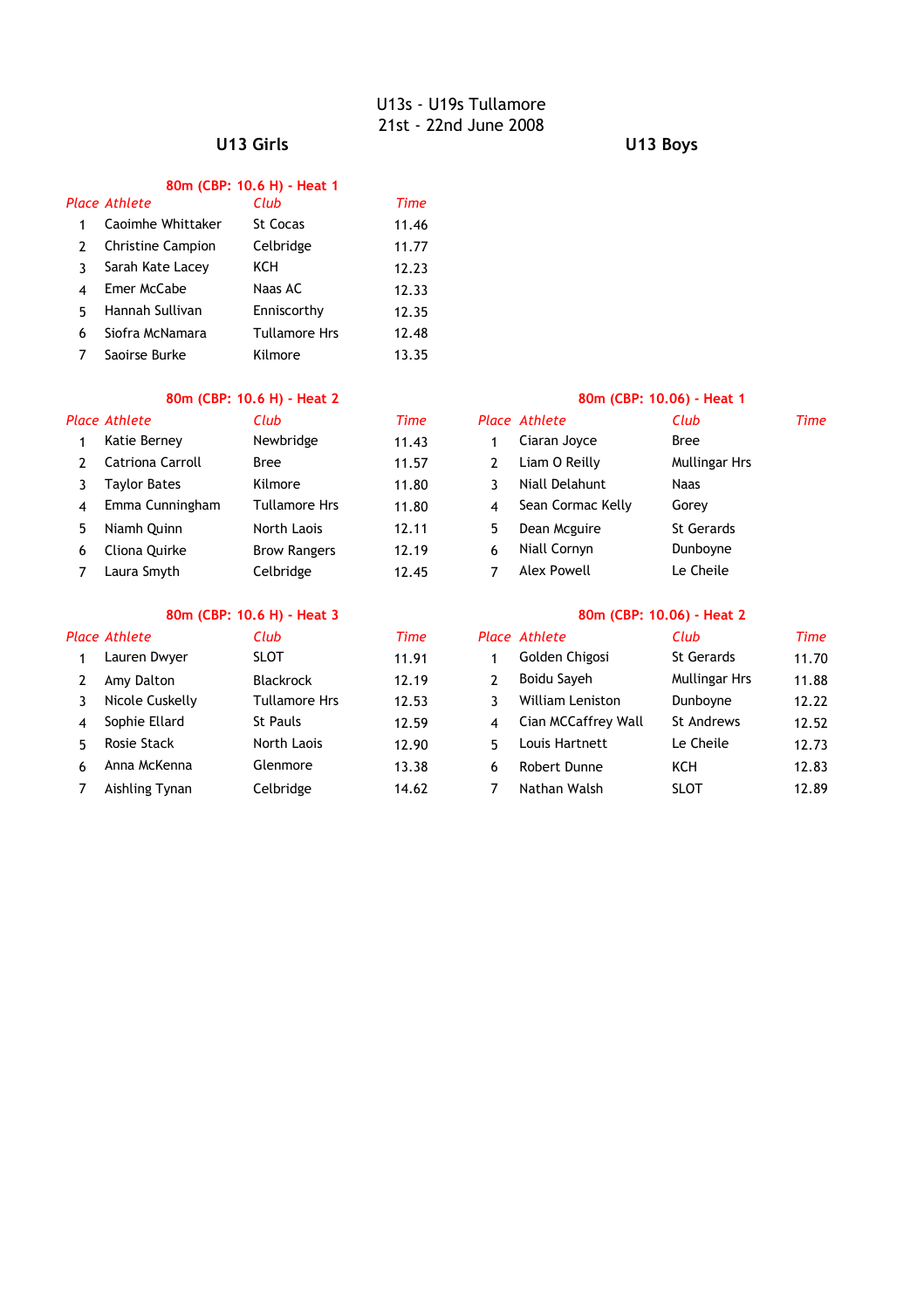# **80m (CBP: 10.6 H) - Final 80m (CBP: 10.06)**

|    | часе Атпете       | CIUD        | <i>ume</i> |    | <i>Place Athlete</i> | CUD                  |
|----|-------------------|-------------|------------|----|----------------------|----------------------|
|    | Caoimhe Whittaker | St Cocas    | 11.14      |    | Ciaran Joyce         | <b>Bree</b>          |
|    | Katie Berney      | Newbridge   | 11.22      | 2  | Liam O Reilly        | <b>Mullingar Hrs</b> |
|    | Catriona Carroll  | Bree        | 11.44      | 3  | Niall Delahunt       | Naas                 |
|    | Lauren Dwyer      | <b>SLOT</b> | 11.55      | 4  | Boidu Sayeh          | <b>Mullingar Hrs</b> |
| 5. | lane 1            |             | 11.59      | 5. | Golden Chigosi       | <b>St Gerards</b>    |
| 6  | lane 2            |             | 11.59      | 6  | Louis Hartnett       | Le Cheile            |
|    | lane 8            |             | 11.66      |    | Sean Cormac Kelly    | Gorey                |
|    | lane 7            |             | 11.72      | 8  | Cian MCCaffrey Wall  | <b>St Andrews</b>    |
|    |                   |             |            |    |                      |                      |

|    | Place Athlete     | Club        | Time  |    | Place Athlete       | Club                 | Time  |
|----|-------------------|-------------|-------|----|---------------------|----------------------|-------|
|    | Caoimhe Whittaker | St Cocas    | 11.14 |    | Ciaran Joyce        | Bree                 | 11.02 |
|    | Katie Berney      | Newbridge   | 11.22 | 2  | Liam O Reilly       | <b>Mullingar Hrs</b> | 11.20 |
|    | Catriona Carroll  | <b>Bree</b> | 11.44 | 3  | Niall Delahunt      | Naas                 | 11.28 |
| 4  | Lauren Dwyer      | <b>SLOT</b> | 11.55 | 4  | Boidu Sayeh         | <b>Mullingar Hrs</b> | 11.51 |
| 5. | lane 1            |             | 11.59 | 5. | Golden Chigosi      | <b>St Gerards</b>    | 11.58 |
| 6  | lane 2            |             | 11.59 | 6  | Louis Hartnett      | Le Cheile            | 11.89 |
|    | lane 8            |             | 11.66 |    | Sean Cormac Kelly   | Gorey                | 12.21 |
| 8  | lane 7            |             | 11.72 | 8  | Cian MCCaffrey Wall | <b>St Andrews</b>    | 12.54 |

|    | <b>Place Athlete</b>  | Club                 | Time    |                | <b>Place Athlete</b>  | Club                 | Time    |
|----|-----------------------|----------------------|---------|----------------|-----------------------|----------------------|---------|
| 1  | Linda Conroy          | <b>Mullingar Hrs</b> | 1.46.02 | 1              | Padraig Moran         | <b>Mullingar Hrs</b> | 1.40.23 |
| 2  | Caoimhe Whittaker     | St Cocas             | 1.49.26 | $\overline{2}$ | Liam O Reilly         | <b>Mullingar Hrs</b> | 1.43.21 |
| 3  | Katie Berney          | Newbridge            | 1.52.69 | 3              | Gavin Maher           | Dunshaughlin         | 1.47.53 |
| 4  | Nicole Cuskelly       | <b>Tullamore Hrs</b> | 1.56.09 | 4              | <b>Conor Rennicks</b> | Bohermeen            | 1.49.01 |
| 5  | Muireann Ni Scannaill | St Andrews           | 1.57.12 | 5              | James Moore           | St Abbans            | 1.49.47 |
| 6  | Cliona Quirke         | <b>Brow Rangers</b>  | 1.58.22 | 6              | John Finnerty         | Dunboyne             | 1.54.25 |
| 7  | <b>Taylor Bates</b>   | Kilmore              | 1.59.46 | 7              | Nathan Walshe         | <b>SLOT</b>          | 1.56.39 |
| 8  | Caoimhe Shaw          | <b>Mullingar Hrs</b> | 2.00.07 | 8              | Jack McGowan          | Bohermeen            | 1.59.21 |
| 9  | Katie Milner          | St Cocas             | 2.00.22 | 9              | Mark Rogers           | St Peters            | 2.00.76 |
| 10 | Marion Gilden         | St Cocas             | 2.00.23 | 10             | David Whitaker        | <b>Tullamore Hrs</b> | 2.03.41 |
| 11 | Kathlyn McDonald      | Newbridge            | 2.00.63 | 11             | Ryanhardt O Kennedy   | St Andrews           | 2.03.43 |
| 12 | Kirsty McDonnell      | Dunleer              | 2.01.47 | 12             | <b>Tiarnan Crosby</b> | Blackrock            | 2.04.32 |
| 13 | Amy McTaggart         | Boyne AC             | 2.01.50 | 13             | Robin Mooney          | <b>Inbhear Dee</b>   | 2.07.29 |
| 14 | Lauren Casey          | <b>Mullingar Hrs</b> | 2.03.79 | 14             | Louis Hartnett        | Le Cheile            | 2.08.39 |
| 15 | Siobhan McArdle       | Naas AC              | 2.03.94 | 15             | <b>Alex Powell</b>    | Le Cheile            | 2.09.20 |
| 16 | Naoimh Murrav         | Glenmore             | 2.04.86 | 16             | Matthew O'Connor      | <b>SLOT</b>          | 2.09.49 |
| 17 | Siofra McNamara       | <b>Tullamore Hrs</b> | 2.06.63 | 17             | Patrick Butler        | Gowran               | 2.10.04 |
| 18 | Eileen Rafter         | Edenderry            | 2.07.48 | 18             | Sean Ferguson         | <b>Tullamore Hrs</b> | 2.10.97 |
| 19 | Ciara Murray          | Dunshaughlin         | 2.08.21 | 19             | Dylan Butler          | Gowran               | 2.11.48 |
| 20 | Niamh O'Connor        | Naas AC              | 2.11.18 | 20             | Conor Fennell         | <b>SLOT</b>          | 2.13.47 |
| 21 | Danny McGee           | Kilmore              | 2.12.71 |                |                       |                      |         |
| 22 | Saoirse Burke         | Kilmore              | 2.15.34 |                |                       |                      |         |
| 24 | Lisa O Toole          | <b>Ballon Rathoe</b> | 2.18.84 |                |                       |                      |         |
| 25 | Emily McGrath         | Gorey                | 2.22.12 |                |                       |                      |         |

### **600m (CBP: 1.43.9) 600m (CBP: 1.37.34)**

| <u>c เนม</u>        | ,,,,,,  |                | <b>AURUCE</b>         | <u>c เนม</u>         | ,,,,,   |
|---------------------|---------|----------------|-----------------------|----------------------|---------|
| Mullingar Hrs       | 1.46.02 | 1              | Padraig Moran         | Mullingar Hrs        | 1.40.23 |
| <b>St Cocas</b>     | 1.49.26 | $\overline{2}$ | Liam O Reilly         | Mullingar Hrs        | 1.43.21 |
| Newbridge           | 1.52.69 | 3              | Gavin Maher           | Dunshaughlin         | 1.47.53 |
| Tullamore Hrs       | 1.56.09 | 4              | <b>Conor Rennicks</b> | Bohermeen            | 1.49.01 |
| St Andrews          | 1.57.12 | 5              | James Moore           | St Abbans            | 1.49.47 |
| <b>Brow Rangers</b> | 1.58.22 | 6              | John Finnerty         | Dunboyne             | 1.54.25 |
| Kilmore             | 1.59.46 | 7              | Nathan Walshe         | SLOT                 | 1.56.39 |
| Mullingar Hrs       | 2.00.07 | 8              | Jack McGowan          | Bohermeen            | 1.59.21 |
| St Cocas            | 2.00.22 | 9              | Mark Rogers           | <b>St Peters</b>     | 2.00.76 |
| St Cocas            | 2.00.23 | 10             | David Whitaker        | <b>Tullamore Hrs</b> | 2.03.41 |
| Newbridge           | 2.00.63 | 11             | Ryanhardt O Kennedy   | <b>St Andrews</b>    | 2.03.43 |
| Dunleer             | 2.01.47 | 12             | <b>Tiarnan Crosby</b> | Blackrock            | 2.04.32 |
| Boyne AC            | 2.01.50 | 13             | Robin Mooney          | <b>Inbhear Dee</b>   | 2.07.29 |
| Mullingar Hrs       | 2.03.79 | 14             | Louis Hartnett        | Le Cheile            | 2.08.39 |
| Naas AC             | 2.03.94 | 15             | <b>Alex Powell</b>    | Le Cheile            | 2.09.20 |
| Glenmore            | 2.04.86 | 16             | Matthew O'Connor      | <b>SLOT</b>          | 2.09.49 |
| Tullamore Hrs       | 2.06.63 | 17             | Patrick Butler        | Gowran               | 2.10.04 |
| Edenderry           | 2.07.48 | 18             | Sean Ferguson         | <b>Tullamore Hrs</b> | 2.10.97 |
| Dunshaughlin        | 2.08.21 | 19             | Dylan Butler          | Gowran               | 2.11.48 |
| Naas AC             | 2.11.18 | 20             | Conor Fennell         | <b>SLOT</b>          | 2.13.47 |
|                     |         |                |                       |                      |         |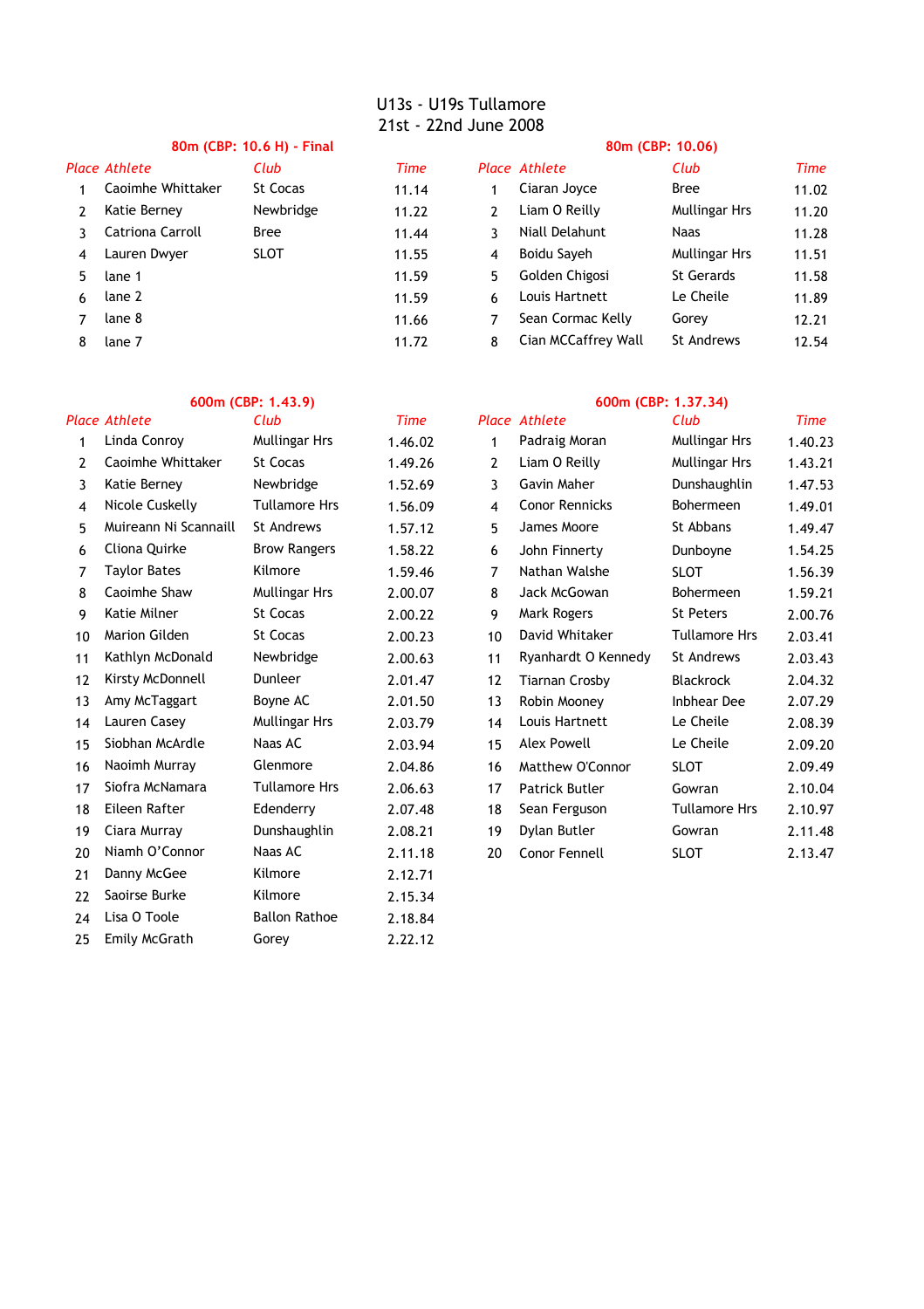### **60m Hurdles (CBP: 10.60) - Heat 1 60m Hurdles (CBP: 10.40) - Heat 1**

|   | <b>Place Athlete</b>     | Club                 | Time  | Place Athlete    | Club       | Time  |
|---|--------------------------|----------------------|-------|------------------|------------|-------|
|   | <b>Christine Campion</b> | Celbridge            | 10.81 | Paddy Devereux   | Bree       | 10.70 |
|   | Niamh C Rochford         | Bree                 | 12.90 | Daniel English   | Bree       | 11.72 |
|   | Niamh O Connor           | Naas                 | 13.07 | Ruairi MacArtain | Glenmore   | 12.08 |
| ⊿ | Lisa O Toole             | <b>Ballon Rathoe</b> | 13.60 | Evan Phelan      | Dunboyne   | 12.33 |
|   | Siobhan McArdle          | Naas                 | 14.19 | Daniel Carroll   | <b>DMP</b> | 12.63 |
|   |                          |                      |       |                  |            |       |

### **60m Hurdles (CBP: 10.60) - Heat 2 60m Hurdles (CBP: 10.40) - Heat 2**

| Place Athlete     | Club       | Time  | Place Athlete | Club               | Time  |
|-------------------|------------|-------|---------------|--------------------|-------|
| Catriona Carroll  | Bree       | 11.02 | Ciaran Joyce  | Bree               | 10.47 |
| Emer McCabe       | Naas       | 12.46 | Aaron Whelan  | St Abbans          | 11.79 |
| Alison Ruschitzko | St Finians | 13.28 | Aaron Fenlon  | St Josephs         | 11.93 |
| Eileen Rafter     | Edenderry  | 13.33 | Conor Madlock | <b>St Killians</b> | 12.90 |

### **60m Hurdles (CBP: 10.60) - Final 60m Hurdles (CBP: 10.40) - Final**

|   | Place Athlete            | Club                 | Time  |    | Place Athlete       | Club        | <b>Time</b> |
|---|--------------------------|----------------------|-------|----|---------------------|-------------|-------------|
|   | <b>Christine Campion</b> | Celbridge            | 10.62 |    | <b>Ciaran Joyce</b> | <b>Bree</b> | 10.03 $(C)$ |
|   | Catriona Carroll         | <b>Bree</b>          | 10.72 |    | Paddy Devereux      | <b>Bree</b> | 10.32       |
|   | Emer McCabe              | Naas                 | 12.19 |    | Aaron Whelan        | St Abbans   | 11.40       |
| 4 | Niamh C Rochford         | <b>Bree</b>          | 12.95 | 4  | Daniel English      | <b>Bree</b> | 11.51       |
| 5 | Niamh O Connor           | Naas                 | 13.28 | 5. | Aaron Fenlon        | St Josephs  | 11.91       |
| 6 | Siobhan McArdle          | Naas                 | 13.29 | 6  | Daniel Carroll      | <b>DMP</b>  | 12.10       |
|   | Alison Ruschitzko        | <b>St Finians</b>    | 13.28 |    | Ruairi MacArtain    | Glenmore    | 12.15       |
| 8 | Lisa O Toole             | <b>Ballon Rathoe</b> | 13.64 | 8  | Evan Phelan         | Dunboyne    | 12.21       |

### **High Jump (CBP: 1.45) High Jump (CBP: 1.48)**

|    | Place Athlete    | Club        | Mark |                | Place Athlete  | Club              | Mark |
|----|------------------|-------------|------|----------------|----------------|-------------------|------|
|    | Leah Kelly       | Fr Murphy   | 1.28 |                | Aaron Whelan   | St Abbans         | 1.37 |
| 2  | Amy McTeggart    | Boyne       | 1.25 | $\overline{2}$ | Mark Rogers    | St Peters         | 1.37 |
| 3  | Shauna Minnock   | Celbridge   | 1.25 | 3              | Daniel English | Bree              | 1.20 |
| 4  | Kirsty McDonnell | Dunleer     | 1.20 |                | Dean Maguire   | <b>St Gerards</b> | NH   |
|    | Sophie Ellard    | St Pauls    | 1.20 |                |                |                   |      |
|    | Niamh Ouinn      | North Laois | 1.20 |                |                |                   |      |
| 8  | Laura Smyth      | Celbridge   | 1.15 |                |                |                   |      |
|    | Niamh Rochford   | <b>Bree</b> | 1.15 |                |                |                   |      |
| 10 | Sinead Twomey    | Gowran      | 1.10 |                |                |                   |      |
|    | Lauren Dwyer     | <b>SLOT</b> | 1.10 |                |                |                   |      |
|    |                  |             |      |                |                |                   |      |

|                         | Place Athlete         | Club                 | Time  |
|-------------------------|-----------------------|----------------------|-------|
| 1                       | Paddy Devereux        | <b>Bree</b>          | 10.70 |
| 2                       | Daniel English        | <b>Bree</b>          | 11.72 |
| ٦                       | Ruairi MacArtain      | Glenmore             | 12.08 |
| $\overline{\mathbf{A}}$ | Evan Phelan           | Dunboyne             | 12.33 |
| 5                       | <b>Daniel Carroll</b> | <b>DMP</b>           | 12.63 |
| 6                       | Boidu Sayeh           | <b>Mullingar Hrs</b> | 13.03 |

| Club              | Time  |   | <b>Place Athlete</b> | Club               | Time  |
|-------------------|-------|---|----------------------|--------------------|-------|
| Bree              | 11.02 |   | Ciaran Joyce         | <b>Bree</b>        | 10.47 |
| Naas              | 12.46 |   | Aaron Whelan         | St Abbans          | 11.79 |
| <b>St Finians</b> | 13.28 |   | Aaron Fenlon         | St Josephs         | 11.93 |
| Edenderry         | 13.33 |   | <b>Conor Madlock</b> | <b>St Killians</b> | 12.90 |
|                   |       | 5 | Cormac Phelan        | St Abbans          | 13.00 |
|                   |       | 6 | Cian McCaffrey Wall  | <b>St Andrews</b>  | 13.59 |

|              | ace Athlete         | Club                 | Time  |    | Place Athlete       | Club        | Time        |
|--------------|---------------------|----------------------|-------|----|---------------------|-------------|-------------|
|              | 1 Christine Campion | Celbridge            | 10.62 |    | <b>Ciaran Joyce</b> | <b>Bree</b> | 10.03 (CBP) |
| 2            | Catriona Carroll    | Bree                 | 10.72 |    | Paddy Devereux      | <b>Bree</b> | 10.32       |
| $\mathbf{3}$ | Emer McCabe         | Naas                 | 12.19 |    | Aaron Whelan        | St Abbans   | 11.40       |
|              | 4 Niamh C Rochford  | Bree                 | 12.95 | 4  | Daniel English      | <b>Bree</b> | 11.51       |
|              | 5 Niamh O Connor    | Naas                 | 13.28 | 5. | Aaron Fenlon        | St Josephs  | 11.91       |
|              | 6 Siobhan McArdle   | Naas                 | 13.29 | 6  | Daniel Carroll      | <b>DMP</b>  | 12.10       |
| 7            | Alison Ruschitzko   | <b>St Finians</b>    | 13.28 |    | Ruairi MacArtain    | Glenmore    | 12.15       |
|              | 8 Lisa O Toole      | <b>Ballon Rathoe</b> | 13.64 | 8  | Evan Phelan         | Dunboyne    | 12.21       |

|                | lace Athlete   | Club              | Mark |
|----------------|----------------|-------------------|------|
| $\mathbf{1}$   | Aaron Whelan   | St Abbans         | 1.37 |
| $\overline{2}$ | Mark Rogers    | <b>St Peters</b>  | 1.37 |
| $\mathbf{3}$   | Daniel English | <b>Bree</b>       | 1.20 |
|                | Dean Maguire   | <b>St Gerards</b> | NΗ   |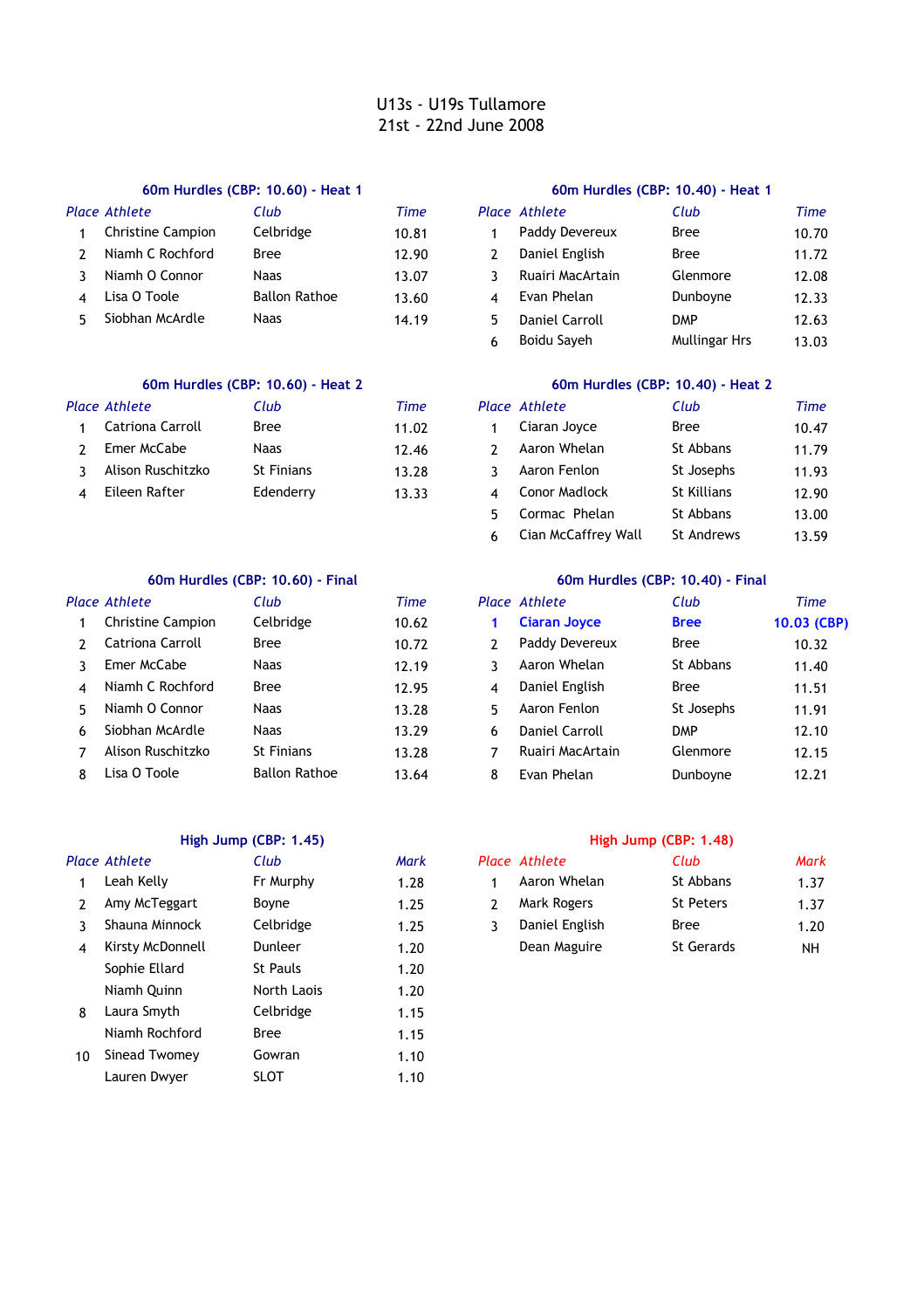### **Long Jump (CBP: 4.72) Long Jump (CBP: 5.00)**

|    | Place Athlete         | Club                 | <b>Distance</b> |                | <b>Place Athlete</b>  | Club                 | <b>Distan</b> |
|----|-----------------------|----------------------|-----------------|----------------|-----------------------|----------------------|---------------|
| 1  | Leah Kelly            | Fr Murphy            | 4.48            | 1              | Ciaran Joyce          | Bree                 | 4.46          |
| 2  | Emma Cunningham       | <b>Tullamore Hrs</b> | 4.40            | $\overline{2}$ | David Carroll         | D <sub>MP</sub>      | 4.10          |
| 3  | Katie Berney          | Newbridge            | 4.30            | 3              | Aaron Fenlon          | St Josephs           | 4.04          |
| 4  | <b>Taylor Bates</b>   | Kilmore              | 4.30            | 4              | Aaron Whelan          | St Abbans            | 3.88          |
| 5  | Emer McCabe           | Naas AC              | 4.16            | 5              | Rynhardt O Kennedy    | <b>St Andrews</b>    | 3.78          |
| 6  | Lauren O Dwyer        | <b>SLOT</b>          | 4.07            | 6              | Sean Kelly            | Gorey                | 3.74          |
| 7  | Hannah Sullivan       | Enniscorthy          | 4.01            | 7              | Conor Maddock         | <b>St Killians</b>   | 3.57          |
| 8  | Caitriona Carroll     | <b>Bree</b>          | 3.93            | 8              | Garreth Kelly         | <b>St Andrews</b>    | 3.51          |
| 9  | Shauna Minnock        | Celbridge            | 3.92            | 9              | Cian McCaffrey Wall   | <b>St Andrews</b>    | 3.50          |
| 10 | Amy Dalton            | Blackrock            | 3.89            | 10             | Mathiew O             |                      | 3.48          |
| 11 | Rebecca Carr          | <b>Blackrock</b>     | 3.79            | 11             | <b>Niall Delahunt</b> | <b>Naas</b>          | 3.34          |
| 12 | Laura Smyth           | Celbridge            | 3.75            | 12             | David Whitaker        | <b>Tullamore Hrs</b> | 3.18          |
| 13 | Danny McGee           | Kilmore              | 3.73            | 13             | Conor                 |                      | 2.96          |
| 14 | <b>Emer Rice</b>      | Castlecomer          | 3.69            |                |                       |                      |               |
| 15 | Sophie Ellard         | <b>St Pauls</b>      | 3.64            |                |                       |                      |               |
| 16 | <b>Marion Gilden</b>  | <b>St Cocas</b>      | 3.60            |                |                       |                      |               |
| 17 | Eileen Rafter         | Edenderry            | 3.52            |                |                       |                      |               |
| 18 | Niamh Quinn           | North Laois          | 3.48            |                |                       |                      |               |
| 19 | Katie Milner          | <b>St Cocas</b>      | 3.47            |                |                       |                      |               |
| 20 | Muireann Ni Scannaill | St Andrews           | 3.45            |                |                       |                      |               |
| 21 | Siobhan McArdle       | Naas AC              | 3.44            |                |                       |                      |               |
| 22 | Niamh O'Connor        | Naas AC              | 3.42            |                |                       |                      |               |
| 23 | Rosie Stack           | North Laois          | 3.39            |                |                       |                      |               |
| 24 | Ruth Quinn            | Trim                 | 3.29            |                |                       |                      |               |
| 25 | Lisa O Toole          | <b>Ballon Rathoe</b> | 3.19            |                |                       |                      |               |
| 26 | Siofra McNamara       | <b>Tullamore Hrs</b> | 3.17            |                |                       |                      |               |
| 27 | Aishling Tynan        | Celbridge            | 2.77            |                |                       |                      |               |
| 28 | Emily McGrath         | Gorey                | 2.72            |                |                       |                      |               |
| 29 | <b>Ellen Godley</b>   | <b>Tullamore Hrs</b> | 2.69            |                |                       |                      |               |

|    | Place Athlete       | Club             | Distance |                | Place Athlete        | Club                 | <b>Distance</b> |
|----|---------------------|------------------|----------|----------------|----------------------|----------------------|-----------------|
| 1  | Leah Kelly          | Fr Murphy        | 4.48     |                | Ciaran Joyce         | Bree                 | 4.46            |
| 2  | Emma Cunningham     | Tullamore Hrs    | 4.40     | $\overline{2}$ | David Carroll        | <b>DMP</b>           | 4.10            |
| 3  | Katie Berney        | Newbridge        | 4.30     | 3              | Aaron Fenlon         | St Josephs           | 4.04            |
| 4  | <b>Taylor Bates</b> | Kilmore          | 4.30     | 4              | Aaron Whelan         | St Abbans            | 3.88            |
| 5  | Emer McCabe         | Naas AC          | 4.16     | 5              | Rynhardt O Kennedy   | St Andrews           | 3.78            |
| 6  | Lauren O Dwyer      | <b>SLOT</b>      | 4.07     | 6              | Sean Kelly           | Gorey                | 3.74            |
| 7  | Hannah Sullivan     | Enniscorthy      | 4.01     | 7              | <b>Conor Maddock</b> | St Killians          | 3.57            |
| 8  | Caitriona Carroll   | Bree             | 3.93     | 8              | Garreth Kelly        | St Andrews           | 3.51            |
| 9  | Shauna Minnock      | Celbridge        | 3.92     | 9              | Cian McCaffrey Wall  | St Andrews           | 3.50            |
| 10 | Amy Dalton          | <b>Blackrock</b> | 3.89     | 10             | Mathiew O            |                      | 3.48            |
| 11 | Rebecca Carr        | <b>Blackrock</b> | 3.79     | 11             | Niall Delahunt       | Naas                 | 3.34            |
| 12 | Laura Smyth         | Celbridge        | 3.75     | 12             | David Whitaker       | <b>Tullamore Hrs</b> | 3.18            |
| 13 | Danny McGee         | Kilmore          | 3.73     | 13             | Conor                |                      | 2.96            |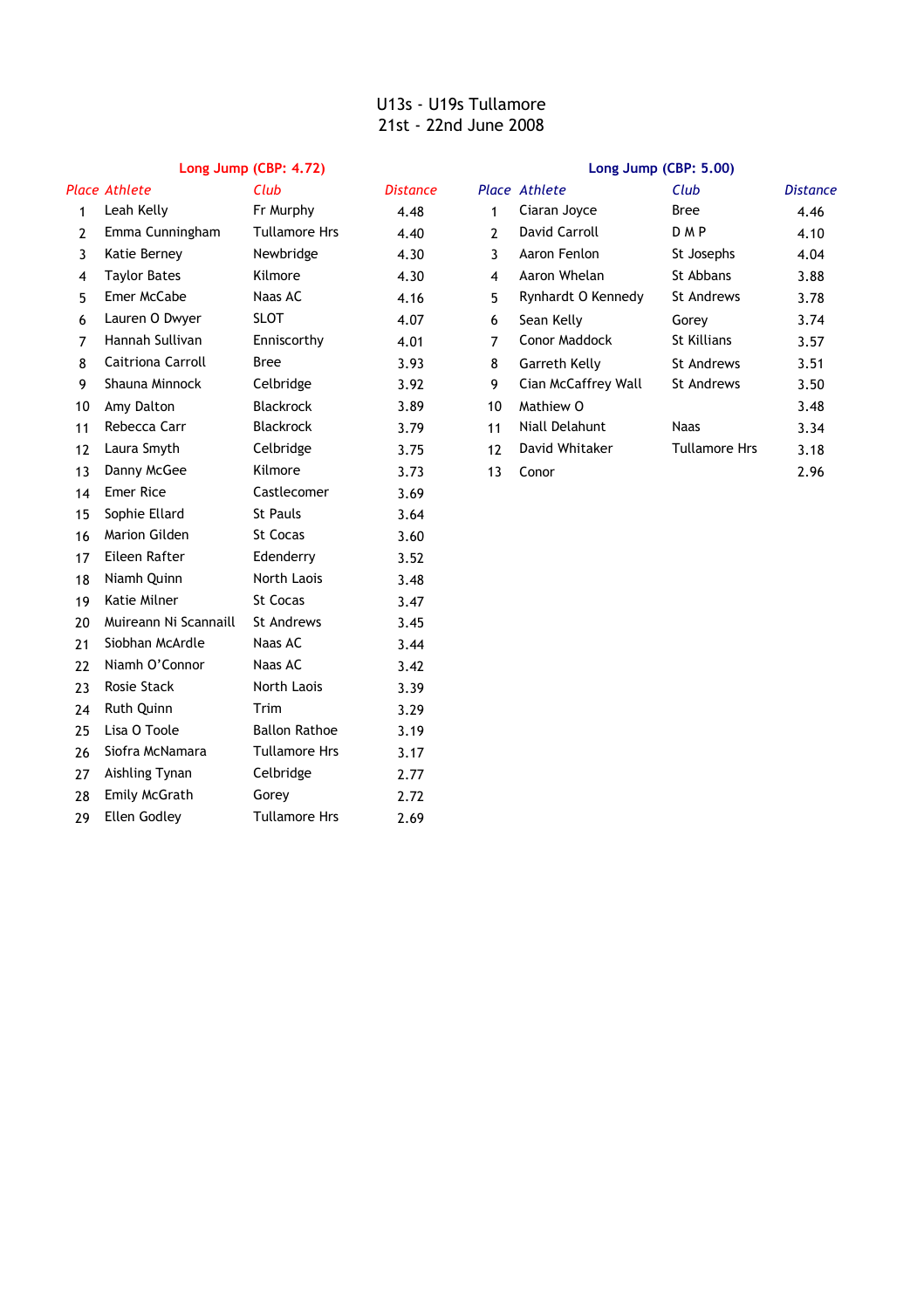### **Shot Putt (CBP: 10.37) Shot Putt (CBP: 12.45)**

|    | Place Athlete     | Club                 | Mark |                | Place Athlete      | Club              | Mark |
|----|-------------------|----------------------|------|----------------|--------------------|-------------------|------|
|    | Hannah Mahon      | Enniscorthy          | 7.62 | 1              | Paddy Devereux     | Bree              | 9.92 |
| 2  | Hazel O'Leary     | <b>DMP</b>           | 7.29 | $\overline{2}$ | Mark Rogers        | St Peters         | 9.67 |
| 3  | Sharon Kelly      | St Abbans            | 6.76 | 3              | Conor Foley        | <b>St Finians</b> | 9.03 |
| 4  | Grainne Kenny     | Castlecomer          | 6.76 | 4              | Dean Mcguire       | <b>St Gerards</b> | 7.96 |
| 5  | Linda O Gorman    | Caim                 | 6.75 | 5              | Rynhardt O Kennedy | St Andrews        | 7.84 |
| 6  | Katie Coleman     | Roundwood & Dist     | 6.68 | 6              | Daniel Taylor      | Newbridge         | 7.52 |
| 7  | Rebecca Carr      | <b>Blackrock</b>     | 6.39 | 7              | Daniel English     | Bree              | 7.47 |
| 8  | Rosie Stack       | North Laois          | 6.10 | 8              | Sean Cormac Kelly  | Gorey             | 7.43 |
| 9  | Grace Deevy       | Castlecomer          | 6.03 | 9              | Garrett Kelly      | St Andrews        | 7.08 |
| 10 | Holli Anne Dunne  | St Abbans            | 5.66 | 10             | Tiernan Crosby     | <b>Blackrock</b>  | 6.21 |
| 11 | Jane Kelly        | St Abbans            | 5.44 | 11             | Golden Chigozie    | <b>St Gerards</b> | 5.13 |
| 12 | Caoimhe Callagham | ксн                  | 4.87 |                |                    |                   |      |
| 13 | Orla Brennan      | Castlecomer          | 4.86 |                |                    |                   |      |
| 14 | Ashley Larkin     | <b>Ballon Rathoe</b> | 4.73 |                |                    |                   |      |
| 14 | Megan Finnegan    | <b>St Peters</b>     | 4.70 |                |                    |                   |      |
|    |                   |                      |      |                |                    |                   |      |

| Club             | Mark |    | Place Athlete        | Club              | <b>Mark</b> |
|------------------|------|----|----------------------|-------------------|-------------|
| Enniscorthy      | 7.62 | 1  | Paddy Devereux       | Bree              | 9.92        |
| DMP              | 7.29 | 2  | Mark Rogers          | <b>St Peters</b>  | 9.67        |
| St Abbans        | 6.76 | 3  | Conor Foley          | <b>St Finians</b> | 9.03        |
| Castlecomer      | 6.76 | 4  | Dean Mcguire         | St Gerards        | 7.96        |
| Caim             | 6.75 | 5  | Rynhardt O Kennedy   | <b>St Andrews</b> | 7.84        |
| Roundwood & Dist | 6.68 | 6  | Daniel Taylor        | Newbridge         | 7.52        |
| <b>Blackrock</b> | 6.39 | 7  | Daniel English       | Bree              | 7.47        |
| North Laois      | 6.10 | 8  | Sean Cormac Kelly    | Gorey             | 7.43        |
| Castlecomer      | 6.03 | 9  | <b>Garrett Kelly</b> | <b>St Andrews</b> | 7.08        |
| St Abbans        | 5.66 | 10 | Tiernan Crosby       | Blackrock         | 6.21        |
| St Abbans        | 5.44 | 11 | Golden Chigozie      | <b>St Gerards</b> | 5.13        |

### **Javelin (CBP: 23.26) Javelin (CBP: 26.78)**

|   | Place Athlete       | Club                | Mark  |    | Place Athlete         | Club             | Mark  |
|---|---------------------|---------------------|-------|----|-----------------------|------------------|-------|
|   | Hannah Mahon        | Enniscorthy         | 18.25 |    | Aaron Fenlon          | St Josephs       | 23.66 |
|   | Jennifer Bohanna    | DMP                 | 16.15 |    | Eamon McManus         | <b>St Peters</b> | 21.71 |
|   | Leah Kelly          | Fr Murphy           | 15.66 |    | Ruairi MacArtain      | Glenmore         | 21.50 |
| 4 | Shauna Minnock      | Celbridge           | 15.48 | 4  | <b>Patrick Butler</b> | Gowran           | 19.48 |
| 5 | Saoirse Burke       | Kilmore             | 13.66 | 5. | Paddy Devereux        | <b>Bree</b>      | 17.53 |
| 6 | Caoimhe O Callaghan | <b>KCH</b>          | 13.53 | 6  | Garrett Kelly         | St Andrews       | 15.68 |
|   | Allanah Murphy      | <b>Bray Runners</b> | 11.13 |    | Niall Cornyn          | Dunboyne         | 14.65 |
| 8 | Holli Anne Dunne    | St Abbans           | 7.08  | 8  | Shane Fox             | Bohermeen        | 14.62 |

|   | Place Athlete           | Club              | Mark  |
|---|-------------------------|-------------------|-------|
| 1 | Aaron Fenlon            | St Josephs        | 23.66 |
| 2 | Eamon McManus           | <b>St Peters</b>  | 21.71 |
| 3 | Ruairi MacArtain        | Glenmore          | 21.50 |
| 4 | Patrick Butler          | Gowran            | 19.48 |
| 5 | Paddy Devereux          | <b>Bree</b>       | 17.53 |
| 6 | <b>Garrett Kelly</b>    | <b>St Andrews</b> | 15.68 |
| 7 | Niall Cornyn            | Dunboyne          | 14.65 |
| 8 | Shane Fox               | Bohermeen         | 14.62 |
| 9 | Ryanhardt O Kennedy     | <b>St Andrews</b> | 13.82 |
|   | <b>William Leviston</b> | Dunboyne          | NΤ    |
|   | Dylan Butler            | Gowran            | NΤ    |

| Place Athlete | County  | Time  | Place Athlete | County  | Time  |
|---------------|---------|-------|---------------|---------|-------|
|               | Kildare | 57.28 |               | Wexford | 56.88 |
| 2             | Wexford | 58.64 |               | Meath   | 59.47 |
|               | Carlow  | 58.80 |               |         |       |
| 4             | Louth   | 58.82 |               |         |       |
| 5             | Meath   | 60.94 |               |         |       |

### **Inter-County 4\*100m Relay Inter-County 4\*100m Relay**

| ace Athlete | County  | Time  | Place Athlete | County  | Time  |
|-------------|---------|-------|---------------|---------|-------|
|             | Kildare | 57.28 |               | Wexford | 56.88 |
|             | Wexford | 58.64 |               | Meath   | 59.47 |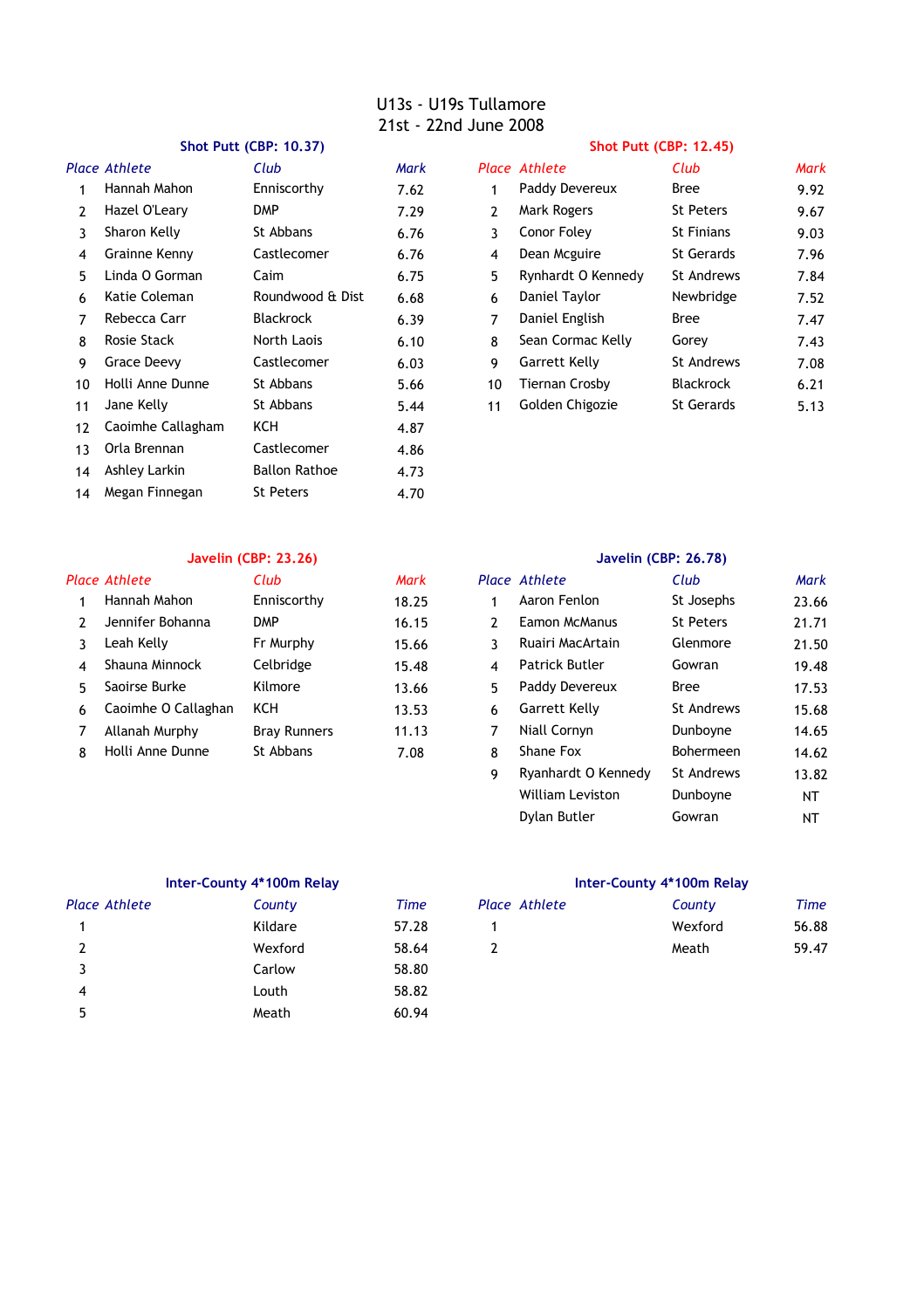**U14 Girls U14 Boys**

|                |                                       | 80m (CBP: 10.4 H) - Heat 1       |             |              |                      |                           |             |
|----------------|---------------------------------------|----------------------------------|-------------|--------------|----------------------|---------------------------|-------------|
|                | Place Athlete                         | Club                             | <b>Time</b> |              |                      |                           |             |
| 1              | Andrea Bennett                        | <b>St Cocas</b>                  | 11.31       |              |                      |                           |             |
| 2              | Cliodhna Manning                      | KCH                              | 11.49       |              |                      |                           |             |
| 3              | Lynda Earls                           | <b>Inbhear Dee</b>               | 12.00       |              |                      |                           |             |
| 4              | Katie McGowan                         | Bohermeen                        | 12.06       |              |                      |                           |             |
| 5              | Niamh Reynolds                        | Cushinstown                      | 12.14       |              |                      |                           |             |
| 6              | Eileen Woods                          | Naas AC                          | 12.52       |              |                      |                           |             |
| 7              | Meg Maguire                           | Celbridge                        | 13.43       |              |                      |                           |             |
|                |                                       | 80m (CBP: 10.4 H) - Heat 2       |             |              |                      |                           |             |
|                | <b>Place Athlete</b>                  | Club                             | <b>Time</b> |              |                      |                           |             |
| $\mathbf{1}$   | Emma Ryder                            | St Cocas                         | 12.15       |              |                      |                           |             |
| 2              | Courtney Maycock                      | Celbridge                        | 12.28       |              |                      |                           |             |
| 3              | Marie Clarke                          | Naas AC                          | 12.37       |              |                      |                           |             |
| 4              | Zoe Lematy                            | <b>Inbhear Dee</b>               | 12.73       |              |                      |                           |             |
| 5              | Sarah Rea                             | St Pauls                         | 12.75       |              |                      |                           |             |
| 6              | Kate Wylie                            | KCH                              | 12.95       |              |                      |                           |             |
|                |                                       | 80m (CBP: 10.4 H) - Heat 3       |             |              |                      |                           |             |
|                | Place Athlete                         | Club                             | <b>Time</b> |              |                      |                           |             |
| 1              | Mairead Sayeh                         | <b>Mullingar Hrs</b>             | 12.15       |              |                      |                           |             |
| $\overline{2}$ | Naoise Baker                          | Parnell                          | 12.57       |              |                      |                           |             |
| 3              | Laura Daly                            | <b>Inbhear Dee</b>               | 12.41       |              |                      |                           |             |
| 4              | Chloe Morrisey                        | Menapians                        | 13.17       |              |                      |                           |             |
| 5              | Shauna McGee                          | Celbridge                        | 12.66       |              |                      |                           |             |
| 6              | Laura Kelly                           | Boyne AC                         | 12.03       |              |                      |                           |             |
|                |                                       | 80m (CBP: 10.4 H) - Heat 4       |             |              |                      |                           |             |
|                | Place Athlete                         | Club                             | <b>Time</b> |              |                      |                           |             |
| 1              | Jenna McCann                          | St Brigids                       | 12.19       |              |                      |                           |             |
| 2              | Aoife Donnelly                        | Ardee & Dist                     | 12.69       |              |                      |                           |             |
| 3              | Laura Dawson Whelan Greystones & Dist |                                  | 12.71       |              |                      |                           |             |
| 4              | Anette Brilly                         | Na Fianna                        | 12.31       |              |                      |                           |             |
| 5              | Aileen Murtagh                        | <b>Mullingar Hrs</b>             | 12.93       |              |                      |                           |             |
| 6              | Sophie Courtney                       | St Cocas                         | 12.72       |              |                      |                           |             |
|                |                                       | 80m (CBP: 10.4 H) - Semi-Final 1 |             |              |                      | 80m (CBP: 9.9 H) - Heat 1 |             |
|                | Place Athlete                         | Club                             | <b>Time</b> |              | <b>Place Athlete</b> | Club                      | <b>Time</b> |
| 1              | Andrea Bennett                        | St Cocas                         | 10.98       | $\mathbf{1}$ | Mark Furey           | <b>SLOT</b>               | 11.16       |
| 2              | Cliodhna Manning                      | KCH                              | 11.09       | 2            | Eoghan Buggy         | St Abbans                 | 11.55       |
| 3              | Katie McGowan                         | Bohermeen                        | 11.80       | 3            | Tom Phelan           | Castlecomer               | 12.13       |
| 4              | Lynda Earls                           | <b>Inbhear Dee</b>               | 11.98       | 4            | Daniel Lawlor        | <b>SLOT</b>               | 12.15       |

| Katie McGowan                         | <b>Bonermeen</b> | 11.80      |    | TUIT FIICIAIT             | Casuecol    |
|---------------------------------------|------------------|------------|----|---------------------------|-------------|
| Lynda Earls                           | Inbhear Dee      | 11.98      | 4  | Daniel Lawlor             | <b>SLOT</b> |
| Aoife Donnelly                        | Ardee & Dist     | 12.27      | г. | Stephen Browne            | St Brigids  |
| Annette Brilly                        | Na Fianna        | 12.45      | 6. | Robert O Connell Sinclair | Tinahely    |
| Laura Dawson Whelan Greystones & Dist |                  | 12.74      |    | Michael Burton            | Roundwo     |
| Jenna McCann                          | St Brigids       | <b>DNS</b> |    |                           |             |
|                                       |                  |            |    |                           |             |

# *Place Athlete Club Time Place Athlete Club Time*

|   | 2 Cliodhna Manning                    | KCH              | 11.09 | Eoghan Buggy              | St Abbans   | 11.55 |
|---|---------------------------------------|------------------|-------|---------------------------|-------------|-------|
| 3 | Katie McGowan                         | <b>Bohermeen</b> | 11.80 | Tom Phelan                | Castlecomer | 12.13 |
| 4 | Lynda Earls                           | Inbhear Dee      | 11.98 | Daniel Lawlor             | <b>SLOT</b> | 12.15 |
|   | 5 Aoife Donnelly                      | Ardee & Dist     | 12.27 | Stephen Browne            | St Brigids  | 12.62 |
| 6 | Annette Brilly                        | Na Fianna        | 12.45 | Robert O Connell Sinclair | Tinahelv    | 12.77 |
|   | Laura Dawson Whelan Greystones & Dist |                  | 12.74 | Michael Burton            | Roundwood   | 13.06 |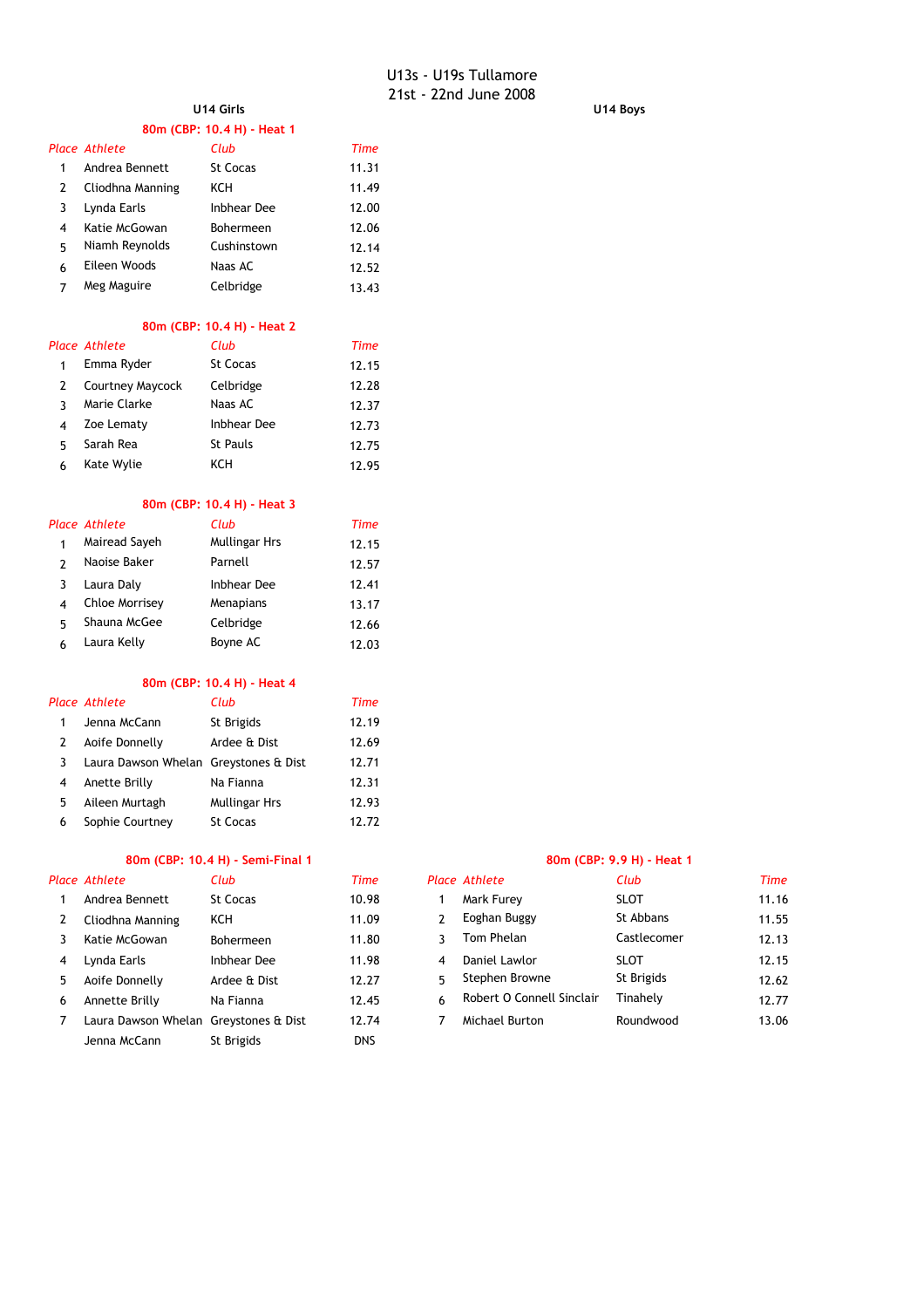# *Place Athlete Club Time Place Athlete Club Time*

7 12.36 Chloe Morrisey Menapians 8 Marie Clarke Naas AC 12.41

Naas AC

## **80m (CBP: 10.4 H) - Semi-Final 2 80m (CBP: 9.9 H) - Heat 2**

|    | ace Athlete      | Club                 | Time  |   | Place Athlete       | Club                 | Time  |
|----|------------------|----------------------|-------|---|---------------------|----------------------|-------|
|    | Naoise Baker     | Parnell              | 11.70 |   | Marcus Lawlor       | <b>SLOT</b>          | 10.87 |
|    | Mairead Sayeh    | <b>Mullingar Hrs</b> | 11.73 |   | Ryan O Hanlon       | St Gerards           | 11.42 |
|    | Emma Ryder       | St Cocas             | 11.77 |   | Davin O Connor      | Enniscorthy          | 11.43 |
| 4  | Courtney Maycock | Celbridge            | 11.94 | 4 | Keith Noctor        | <b>SLOT</b>          | 11.43 |
| 5. | Zoe Lematy       | Inbhear Dee          | 12.03 |   | Aaron O Leary Doyle | <b>Tullamore Hrs</b> | 12.12 |
| 6. | Laura Daly       | Inbhear Dee          | 12.26 | 6 | Darragh Brannigan   | Moynalvey            | 12.33 |
|    |                  |                      |       |   |                     |                      |       |

# **80m (CBP: 10.4 H) - Final 80m (CBP: 9.9 H) - Final**

|               | Place Athlete    | Club             | Time       |    | Place Athlete  | Club              |
|---------------|------------------|------------------|------------|----|----------------|-------------------|
|               | Andrea Bennett   | St Cocas         | 10.90      | 1  | Marcus Lawlor  | <b>SLOT</b>       |
| $\mathcal{P}$ | Naoise Baker     | Parnell          | 11.67      | 2  | Mark Furey     | <b>SLOT</b>       |
|               | Mairead Sayeh    | Mullingar Hrs    | 11.78      | 3. | Ryan O Hanlon  | <b>St Gerards</b> |
| 4             | Katie McGowan    | <b>Bohermeen</b> | 11.78      | 4  | Eoghan Buggy   | St Abbans         |
| 5.            | Lynda Earls      | Inbhear Dee      | 11.80      | 5. | Davin O Connor | Enniscorthy       |
| 6             | Emma Ryder       | St Cocas         | 12.01      | 6  | Keith Noctor   | <b>SLOT</b>       |
|               | Courtney Maycock | Celbridge        | 12.12      | 7  | Tom Phelan     | Castlecomer       |
|               | Cliodhna Manning | KCH              | <b>DNF</b> |    |                |                   |

### **200m (CBP: 26.40 / 26.4 H) - Heat 1 200m (CBP: 24.7 H) - Heat 1**

|    | lace Athlete   | Club             | Time  |    | <b>Place Athlete</b> | Club             |
|----|----------------|------------------|-------|----|----------------------|------------------|
| 1  | Louise Byrne   | Naas             | 29.86 |    | Marcus Lawlor        | <b>SLOT</b>      |
| 2  | Shannon Whelan | St Abbans        | 29.89 |    | Keith Noctor         | <b>SLOT</b>      |
| ર  | Katie McGowan  | <b>Bohermeen</b> | 30.28 | ٦  | Daryl Brereton       | <b>Bray Runi</b> |
| 4  | Emma Ryder     | <b>St Cocas</b>  | 30.70 | 4  |                      |                  |
| 5. | Jenna McCann   | St Brigids       | 31.85 | 5. | Karl Kiernan         | St Brigids       |
| 6  | Raphelle Smyth | Roundwood        | 32.80 |    |                      |                  |
| 7  | Ciara Lacey    | Ardee & Dist     | 32.82 |    |                      |                  |
| 8  | Alice O'Hare   | Ardee & Dist     | 36.91 |    |                      |                  |

### **200m (CBP: 26.40 / 26.4 H) - Heat 2 200m (CBP: 24.7 H) - Heat 2**

|               | lace Athlete     | Club          | Time  |               | <b>Place Athlete</b> | Club              |
|---------------|------------------|---------------|-------|---------------|----------------------|-------------------|
| 1             | Andrea Bennett   | St Cocas      | 28.41 |               | Seamus Lavin         | Dunboyne          |
| $\mathcal{L}$ | Cliodhna Manning | KCH           | 28.83 | $\mathcal{P}$ | Oisin Foley          | Dunshaughlin      |
| 3             | Niamh Reynolds   | Cushinstown   | 29.75 | 3             | Patrick Kyne         | Newbridge         |
| 4             | Ciara Jackson    | Na Fianna     | 30.09 | 4             | Stephen Browne       | St Brigids        |
| 5.            | Mairead Sayeh    | Mullingar Hrs | 30.24 | 5.            | Jaime Murtagh        | <b>St Andrews</b> |
| 6             | Naoise Baker     | Parnell       | 31.82 |               |                      |                   |
| 7             | Robin Everard    | Celbridge     | 31.88 |               |                      |                   |
| 8             | Aoife Donnelly   | Ardee & Dist  | 32.41 |               |                      |                   |

# **200m (CBP: 26.40 / 26.4 H) - Final 200m (CBP: 24.7 H) - Final**

|                | lace Athlete     | Club        | Time | Place Athlete  | Club             |
|----------------|------------------|-------------|------|----------------|------------------|
| $\mathbf{1}$   | Andrea Bennett   | St Cocas    |      | Marcus Lawlor  | <b>SLOT</b>      |
| $\overline{2}$ | Cliodhna Manning | KCH         |      | Seamus Lavin   | Dunboyne         |
| $\mathcal{R}$  | Niamh Reynolds   | Cushinstown |      | Keith Noctor   | <b>SLOT</b>      |
|                | 4 Shannon Whelan | St Abbans   |      | Daryl Brereton | <b>Bray Runn</b> |

|    | Place Athlete           | Club             | Time  |   | Place Athlete  | Club              | Time  |
|----|-------------------------|------------------|-------|---|----------------|-------------------|-------|
|    | Andrea Bennett          | St Cocas         | 10.90 |   | Marcus Lawlor  | <b>SLOT</b>       | 10.49 |
|    | Naoise Baker            | Parnell          | 11.67 |   | Mark Furey     | <b>SLOT</b>       | 11.20 |
|    | Mairead Sayeh           | Mullingar Hrs    | 11.78 |   | Ryan O Hanlon  | <b>St Gerards</b> | 11.46 |
| 4  | Katie McGowan           | <b>Bohermeen</b> | 11.78 | 4 | Eoghan Buggy   | St Abbans         | 11.46 |
| 5. | Lynda Earls             | Inbhear Dee      | 11.80 | 5 | Davin O Connor | Enniscorthy       | 11.56 |
| 6  | Emma Ryder              | St Cocas         | 12.01 | 6 | Keith Noctor   | <b>SLOT</b>       | 11.62 |
|    | <b>Courtney Maycock</b> | Celbridge        | 12.12 |   | Tom Phelan     | Castlecomer       | 12.20 |
|    |                         |                  |       |   |                |                   |       |

| Place Athlete  | Club             | Time  |   | Place Athlete  | Club                | Time  |
|----------------|------------------|-------|---|----------------|---------------------|-------|
| Louise Byrne   | <b>Naas</b>      | 29.86 |   | Marcus Lawlor  | <b>SLOT</b>         | 27.88 |
| Shannon Whelan | St Abbans        | 29.89 |   | Keith Noctor   | SLOT                | 29.88 |
| Katie McGowan  | <b>Bohermeen</b> | 30.28 |   | Daryl Brereton | <b>Bray Runners</b> | 30.35 |
| Emma Ryder     | St Cocas         | 30.70 |   |                |                     | 32.64 |
| Jenna McCann   | St Brigids       | 31.85 | 5 | Karl Kiernan   | St Brigids          | 33.78 |
|                |                  |       |   |                |                     |       |

| Place Athlete    | Club          | Time  | Place Athlete  | Club         | Time |
|------------------|---------------|-------|----------------|--------------|------|
| Andrea Bennett   | St Cocas      | 28.41 | Seamus Lavin   | Dunboyne     |      |
| Cliodhna Manning | KCH           | 28.83 | Oisin Foley    | Dunshaughlin |      |
| Niamh Reynolds   | Cushinstown   | 29.75 | Patrick Kyne   | Newbridge    |      |
| Ciara Jackson    | Na Fianna     | 30.09 | Stephen Browne | St Brigids   |      |
| Mairead Sayeh    | Mullingar Hrs | 30.24 | Jaime Murtagh  | St Andrews   |      |

|   | <b>Place Athlete</b> | Club        | <b>Time</b> |    | <b>Place Athlete</b> | Club                | <b>Time</b> |
|---|----------------------|-------------|-------------|----|----------------------|---------------------|-------------|
|   | Andrea Bennett       | St Cocas    |             |    | Marcus Lawlor        | <b>SLOT</b>         | 26.38       |
|   | Cliodhna Manning     | <b>KCH</b>  |             |    | Seamus Lavin         | Dunboyne            | 28.60       |
|   | Niamh Reynolds       | Cushinstown |             |    | Keith Noctor         | <b>SLOT</b>         | 29.26       |
| 4 | Shannon Whelan       | St Abbans   |             | 4  | Daryl Brereton       | <b>Bray Runners</b> | 30.69       |
|   |                      |             |             | 5. | Oisin Folev          | Dunshaughlin        | 30.83       |
|   |                      |             |             | 6  | Patrick Kyne         | Newbridge           | 31.62       |
|   |                      |             |             |    | Stephen Browne       | St Brigids          | 36.18       |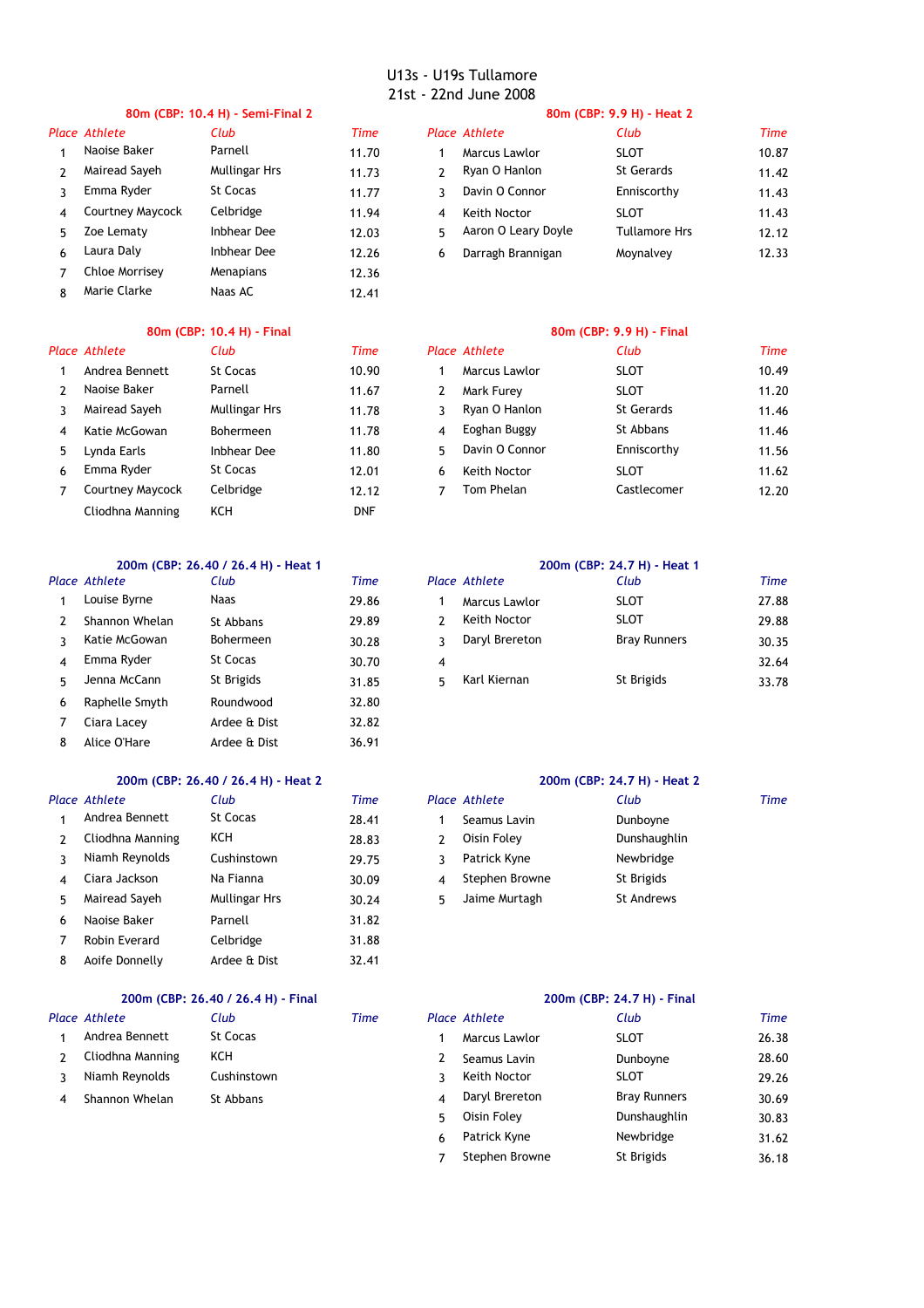# **800m (CBP: 2.22) 800m (CBP: 2.15.4)**

18 SLOT 3.25.96 Jack Fennell

|    | <b>Place Athlete</b>    | Club                 | <b>Time</b> |    | Place Athlete           | Club                 | <b>Time</b>   |
|----|-------------------------|----------------------|-------------|----|-------------------------|----------------------|---------------|
|    | Elizabeth Carr          | <b>Mullingar Hrs</b> | 2.28.91     | 1  | <b>Shane Fitzsimons</b> | <b>Mullingar Hrs</b> | 2.12.59 (CBP) |
| 2  | Amy Howard              | Greystones & Dist    | 2.32.23     | 2  | Aaron Hanlon            | Dunleer              | 2.23.26       |
| 3  | Lorraine Daly           | <b>Mullingar Hrs</b> | 2.33.25     | 3  | David Mulhare           | North Laois          | 2.26.69       |
| 4  | Ciara Hewson            | Le Cheile            | 2.35.29     | 4  | Adam Horan              | Enniscorthy          | 2.31.79       |
| 5  | Aisling McCabe          | Greystones & Dist    | 2.37.90     | 5  | Fergal O'Hare           | Na Fianna            | 2.34.48       |
| 6  | Emma Fay                | Ardee & Dist         | 2.40.22     | 6  | Dermot Murphy           | <b>Naas</b>          | 2.37.14       |
| 7  | Chloe Coyne             | Dunboyne             | 2.43.05     | 7  | Samual Allen            | <b>St Cocas</b>      | 2.40.81       |
| 8  | Isobel Owens            | <b>Bray Runners</b>  | 2.43.55     | 8  | Danny Lawlor            | S L OT               | 2.42.14       |
| 9  | Anna Redmond            | <b>Tullamore Hrs</b> | 2.43.56     | 9  | Rob Tully               | Star of the Sea      | 2.43.81       |
| 10 | Sinead Rigney           | <b>Tullamore Hrs</b> | 2.50.39     | 10 | Karl Faulkner           | Ardee & Dist         | 2.45.14       |
| 11 | Courtney Maycock        | Celbridge            | 2.55.98     | 11 | Tom Phelan              | Castlecomer          | 2.45.74       |
| 12 | Shannon O'Brien         | <b>St Pauls</b>      | 2.57.45     | 12 | Michael Flood           | St Brigids           | 2.45.76       |
| 13 | Amber McGourty          | Fr Murphys           | 2.57.84     | 13 | Patirck Kinsella        | Parnell              | 2.45.77       |
| 14 | <b>Ellen McGuinness</b> | <b>St Peters</b>     | 2.58.27     | 14 | Lorcan Byrne            | Dunshaughlin         | 2.45.81       |
| 15 | Promise Owoeye          | <b>Inbhear Dee</b>   | 3.00.60     | 15 | Sean O'Connor           | <b>SLOT</b>          | 2.54.63       |
| 16 | Ciara Delaney           | St Brigids           | 3.09.44     | 16 | Karl Kiernan            | St Brigids           | 2.55.57       |
|    |                         |                      |             | 17 | Matt English Haydon     | <b>Ballon Rathoe</b> | 3.22.74       |

# **1500m (CBP: 5.05.3) 1500m (CBP: 4.35.2)**

|    | Place Athlete       | Club                 | <b>Time</b> |               | Place Athlete           | Club                      | <b>Time</b>   |
|----|---------------------|----------------------|-------------|---------------|-------------------------|---------------------------|---------------|
|    | Elizabeth Carr      | <b>Mullingar Hrs</b> |             |               | <b>Shane Fitzsimons</b> | <b>Mullingar Hrs</b>      | 4.26.98 (CBP) |
| 2  | Ciara Hewson        | Le Cheile            |             | $\mathcal{P}$ | <b>Eoin Taggart</b>     | <b>Blessington Valley</b> | 4.34.61       |
| 3  | Amy Howard          | Greystones & Dist    |             | 3             | Thomas Lynn             | <b>Mullingar Hrs</b>      | 4.48.97       |
| 4  | Emma Fay            | Ardee & Dist         |             | 4             | David Mulhare           | North Laois               | 5.01.33       |
| 5. | Megan Morrissey     | Thomastown           |             | 5             | Daniel Lawlor           | <b>SLOT</b>               | 5.05.66       |
| 6  | <b>Beth McGuire</b> | <b>Mullingar Hrs</b> |             | 6             | Samual Allen            | St Cocas                  | 5.12.19       |
|    | Aisling McCabe      | Greystones & Dist    |             | 7             | Kevin Kelly             | St Cocas                  | 5.12.23       |
| 8  | Emma Troy           | Fr Murphy            |             | 8             | Rob Tully               | Star of The Sea           | 5.12.55       |
| 9  | Sinead Rigney       | <b>Tullamore Hrs</b> |             | 9             | Michael Flood           | St Brigids                | 5.24.37       |
|    |                     |                      |             | 10            | Karl Faulkner           | Ardee + Dist              | 5.25.93       |
|    |                     |                      |             | 11            | Jonathan Doyle          | Gorey                     | 5.31.26       |

| Place Athlete    | Club             | Time  |                | Place Athlete       | Club               |
|------------------|------------------|-------|----------------|---------------------|--------------------|
| Sinead McDonough | KCH              | 14.12 |                | Shane Whelan        | <b>St Killians</b> |
| Chloe Morrissey  | Menapians        | 14.63 |                | <b>Philip Giles</b> | Mullingar Hrs      |
| Aoife Conroy     | Parnell          | 15.48 | २              | Oisin Foley         | Dunshaughlin       |
| Aoife Donnelly   | Ardee & Dist     | 16.72 | $\overline{4}$ | Craig Coffey        | Tinryland          |
| Ellen McGuinness | <b>St Peters</b> | 17.30 | 5.             | Seamus Lavin        | Dunboyne           |
| Leanne Murphy    | St Pauls         | 17.96 |                |                     |                    |
|                  |                  |       |                |                     |                    |

## **75m Hurdles (CBP: 12.2 H) - Heat 2 75m Hurdles (CBP: 12.30) - Heat 2**

|               | Place Athlete      | Club               | <b>Time</b> |    | Place Athlete               | Club             |
|---------------|--------------------|--------------------|-------------|----|-----------------------------|------------------|
|               | Lynda Earls        | <b>Inbhear Dee</b> | 12.72       |    | <b>Christopher Culleton</b> | <b>DMP</b>       |
| $\mathcal{L}$ | Vivienne Fleischer | Celbridge          | 14.57       |    | Aidan Higgins               | Na Fianna        |
|               | Catriona Twomey    | KCH                | 14.68       |    | Leigh Walsh                 | Mullingar Hrs    |
| 4             | Niamh Fussey       | <b>St Peters</b>   | 15.11       | 4  | Michael Burton              | Roundwood & Dist |
| 5.            | Lorraine Daly      | Mullingar Hrs      | 15.49       | 5. | Nicolas Dunphy              | KCH              |
|               | Laura Kelly        | Boyne              | 17.00       |    |                             |                  |

12 5.39.51 Robert Deegan Newbridge

|                         | 75m Hurdles (CBP: 12.2 H) - Heat 1 |       | 75m Hurdles (CBP: 12,30) - Heat 1 |                      |                      |       |  |  |
|-------------------------|------------------------------------|-------|-----------------------------------|----------------------|----------------------|-------|--|--|
| Place Athlete           | Club                               | Time  |                                   | <b>Place Athlete</b> | Club                 | Time  |  |  |
| Sinead McDonough        | KCH                                | 14.12 |                                   | Shane Whelan         | St Killians          | 14.96 |  |  |
| Chloe Morrissey         | <b>Menapians</b>                   | 14.63 |                                   | <b>Philip Giles</b>  | <b>Mullingar Hrs</b> | 14.97 |  |  |
| Aoife Conroy            | Parnell                            | 15.48 |                                   | Oisin Folev          | Dunshaughlin         | 15.71 |  |  |
| Aoife Donnelly          | Ardee & Dist                       | 16.72 |                                   | <b>Craig Coffey</b>  | Tinryland            | 16.40 |  |  |
| <b>Ellen McGuinness</b> | <b>St Peters</b>                   | 17.30 | 5                                 | Seamus Lavin         | Dunboyne             | 16.67 |  |  |

| Place Athlete      | Club             | Time  | Place Athlete               | Club                 | Time  |
|--------------------|------------------|-------|-----------------------------|----------------------|-------|
| Lynda Earls        | Inbhear Dee      | 12.72 | <b>Christopher Culleton</b> | D M P                | 14.38 |
| Vivienne Fleischer | Celbridge        | 14.57 | Aidan Higgins               | Na Fianna            | 16.47 |
| Catriona Twomey    | KCH              | 14.68 | Leigh Walsh                 | <b>Mullingar Hrs</b> | 17.50 |
| Niamh Fussey       | <b>St Peters</b> | 15.11 | Michael Burton              | Roundwood & Dist     | 17.83 |
| Lorraine Daly      | Mullingar Hrs    | 15.49 | Nicolas Dunphy              | KCH                  | 18.95 |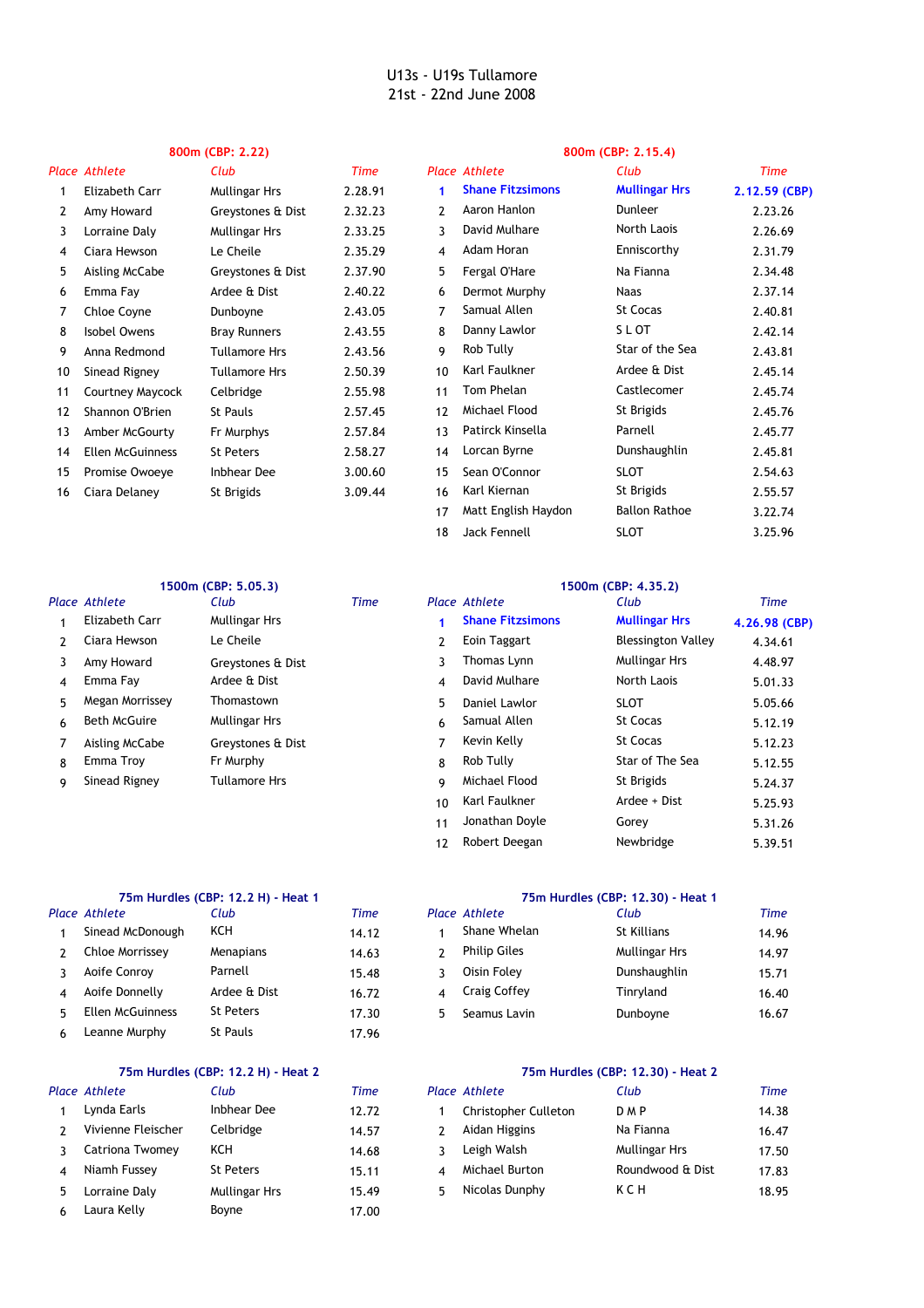|   |                    | 75m Hurdles (CBP: 12.2 H) - Final |       | 75m Hurdles (CBP: 12.30) - Final |                             |               |       |  |  |
|---|--------------------|-----------------------------------|-------|----------------------------------|-----------------------------|---------------|-------|--|--|
|   | Place Athlete      | Club                              | Time  |                                  | <b>Place Athlete</b>        | Club          | Time  |  |  |
|   | Lynda Earls        | Inbhear Dee                       | 12.78 |                                  | <b>Christopher Culleton</b> | <b>DMP</b>    | 14.23 |  |  |
|   | Catriona Twomey    | <b>KCH</b>                        | 13.95 |                                  | <b>Philip Giles</b>         | Mullingar Hrs | 15.48 |  |  |
|   | Sinead McDonough   | <b>KCH</b>                        | 14.21 |                                  | Shane Whelan                | St Killians   | 15.93 |  |  |
| 4 | Chloe Morrissey    | <b>Menapians</b>                  | 14.48 | 4                                | Oisin Folev                 | Dunshaughlin  | 16.02 |  |  |
|   | Aoife Conroy       | Parnell                           | 14.60 | 5.                               | Aidan Higgins               | Na Fianna     | 16.27 |  |  |
| 6 | Vivienne Fleischer | Celbridge                         | 15.16 | 6                                | <b>Craig Coffey</b>         | Tinryland     | 16.68 |  |  |
|   |                    |                                   |       |                                  |                             |               |       |  |  |

|                 | 2000m Walk (CBP: 11.03.38) |          | 2000m Walk (CBP: 11.01) |                 |          |  |  |
|-----------------|----------------------------|----------|-------------------------|-----------------|----------|--|--|
| Place Athlete   | Club                       | Time     | Place Athlete           | Club            | Time     |  |  |
| Clare Forristal | St Josephs                 | 12.30.29 | <b>Richard Power</b>    | St. Josephs A/C | 13.57.64 |  |  |
| Gemma Aylward   | St Senans                  | 14.01.63 | Philip Healy            | Ratoath         |          |  |  |
|                 |                            |          | Nicholas Dunphy         | KCH             |          |  |  |

|    |                        | High Jump (CBP: 1.50) |           | High Jump (CBP: 1.59) |                           |                    |        |  |  |
|----|------------------------|-----------------------|-----------|-----------------------|---------------------------|--------------------|--------|--|--|
|    | Place Athlete          | Club                  | Height    |                       | Place Athlete             | Club               | Height |  |  |
|    | Shannon Whelan         | St Abbans             | 1.38      |                       | Jamie Murtagh             | <b>St Andrews</b>  | 1.50   |  |  |
|    | Catriona Twomey        | ксн                   | 1.35      |                       | Christopher Culleton      | <b>DMP</b>         | 1.35   |  |  |
|    | Sinead McDonough       | <b>KCH</b>            | 1.35      | 3                     | Kai Jameson               | Roundwood & Dist   | 1.30   |  |  |
| 4  | Niamh Butler           | Menapians             | 1.30      | 4                     | Daryl Brereton            | <b>Bray Runnrs</b> | 1.30   |  |  |
| 5. | Shannon O Brien        | St Pauls              | 1.30      | 5                     | Kevin Kelly               | <b>St Cocas</b>    | 1.30   |  |  |
| 6  | Vivian Fleischer       | Celbridge             | 1.25      | 6                     | Ben Kenwright             | Dunleer            | 1.25   |  |  |
|    | <b>Bronagh Fanning</b> | Cushinstown           | 1.20      | 7                     | Stephen Browne            | St Brigids         | 1.25   |  |  |
| 8  | Amber McGourty         | Fr Murphy             | 1.10      | 8                     | Karl Faulkner             | Ardee & Dist       | 1.15   |  |  |
|    | Leanne Murphy          | <b>St Pauls</b>       | <b>NH</b> | q                     | Robert O Connell Sinclair | Tinahely           | 1.15   |  |  |
|    |                        |                       |           |                       |                           |                    |        |  |  |

20 Sarah Rea 3.59 21 Meg Maguire Celbridge 3.38 22 3.33 L. Doran Greystones & Dist 23 Jane Leydon Mullingar Hrs 3.08 24 Aoife Conroy Parnell 2.92

St Pauls Celbridge

Mullingar Hrs

### **Long Jump (CBP: 5.04) Long Jump (CBP: 5.40)** *Place Athlete Club Distance Place Athlete Club Distance* 1 KCH 4.72 1 Shane Whelan 4.38 Cliodhna Manning St Killians 2 Niamh Reynolds 4.50 2 St Andrews 4.24 3 4.49 3 4.20 4 Eileen Woods 4.33 4 4.00 Naas AC Darragh Brannigan Moynalvey 5 Anna Redmond 4.17 5 S L O T 3.97 Tullamore Hrs Sean O Connor 6 4.11 6 3.92 7 Marie Clarke 4.10 7 SLOT 3.92 8 Parnell 4.10 8 Aaron O Leary Doyle 3.84 Naoise Baker Tullamore Hrs 9 4.06 9 Martin Judge 3.84 10 Emma Fay 4.05 10 3.83 11 Laura Daly 3.94 11 3.81 Inbhear Dee Daryl Brereton Bray Runnrs 12 3.90 12 3.04 13 Bronnagh Fanning Cushinstown 13 3.86 13 Jack Fennell 1951 SLOT 1878 2.87 14 Kate Wylie KCH 3.85 15 A McCabe Greystones & Dist 3.82 16 3.76 A Murtagh Mullingar Hrs 17 3.66 Courtney Maycock Celbridge 18 3.64 Zoe Lematy Inbhear Dee 19 Laura Kelly Boyne AC 3.59 Cushinstown 4.50 2 Jamie Murtagh Vivian Fleischer Celbridge 1988 a. A. 49 Artrick Kyne Newbridge Shannon O Brien St Pauls 2011 11 2008 Craig Curley Coundwood + Dist Naas AC 4.10 7 Keith Noctor Lynda Earls Inbhear Dee 1,06 9 Martin Judge Edenderry Ardee & Dist **Arrough Article Act Act Arroughly** Arrough Arroughly Arroughly Arroughly Arroughly Arroughly Arroughly Chloe Morrisey Menapians 3.90 12 Robert Deegan Newbridge Boyne AC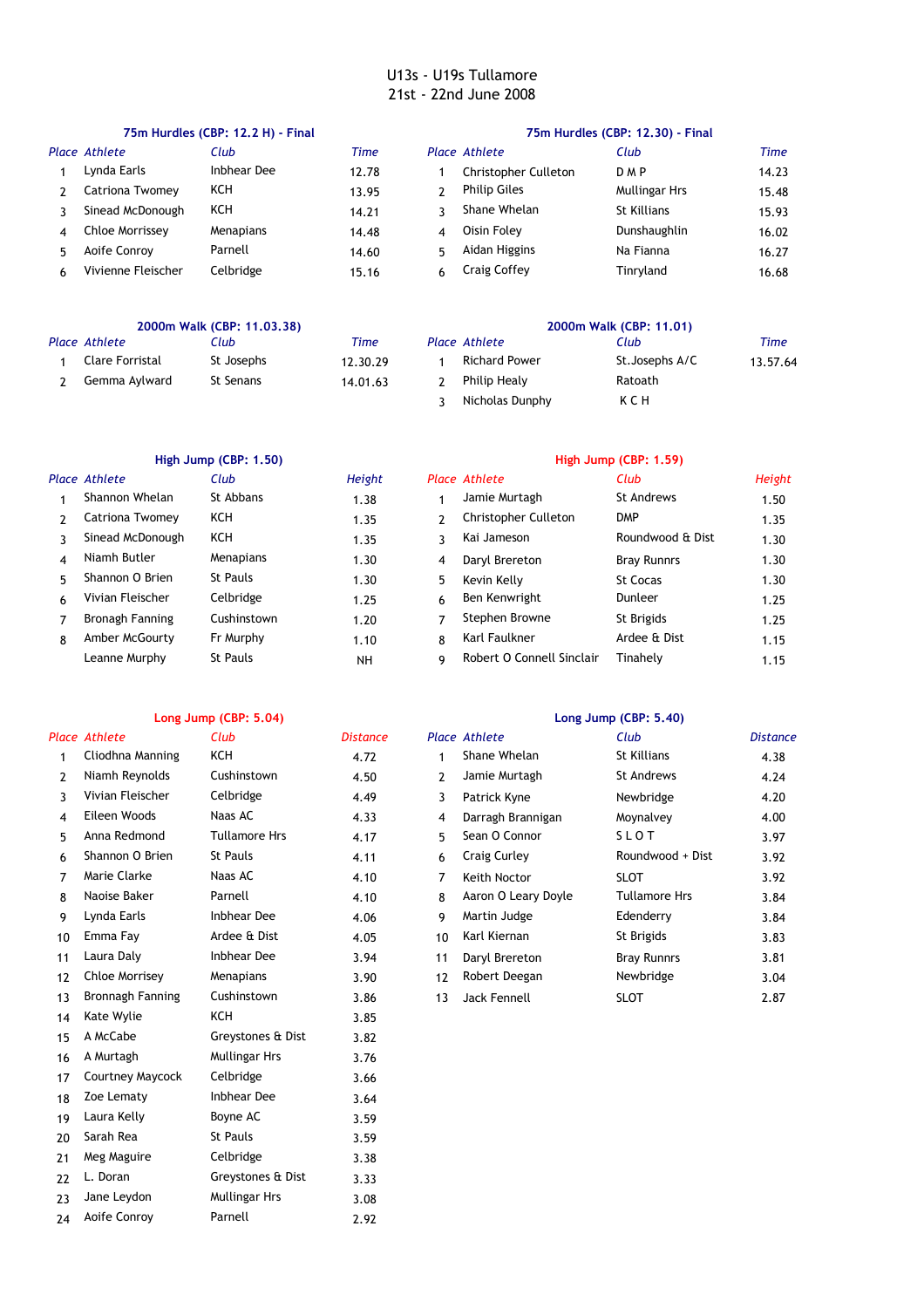### **Hammer (CBP: 34.56) Hammer (CBP: 32.07)** *Place Athlete Club Mark Place Athlete Club Mark* 1 DMP 23.25 1 James Mulligan 31.06 2 22.08 2 24.23 Laura Dolan Ferbane Craig Curley Roundwood & Dist 3 19.22 3 17.62 Lydia Jein Dunleer Eoghan Marah Roundwood & Dist Mary Bohanna Mary DMP 23.25 1 James Mulligan Tullamore Hrs

# **Shot Putt (CBP: 11.82) Shot Putt (CBP: 12.89)**

### *Place Athlete Club Distance Place Athlete Club Distance* 1 10.12 1 Tom Whelan 12.10 Kathryn Weir Crookstown Millview St Senans 2 8.82 2 James Mulligan 10.77 Roisin Murphy St Pauls Tullamore HRS 3 KCH 8.64 3 Roundwood 9.79 Catriona Twomey Craig Curley 4 8.38 4 Michael Burton Roundwood 8.61 5 7.79 5 8.60 6 Bronagh Fanning Cushinstown 7.53 6 Davin O Connor Enniscorthy 8.55 7 Stephanie Fleming St Abbans 7.49 7 Richard Power St Josephs 8.33 8 Mary Flood 7.41 8 North Laois 8.28 Ballon Rathoe John Hyland 9 Promise Owoeye Inbhear Dee 6.96 9 Pierce Hickey KCH 8.23 10 St Peters 6.44 10 Roundwood 7.86 Ellen McGuinness Kai Jameson 11 6.36 11 7.59 Sunnive Kearney Blackrock Connor Kelly Le Cheile 12 Alice O'Hare 5.92 12 7.35 Ardee & District Ryan OHanlon St Gerards 13 Emma Brady 5.18 13 Aidan Higgins 6.30 Laura Dolan Ferbane Lydia Jein **Dunleer** 27.79 5 Eoghan Buggy St Abbans Richard Power Le Cheile **Na Fianna** 5.18 13 Aidan Higgins Na Fianna

|   |                  | <b>Discus (CBP: 29.16)</b> |                 |   | Discus (CBP: 32.30)         |                      |                 |  |  |
|---|------------------|----------------------------|-----------------|---|-----------------------------|----------------------|-----------------|--|--|
|   | Place Athlete    | Club                       | <b>Distance</b> |   | Place Athlete               | Club                 | <b>Distance</b> |  |  |
|   | Lydia Jein       | Dunleer AC                 | 18.40           |   | <b>James Mulligan</b>       | <b>Tullamore Hrs</b> | 33.41 (CBP)     |  |  |
|   | Mary Bohanna     | <b>DMP</b>                 | 17.81           | 2 | Michael Hanlon              | Dunboyne             | 24.62           |  |  |
|   | Mary Flood       | <b>Ballon Rathoe</b>       | 17.24           | 3 | Davin O Connor              | Enniscorthy          | 20.92           |  |  |
| 4 | Sinead McDonough | <b>KCH</b>                 | 16.80           | 4 | <b>Richard Power</b>        | St Josephs           | 20.33           |  |  |
| 5 | Eimer Doheney    | <b>KCH</b>                 | 15.63           | 5 | Adam Horan                  | Enniscorthy          | 20.11           |  |  |
| 6 | Kathryn Weir     | Crookstown                 | 14.33           | 6 | Pierce Hickey               | KCH                  | 19.88           |  |  |
|   |                  |                            |                 |   | Brian Moore                 | Celbridge            | 17.75           |  |  |
|   |                  |                            |                 | 8 | <b>Christopher Culleton</b> | <b>DMP</b>           | 14.94           |  |  |

# **Javelin (CBP: 27.90) Javelin (CBP: 38.60)**

|                 | Place Athlete          | Club        | <b>Distance</b> |              | Place Athlete             | Club                 | <b>Distance</b> |
|-----------------|------------------------|-------------|-----------------|--------------|---------------------------|----------------------|-----------------|
|                 | <b>Mairead Drewitt</b> | Naas        | 24.27           |              | Kai Jameson               | Roundwood & Dist     | 29.89           |
| $\mathcal{P}$   | Mary Bohanna           | <b>DMP</b>  | 22.67           | $\mathbf{2}$ | Brian Moore               | Celbridge            | 28.01           |
| 3               | Laura Dolan            | Ferbane     | 19.76           | 3.           | Adam Horan                | Enniscorthy          | 24.67           |
| 4               | Orla O Donnell         | Fr Murphy   | 18.19           | 4            | Eoghan Marah              | Roundwood & Dist     | 21.87           |
| 5.              | Promise Owoeye         | Inbhear Dee | 17.05           | 5.           | Robert O Connell Sinclair | Tinahely             | 21.84           |
| 6               | Laura Daly             | Inbhear Dee | 14.31           | 6            | Connor Kelly              | Le Cheile            | 19.88           |
| 7               | Kathryn Weir           | Crookstown  | 12.65           | 7            | Aidan Higgins             | Na Fianna            | 19.64           |
| 8               | Leanne Murphy          | St Pauls    | 11.93           | 8            | Eoin McEvoy               | <b>St Senans</b>     | 18.59           |
| 9               | Stephanie Fleming      | St Abbans   | 11.75           | 9            | Kevin Kelly               | St Cocas             | 18.38           |
| 10 <sup>1</sup> | Clare Forristal        | St Josephs  | 10.75           | 10           | <b>Bill Kenwright</b>     | Dunleer              | 17.87           |
| 11              | Niamh Mearnagh         | St Peter's  | 9.61            | 11           | Daniel Bracken            | <b>Tullamore Hrs</b> | 17.06           |
|                 | Emma Brady             | Le Cheile   | NΤ              | 12           | Mark Fury                 | <b>SLOT</b>          | 16.88           |
|                 | Roisin Murphy          | St Pauls    | NT              |              |                           |                      |                 |

14 6.27 Dara Brannigan Moynalvey 15 5.26 Matt English Haydon Ballina Rathoe

Eoghan Buggy St Abbans

NT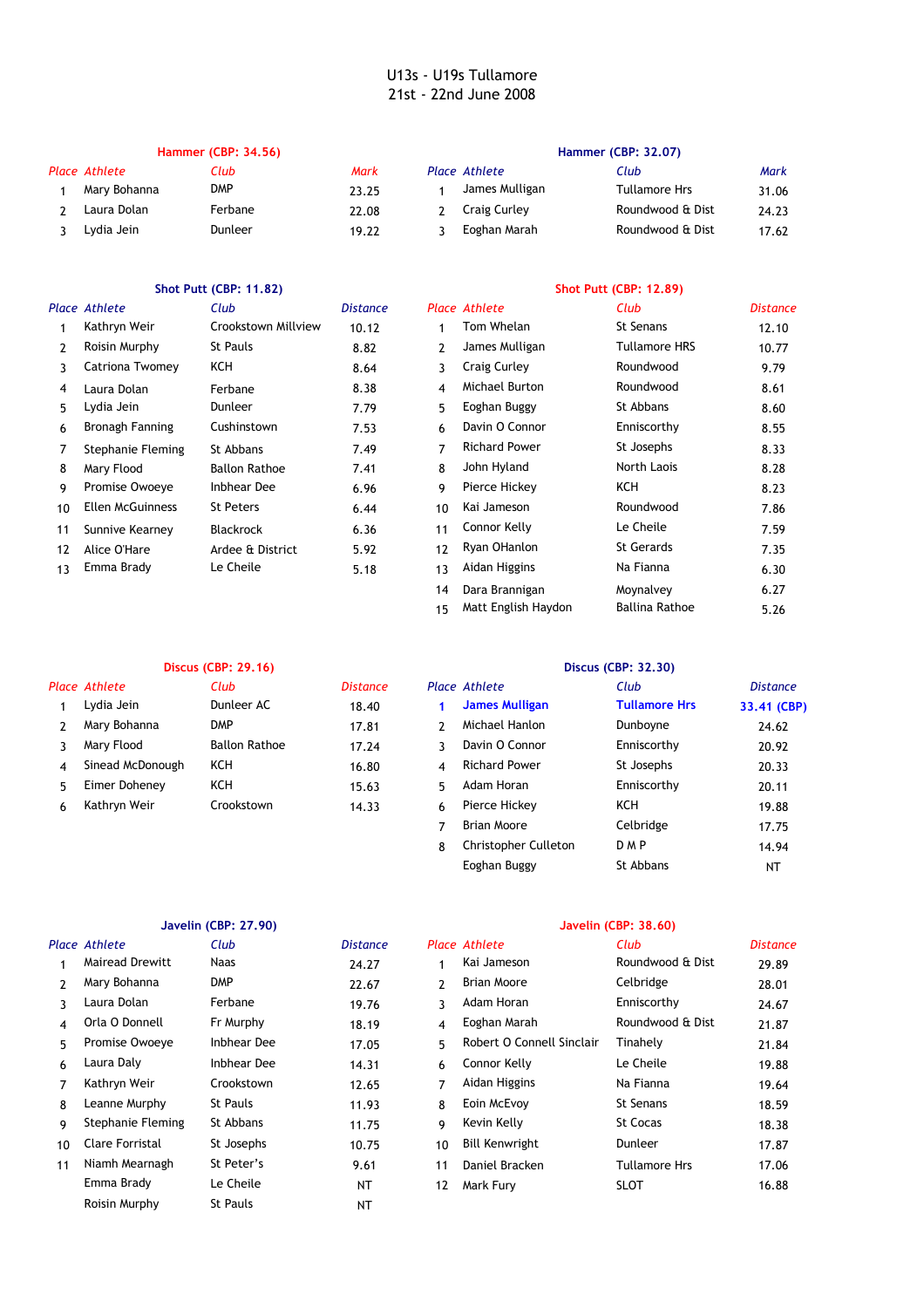### U13s - U19s Tullamore 21st - 22nd June 2008 **U15 Girls U15 Boys**

### **100m (CBP: 11.6 H) - Heat 1 100m (CBP: 11.88) - Heat 1** *Place Athlete Club Time Place Athlete Club Time* 1 13.86 1 12.45 2 13.87 2 12.55 Saragh Buggy St Abbans Jordan Broaders St Pauls 3 13.99 3 Brian Windsor 13.40 Helen Sheelan Inbhear Dee Bree 4 Alison Farrell SLOT 14.49 4 13.46 5 14.66 5 13.67 Hayley Fallon Greystones & Dist Conor Doran Dunboyne 6 Darlene McDonnell Dunleer AC 14.98 6 Gavin Curren SLOT 14.09 Lisa Somers Menapians 13.86 1 Conor Wilson Menapians Sean Dunnegan Tullamore Hrs Gavin Curren

### **100m (CBP: 11.6 H) - Heat 2 100m (CBP: 11.88) - Heat 2**

### *Place Athlete Club Time Place Athlete Club Time* 1 Lisa Nolan 13.97 1 Tony Stafford 12.65 2 Shauna Gray 14.54 2 12.98 3 Julie Boyle 14.80 3 SLOT 13.22 Ballon Rathoe 13 Glenmore 14.54 2 Niall Flanigan Cushinstown Le Cheile Pavel 14

### **100m (CBP: 11.6 H) - Final 100m (CBP: 11.88) - Final**

|    | Place Athlete     | Club                 | Time  |               | Place Athlete        | Club                 | Time  |
|----|-------------------|----------------------|-------|---------------|----------------------|----------------------|-------|
|    | Lisa Nolan        | <b>Ballon Rathoe</b> | 13.83 |               | Jordan Broaders      | <b>St Pauls</b>      | 12.57 |
|    | Saragh Buggy      | St Abbans            | 14.02 | $\mathcal{P}$ | Conor Wilson         | Menapians            | 12.62 |
|    | Lisa Somers       | Menapians            | 14.14 |               | <b>Tony Stafford</b> | <b>Bree</b>          | 12.72 |
| 4  | Helen Sheelan     | Inbhear Dee          | 14.32 | 4             | Niall Flanigan       | Cushinstown          | 13.22 |
| 5. | Shauna Gray       | Glenmore             | 14.46 | 5.            | Pavel Tarasov        | <b>SLOT</b>          | 13.32 |
| 6  | Julie Boyle       | Le Cheile            | 14.95 | 6             | <b>Brian Windsor</b> | <b>Bree</b>          | 13.51 |
|    | Aishling Kavanagh | St. Killians         | 15.90 |               | Sean Dunnegan        | <b>Tullamore Hrs</b> | 13.54 |
| 8  | Niamh Dalton      | Greystones & Dist    | 17.05 |               |                      |                      |       |

### **200m (CBP: 25.0 H) - Heat 1**

|   | Place Athlete     | Club               | Time  |
|---|-------------------|--------------------|-------|
|   | Shauna Grey       | Glenmore           | 28.93 |
|   | Helen Sheelan     | Inbhear Dee        | 29.67 |
|   | Hayley Fallon     | Greystones & Dist  | 30.36 |
|   | Marie McLoughlin  | Dunleer            | 30.43 |
| 5 | Darlene McDonnell | Dunleer            | 31.76 |
| 6 | Aishling Kavanagh | <b>St Killians</b> | 32.68 |

# *Place Athlete Club Time Place Athlete Club Time* 1 Hannah Brady SLOT 29.47 St Abbans 30.45

# **200m (CBP: 25.0 H) - Heat 3 200m (CBP: 24.0 H) - Heat 2**

Mia Coyne

6 Roundwood 32.55

# 4 Elaine Corrigan Naas Saragh Buggy St Abbans Bohermeen Le Cheile Ciara Shiels Tullamore Roundwood

### **200m (CBP: 25.0 H) - Heat 2 200m (CBP: 24.0 H) - Heat 1**

|    | ace Athlete   | Club        | Time  |   | Place Athlete         | Club                 | Time  |
|----|---------------|-------------|-------|---|-----------------------|----------------------|-------|
|    | Hannah Brady  | <b>SLOT</b> | 29.47 |   | Jordan Broaders       | St Pauls             | 26.72 |
|    | Ciara Grant   | Navan       | 29.93 |   | Darragh McNamara      | <b>Tullamore Hrs</b> | 27.17 |
|    | Kate Kinch    | Dunleer     | 29.95 |   | Sean Dunegan          | Tullamore Hrs        | 27.46 |
| 4  | Megan Dunne   | St Abbans   | 30.45 | 4 | Lorcan Murphy         | <b>Bray Runners</b>  | 28.85 |
| 5. | Muireann Kahn | Bovne       | 32.41 | 5 | <b>Brian Slattery</b> | St Benedicts         | 30.18 |
|    |               |             |       |   |                       |                      |       |

| Place Athlete   | Club             | Time  | Place Athlete | Club                 | Time  |
|-----------------|------------------|-------|---------------|----------------------|-------|
| Saragh Buggy    | St Abbans        | 29.21 | Dylan Walsh   | <b>Bree</b>          | 27.23 |
| Karen Dunne     | <b>Bohermeen</b> | 30.11 | Jonathan Lynn | Glenmore             | 27.38 |
| Julie Boyle     | Le Cheile        | 30.30 | Conor Doran   | Dunboyne             | 27.80 |
| Elaine Corrigan | <b>Naas</b>      | 31.45 | Gavin Curren  | <b>SLOT</b>          | 29.28 |
| Ciara Shiels    | Roundwood        | 31.73 | Stephen Flynn | <b>Tullamore Hrs</b> | 34.21 |

|    | ace Athlete       | Club                 | Time  |   | Place Athlete        | Club                 | Time  |
|----|-------------------|----------------------|-------|---|----------------------|----------------------|-------|
|    | Lisa Nolan        | <b>Ballon Rathoe</b> | 13.97 |   | <b>Tony Stafford</b> | <b>Bree</b>          | 12.65 |
| 2  | Shauna Gray       | Glenmore             | 14.54 | 7 | Niall Flanigan       | Cushinstown          | 12.98 |
|    | Julie Boyle       | Le Cheile            | 14.80 |   | Pavel Tarasov        | <b>SLOT</b>          | 13.22 |
| 4  | Aishling Kavanagh | St. Killians         | 15.69 | 4 | Darragh McNamara     | <b>Tullamore Hrs</b> | 13.27 |
| 5. | Niamh Dalton      | Greystones & Dist    | 16.48 | 5 | Christopher Buggy    | St Abbans            | 14.93 |
|    |                   |                      |       | 6 | Harry Ardiff         | Na Fianna            | 15.77 |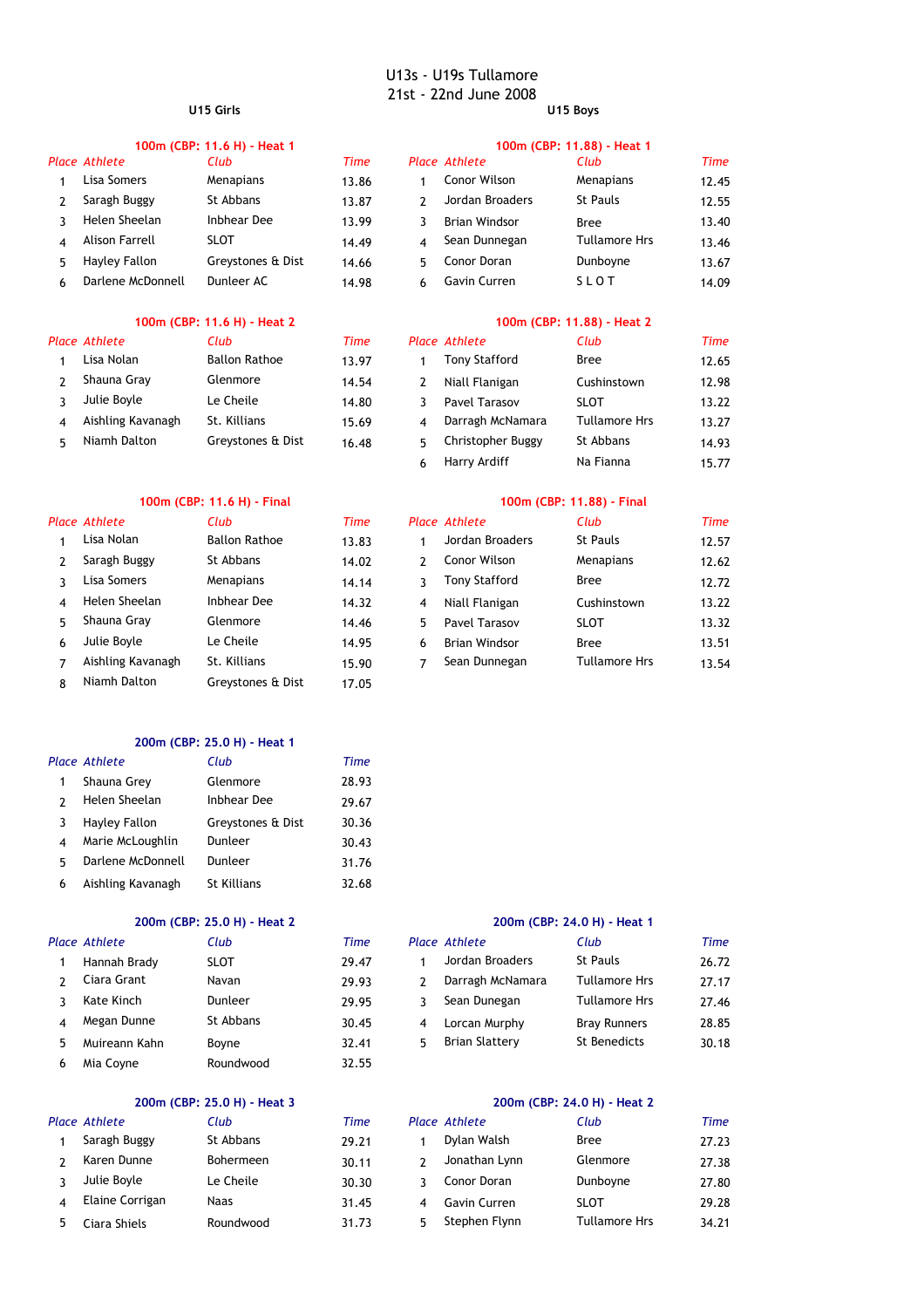|    | 200m (CBP: 25.0 H) - Final |                  |       |    | 200m (CBP: 24.0 H) - Final |                      |       |  |
|----|----------------------------|------------------|-------|----|----------------------------|----------------------|-------|--|
|    | Place Athlete              | Club             | Time  |    | Place Athlete              | Club                 | Time  |  |
|    | Shauna Grey                | Glenmore         | 28.34 |    | Jordan Broaders            | St Pauls             | 25.20 |  |
|    | Saragh Buggy               | St Abbans        | 28.42 |    | Darragh McNamara           | <b>Tullamore Hrs</b> | 26.48 |  |
|    | Helen Sheelan              | Inbhear Dee      | 28.87 | 3  | Dylan Walsh                | <b>Bree</b>          | 26.72 |  |
| 4  | Karen Dunne                | <b>Bohermeen</b> | 29.07 | 4  | Conor Doran                | Dunboyne             | 27.01 |  |
| 5. | lane 5                     |                  | 29.20 | 5. | Jonathan Lynn              | Glenmore             | 27.35 |  |
| 6  | lane 1                     |                  | 29.81 | 6  | Sean Dunegan               | <b>Tullamore Hrs</b> | 27.49 |  |
|    | lane 2                     |                  | 30.17 |    | Lorcan Murphy              | <b>Bray Runners</b>  | 29.04 |  |
| 8  | lane 8                     |                  | 30.26 |    |                            |                      |       |  |
|    |                            |                  |       |    |                            |                      |       |  |

### **800m (CBP: 2.20.64) 800m (CBP: 2.07.2)** *Place Athlete Club Time Place Athlete Club Time* 1 Sinead McDonald Glenmore 2.33.54 1 Brian Slattery St Benedicts 2.23.82 2 Emily Milner 5t Cocas 2.35.05 2 2.23.99 3 Karen Dunne 2.38.21 3 Dylan Walsh 2.26.01 4 Clare Fox Bray Runners 2.39.14 4 2.27.79 Connor Murphy Le Cheile 5 2.39.89 5 2.27.99 6 Mary Ellen Doyle 2.39.90 6 Graeme Phillips Roundwood 2.33.96 7 2.41.64 7 Christopher Buggy 2.36.03 Catriona Kennedy Dunshaughlin St Abbans 8 Ciara Cox 2.44.23 8 2.49.16 9 Sarah Kavanagh Roundwood & Dist 2,44.34 9 Stephen Flynn Tullamore Hrs 2,49.77 10 Chloe Abbot Naas AC 2.45.72 11 2.46.40 Nessa Millet St Abbans 12 2.46.80 Shauna NicAogain St Pauls 12 Shannon Farrelly Fr Murphy 12.48.16 13 2.49.17 Aoife Butler St Senans Emily Milner Bohermeen 2.38.21 3 Dylan Walsh Bree Sarah Haak Dunleer AC 2.39.89 5 Conor Fenlon Gowran Gowran Naas AC 2.44.23 8 Basit Eniase Le Cheile Naas AC

### **1500m (CBP: 4.55.8) 1500m (CBP: 4.26.7)**

15 5.56.4 Eimile Sheridan St Brigids 16 Grainne Whelehan Fr Murphy 6.07.5 17 Sinead Kelly St Cocas 6.08.6 18 6.12.5 Aoife Butler St Senans 19 6.19.2 Orla Butler St Senans 20 Bronagh Loughlan Roundwood 6.54.6 21 7.11.5 Amee Mooney Inbhear Dee

14 2.50.38 Orla Butler St Senans 15 3.13.55 Muireann Keian Boyne

|    | Place Athlete           | Club                | <b>Time</b> |                | Place Athlete          | Club            | Time    |
|----|-------------------------|---------------------|-------------|----------------|------------------------|-----------------|---------|
|    | Sinead McDonald         | Glenmore            | 5.18.4      | 1              | Darragh Fitzgibbon     | <b>St Cocas</b> | 4.53.29 |
| 2  | Emily Milner            | <b>St Cocas</b>     | 5.29.9      | 2              | Conor Fenlon           | Gowran          | 5.00.75 |
| 3  | Shannon Farrelly        | Fr Murphy           | 5.34.0      | 3              | Ben Murphy             | Gorey           | 5.01.31 |
| 4  | Clare Fox               | <b>Bray Runners</b> | 5.35.6      | $\overline{4}$ |                        |                 | 5.03.31 |
| 5. | Nessa Millet            | St Abbans           | 5.35.9      | 5              | <b>Graham Phillips</b> |                 | 5.05.37 |
| 6  | Ciara Cox               | Naas                | 5.39.5      | 6              | Connor Murphy          | Le Cheile       | 5.16.93 |
|    | Sarah Haak              | Dunleer             | 5.40.4      | 7              | Stephen Rea            | Mullingar Hrs   | 5.17.27 |
| 8  | Sarah Kavanagh          | Roundwood & Dt      | 5.42.5      | 8              | <b>Brian Hill</b>      | Newbridge       | 5.17.29 |
| 9  | <b>Hazel McGuinness</b> | Ardee & Dist        | 5.43.8      | 9              | Kalem Mahon            | Enniscorthy     | 5.27.02 |
| 10 | Shauna Mc Aogain        | St Pauls            | 5.47.1      | 10             | lan McCormack          | Mullingar Hrs   | 5.46.10 |
| 11 | Alison Geraghty         | <b>Inbhear Dee</b>  | 5.49.5      |                |                        |                 |         |
| 12 | Chloe Abbott            | <b>Naas</b>         | 5.52.3      |                |                        |                 |         |
| 13 | Eimear Gaffney          | St Killians         | 5.54.2      |                |                        |                 |         |
| 14 | Katie Doyle             | Tinryland           | 5.54.7      |                |                        |                 |         |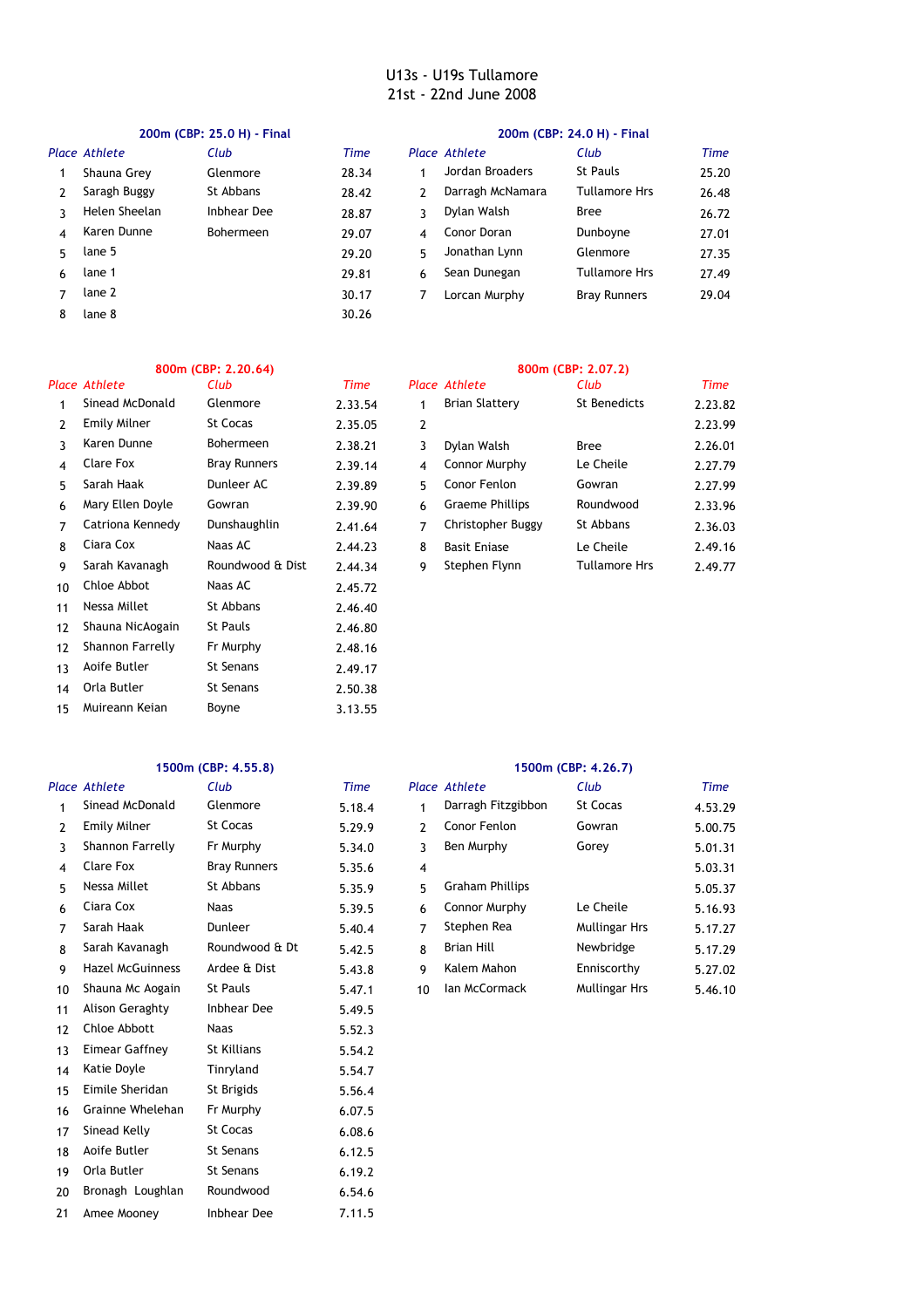### **80m Hurdles (CBP: 12.4 H) 80m Hurdles (CBP: 12.0 H)**

|    | Place Athlete           | Club         | Time  |                | Place Athlete       | Club        | Time  |
|----|-------------------------|--------------|-------|----------------|---------------------|-------------|-------|
|    | Amy Flanagan            | <b>Bree</b>  | 13.06 |                | Conor Daly          | St Abbans   | 12.37 |
|    | Alison Farrell          | <b>SLOT</b>  | 13.30 |                | Tony Stafford       | <b>Bree</b> | 13.07 |
|    | Julie Boyle             | Le Cheile    | 14.62 |                | Pavel Tarasov       | <b>SLOT</b> | 13.62 |
| 4  | Ann Maire Kane          | St Killians  | 14.65 | $\overline{4}$ | <b>Barry Dardis</b> | Na Fianna   | 13.98 |
| 5. | Lisa Bolger             | Inbhear Dee  | 15.43 | 5.             | Christopher Higgins | Na Fianna   | 15.35 |
| 6  | Marie McLoughlin        | Dunleer      | 15.72 | 6              | Cormac McGinn       | Glenmore    | 15.56 |
|    | <b>Hazel McGuinness</b> | Ardee & Dist | 15.78 | 7              | Denis Brophy        | St Abbans   | 15.60 |
| 8  | Aishling Kavanagh       | St Killians  | 18.98 |                |                     |             |       |

### **250m Hurdles (CBP: 36.5 H) - Heat 1** *Place Athlete Club Time*

|   | uace Atmete         | CUUD             | <i>rme</i> |
|---|---------------------|------------------|------------|
| 1 | Hannah Brady        | <b>SLOT</b>      | 42.22      |
|   | Amy Flanagan        | Bree             | 42.83      |
| ર | Mary Ellen Doyle    | Gowran           | 44.76      |
|   | Siobhan Clarke      | St. Killians     | 44.79      |
| 5 | <b>Emily Rogers</b> | <b>St Peters</b> | 45.35      |

## **250m Hurdles (CBP: 36.5 H) - Heat 2**

|               | Place Athlete           | Club         | Time  |
|---------------|-------------------------|--------------|-------|
|               | Alison Farrell          | <b>SLOT</b>  | 41.72 |
| $\mathcal{P}$ | Ciara Daly              | St Killians  | 41.96 |
| ર             | <b>Hazel McGuinness</b> | Ardee & Dist | 42.81 |
|               | Sophie Bonus            | Inbhear Dee  | 44.46 |

## **250m Hurdles (CBP: 36.5 H) - Final 250m Hurdles (CBP: 36.0 H)**

|               | Place Athlete           | Club               | Time  |
|---------------|-------------------------|--------------------|-------|
| 1             | Amy Flanagan            | Bree               | 41.00 |
| $\mathcal{P}$ | Hannah Brady            | <b>SLOT</b>        | 41.46 |
| 3             | Alison Farrell          | <b>SLOT</b>        | 41.49 |
| 4             | Ciara Daly              | <b>St Killians</b> | 41.69 |
| 5             | <b>Hazel McGuinness</b> | Ardee & Dist       | 43.37 |
| 6             | Mary Ellen Doyle        | Gowran             | 44.35 |
| 7             | Siobhan Clarke          | St. Killians       | 44.70 |
| 8             | Sophie Bonus            | Inbhear Dee        | 44.81 |

|   | Place Athlete           | Club         | Time  |   | Place Athlete | Club        | <b>Time</b> |
|---|-------------------------|--------------|-------|---|---------------|-------------|-------------|
|   | Amy Flanagan            | <b>Bree</b>  | 41.00 |   | Dylan Walsh   | <b>Bree</b> | 38.96       |
|   | Hannah Brady            | <b>SLOT</b>  | 41.46 | 2 | Denis Brophy  | St Abbans   | 40.50       |
|   | Alison Farrell          | <b>SLOT</b>  | 41.49 |   |               |             |             |
| 4 | Ciara Daly              | St Killians  | 41.69 |   |               |             |             |
| 5 | <b>Hazel McGuinness</b> | Ardee & Dist | 43.37 |   |               |             |             |
| 6 | Mary Ellen Doyle        | Gowran       | 44.35 |   |               |             |             |
|   | Siobhan Clarke          | St. Killians | 44.70 |   |               |             |             |

### *Place Athlete Club Time Place Athlete Club Time* 1 Elaine McCabe Bree 11.44.62 1 2 12.15.35 Aoife Butler St Senans 3 Orla Butler St Senans 12.16.30 4 Sarah Bourke St Cocas 12.33.11 5 13.53.99 Lorna Comiskey Celbridge 6 Sarah Ryan 7 8  $11.44.62$ Orla Butler St Josephs Sinead O Shea St Josephs Caroline Boland St Josephs

# **2000m Walk (CBP: 10.28.7) 2000m Walk (CBP: 10.22)**

| e Athlete:    | Club    | Time     |
|---------------|---------|----------|
| Peter Shannon | Kilmore | 13.38.11 |
|               |         |          |
|               |         |          |
|               |         |          |
|               |         |          |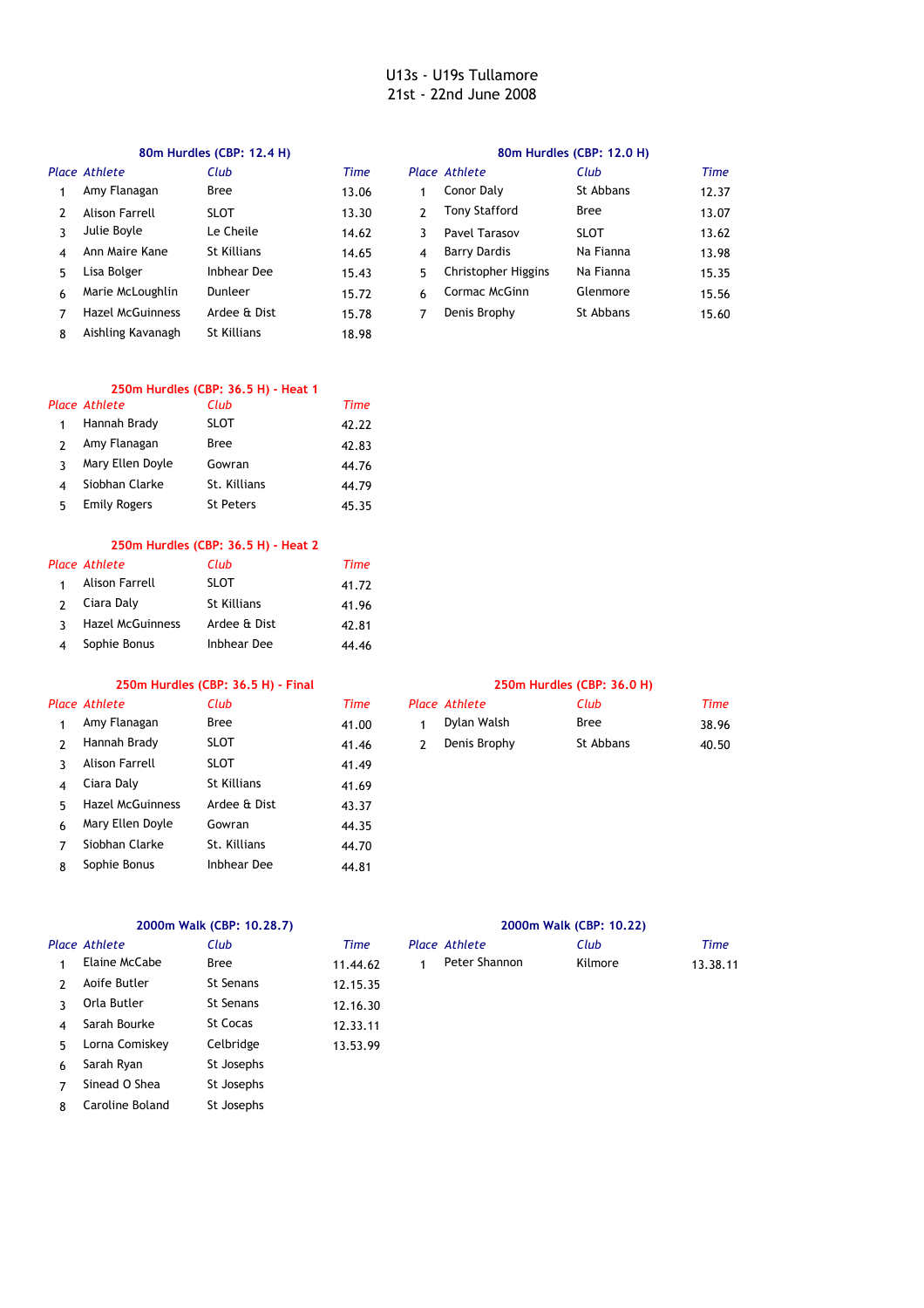# **High Jump (CBP: 1.61) High Jump (CBP: 1.76)**

9 1.15 Rosanne Byrne Ballon Rathoe

| High Jump (CBP: 1.76) |
|-----------------------|
|-----------------------|

|    | Place Athlete       | Club               | Height |    | Place Athlete | Club                 | Mark |
|----|---------------------|--------------------|--------|----|---------------|----------------------|------|
|    | <b>Emily Rogers</b> | <b>St Peters</b>   | 1.48   |    | Conor Daly    | St Abbans            | 1.60 |
|    | Amy Flanagan        | <b>Bree</b>        | 1.40   | 2  | Luke Allen    | <b>St Cocas</b>      | 1.50 |
| 3  | Megan Dunne         | St Abbans          | 1.40   | 3  | Lorcan Murphy | <b>Bray Runners</b>  | 1.45 |
| 4  | Sarah Kavanagh      | Roundwood & Dist   | 1.30   | 4  | Harry Ardiff  | Na Fianna            | 1.30 |
| 5. | Haley Fallon        | Greystones & dist  | 1.30   | 5. | Sean Dunegan  | <b>Tullamore Hrs</b> | 1.25 |
| 6  | Catriona Kennedy    | Dunshaughlin       | 1.30   |    |               |                      |      |
|    | Lisa Bolger         | <b>Inbhear Dee</b> | 1.25   |    |               |                      |      |
| 8  | Bronagh Kearns      | St. Senans         | 1.20   |    |               |                      |      |
|    | Sophie Bonus        | Inbhear Dee        | 1.20   |    |               |                      |      |
|    |                     |                    |        |    |               |                      |      |

|   | Place Athlete | Club                 | Mark |
|---|---------------|----------------------|------|
| 1 | Conor Daly    | St Abbans            | 1.60 |
|   | Luke Allen    | <b>St Cocas</b>      | 1.50 |
| 3 | Lorcan Murphy | <b>Bray Runners</b>  | 1.45 |
|   | Harry Ardiff  | Na Fianna            | 1.30 |
| 5 | Sean Dunegan  | <b>Tullamore Hrs</b> | 1.25 |
|   |               |                      |      |

# **Triple Jump (CBP: 11.92)**

| Place Athlete  | Club        | <b>Distance</b> |
|----------------|-------------|-----------------|
| Conor Daly     | St Abbans   | 11.25           |
| Cormac Everard | ксн         | 10.99           |
| Kalem Mahon    | Enniscorthy | 8.88            |

| Long Jump (CBP: 5.21) |                     |                      | Long Jump (CBP: 5.80) |                |                      |                      |                 |
|-----------------------|---------------------|----------------------|-----------------------|----------------|----------------------|----------------------|-----------------|
|                       | Place Athlete       | Club                 | <b>Distance</b>       |                | Place Athlete        | Club                 | <b>Distance</b> |
| 1                     | Saragh Buggy        | St Abbans            | 4.57                  | 1              | <b>Tony Stafford</b> | <b>Bree</b>          | 5.34            |
| 2                     | Lisa Somers         | Menapians            | 4.53                  | $\overline{2}$ | Jordan Broaders      | <b>St Pauls</b>      | 5.32            |
| 3                     | Hannah Brady        | <b>SLOT</b>          | 4.47                  | 3              | Conor Wilson         | Menapians            | 4.73            |
| 4                     | Nessa Millet        | St Abbans            | 4.39                  | 4              | Darragh McNamara     | <b>Tullamore Hrs</b> | 4.73            |
| 5                     | Ciara Daly          | <b>St Killians</b>   | 4.22                  | 5.             | Conor Doran          | Dunboyne             | 4.68            |
| 6                     | <b>Emily Rogers</b> | <b>St Peters</b>     | 4.15                  | 6              | Lorcan Murphy        | <b>Bray Runners</b>  | 4.45            |
| 7                     | Karen Dunne         | Bohermeen            | 4.10                  | 7              | Luke Allen           | <b>St Cocas</b>      | 4.43            |
| 8                     | Cara Shiels         | Roundwood & Dist     | 4.09                  | 8              | Christopher Higgins  | Na Fianna            | 4.42            |
| 9                     | Claire McLernon     | Trim                 | 3.98                  | 9              | Denis Brophy         | St Abbans            | 4.30            |
| 10                    | Lisa Nolan          | <b>Ballon Rathoe</b> | 3.98                  | 10             | Christopher Buggy    | St Abbans            | 4.13            |
| 11                    | Shauna McAogain     | <b>St Pauls</b>      | 3.95                  |                |                      |                      |                 |
| 12                    | Anita McMahon       | Castlecomer          | 3.94                  |                |                      |                      |                 |
| 13                    | Nina Halen          | Celbridge            | 3.75                  |                |                      |                      |                 |
| 14                    | Natalia Labudda     | <b>Naas</b>          | 3.70                  |                |                      |                      |                 |
| 15                    | Laura Kavanagh      | Roundwood & Dist     | 3.62                  |                |                      |                      |                 |
| 16                    | Sinead Kelly        | St Cocas             | 3.42                  |                |                      |                      |                 |
| 17                    | Laura Whelan        | North Laois          | 3.42                  |                |                      |                      |                 |
| 18                    | Alison Geraghty     | <b>Inbhear Dee</b>   | 3.37                  |                |                      |                      |                 |
| 19                    | Rosanne Byrne       | <b>Ballon Rathoe</b> | 3.26                  |                |                      |                      |                 |
| 20                    | Rebeka Blair        | Roundwood & Dist     | 3.11                  |                |                      |                      |                 |
| 21                    | Mia Coyne           | Roundwood & Dist     | 2.99                  |                |                      |                      |                 |
| 22                    | Amee Mooney         | <b>Inbhear Dee</b>   | 2.78                  |                |                      |                      |                 |

| <b>Hammer (CBP: 41.05)</b> |                |                  |                 | <b>Hammer (CBP: 48.27)</b> |                |                |                 |
|----------------------------|----------------|------------------|-----------------|----------------------------|----------------|----------------|-----------------|
|                            | Place Athlete  | Club             | <i>Distance</i> |                            | Place Athlete  | Club           | <b>Distance</b> |
|                            | Karen Monaghan | Fr Murphy        | 32.20           |                            | Kieran Murphy  | <b>St Paul</b> | 30.56           |
|                            | Mia Coyne      | Roundwood & Dist | 16.74           |                            | Shane Aston    | Trim           | 30.27           |
|                            |                |                  |                 |                            | Conor Devereux | <b>Bree</b>    | 23.50           |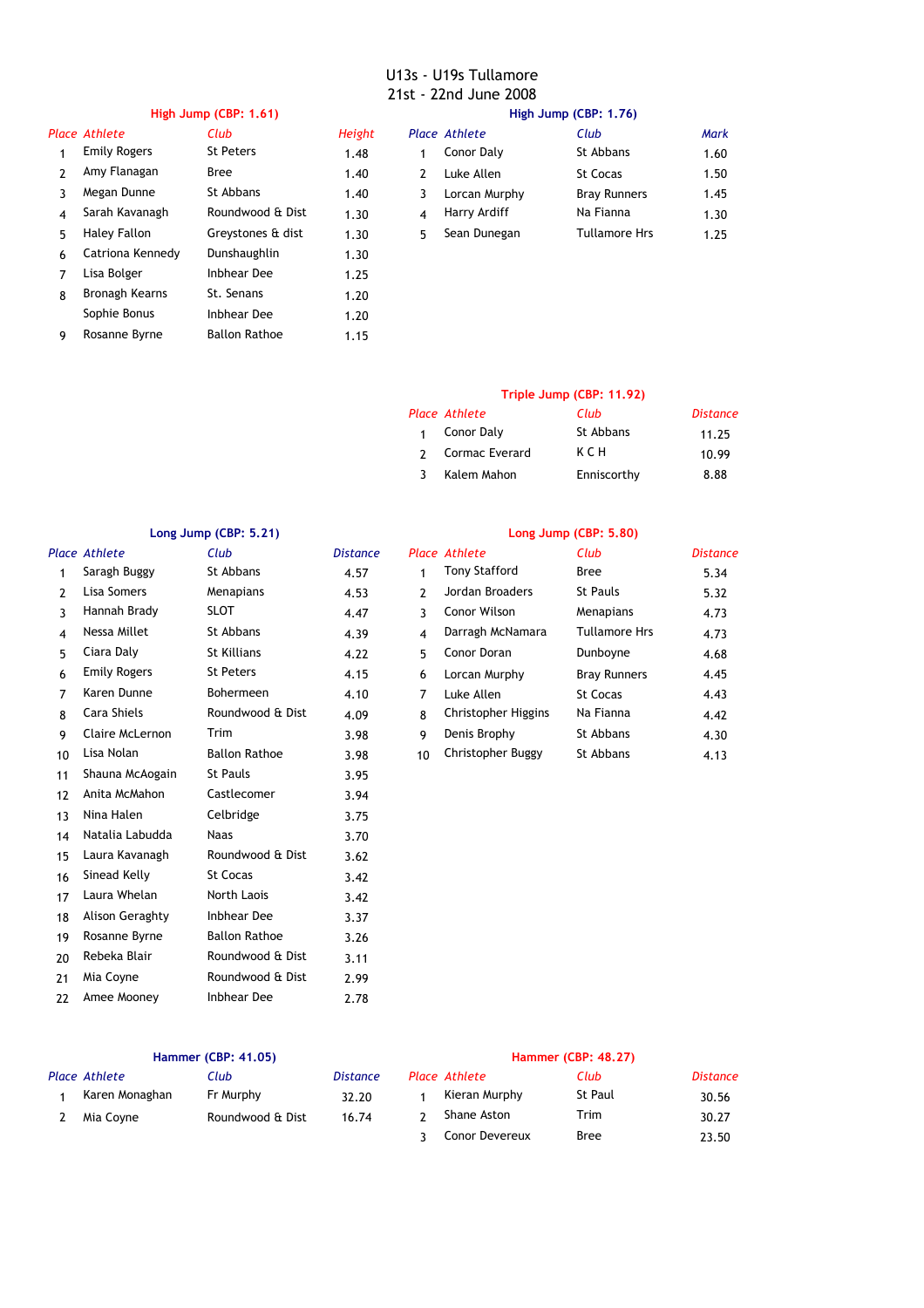| <b>Shot Putt (CBP: 12.36)</b> |                  |                       |                 | <b>Shot Putt (CBP: 13.68)</b> |                      |                 |          |  |
|-------------------------------|------------------|-----------------------|-----------------|-------------------------------|----------------------|-----------------|----------|--|
|                               | Place Athlete    | Club                  | <b>Distance</b> |                               | Place Athlete        | Club            | Distance |  |
|                               | Lisa Nolan       | <b>Ballon Rathoe</b>  | 9.57            | 1                             | <b>Paul Collins</b>  | North Westmeath | 12.24    |  |
| 2                             | Eleanor F Nolan  | <b>Bree</b>           | 9.07            | 2                             | Diarmuid Hickey      | Gowran          | 11.97    |  |
| ٦                             | Ciara Fogerty    | <b>Mullingar Hrs</b>  | 8.99            | 3                             | Pavel Tarasov        | <b>SLOT</b>     | 10.57    |  |
| 4                             | Niamh Lister     | Navan                 | 8.65            | $\overline{4}$                | Liam McWey           | K C H           | 9.64     |  |
| 5.                            | Laura Kavanagh   | Roundwood & Dist      | 8.22            | 5                             | <b>Basit Enjase</b>  | Le Cheile       | 9.52     |  |
| 6                             | Elaine Corrigan  | Naas AC               | 8.11            | 6                             | Kieran Murphy        | <b>St Pauls</b> | 9.34     |  |
|                               | Mary Ellen Doyle | Gowran                | 6.63            | 7                             | <b>Brian Windsor</b> | <b>Bree</b>     | 6.07     |  |
| 8                             | Niamh Dalton     | Greystones & Dist     | 6.39            |                               |                      |                 |          |  |
| 9                             | Roseanne Byrne   | <b>Balloon Rathoe</b> | 6.03            |                               |                      |                 |          |  |
| 10                            | Rebecca Mernagh  | St Josephs            | 5.93            |                               |                      |                 |          |  |
| 11                            | Rachel Mernagh   | St. Josephs           | 5.20            |                               |                      |                 |          |  |
|                               |                  |                       |                 |                               |                      |                 |          |  |

12 4.75 Amee Mooney Inbhear Dee

### *Place Athlete Club Distance Place Athlete Club Distance* 1 Karen Monaghan Fr Murphy 23.89 1 2 Eleanor F Nolan Bree 21.28 2 3 Siobhan Brady 19.89 3 Shane Aston Trim 20.75 4 19.55 4 Tinahely 20.04 Laura Kavanagh Roundwood & Dist Tadgh Gallagher 5 Karen Costello St Senans 18.71 6 Ciara Daly 17.98 St Killians 7 17.86 Rebecca Mernagh St Josephs 8 Ciara Kennedy St Senans 15.97 9 15.88 Rachael Mernagh St Josephs 10 Caroline Boland St Josephs 14.69 Niamh Dalton Greystones & Dist NT Celbridge St Senans St Senans

# **Discus (CBP: 34.45) Discus (CBP: 39.30)**

| Club             | <b>Distance</b> | Place Athlete       | Club            | <b>Distance</b> |
|------------------|-----------------|---------------------|-----------------|-----------------|
| Fr Murphy        | 23.89           | <b>Paul Collins</b> | North Westmeath | 31.28           |
| Bree             | 21.28           | Kieran Murphy       | <b>St Pauls</b> | 30.09           |
| Celbridge        | 19.89           | Shane Aston         | Trim            | 20.75           |
| Roundwood & Dist | 19.55           | Tadgh Gallagher     | Tinahely        | 20.04           |

# **Javelin (CBP: 30.40) Javelin (CBP: 43.06)**

|   | Place Athlete   | Club           | <b>Distance</b> |   | Place Athlete       | Club        | <b>Distance</b> |
|---|-----------------|----------------|-----------------|---|---------------------|-------------|-----------------|
|   | Ann Marie Kane  | St Killians    | 25.43           |   | Tadgh Gallagher     | Tinahely    | 32.47           |
|   | Rosanna Flood   | Balloon Rathoe | 23.92           |   | Shane Aston         | Trim        | 29.12           |
|   | Lisa Bolger     | Inbhear Dee    | 19.05           | 3 | Kalem Mahon         | Enniscorthy | 25.58           |
| 4 | Sophie Bonus    | Inbhear Dee    | 19.02           |   | Christopher Higgins | Na Fianna   | NT              |
| 5 | Niamh Lister    | Navan          | 17.31           |   |                     |             |                 |
| 6 | Elaine Corrigan | Naas           | 13.79           |   |                     |             |                 |
|   | Muireann Kahn   | Boyne AC       | 12.87           |   |                     |             |                 |

# **4\*100m Inter-County Relay 4\*100m Inter-County Relay**

| Place | County   | <b>Time</b> | Place | County  | <b>Time</b> |
|-------|----------|-------------|-------|---------|-------------|
| 1     | Wexford  | 54.6        |       | Wexford | 49.1        |
| 2     | Laois    | 56.1        | 2     | Carlow  | 53.3        |
| 3     | Carlow   | 56.5        | 3     | Meath   | 55.4        |
| 4     | Wicklow  | 56.8        | 4     | Louth   | 56.9        |
| 5     | Kildare  |             |       |         |             |
| 6     | Louth    |             |       |         |             |
| 7     | Kilkenny |             |       |         |             |
| 8     | Meath    |             |       |         |             |
|       |          |             |       |         |             |

| County  | <b>Time</b> |
|---------|-------------|
| Wexford | 49.1        |
| Carlow  | 53.3        |
| Meath   | 55.4        |
| Louth   | 56.9        |
|         |             |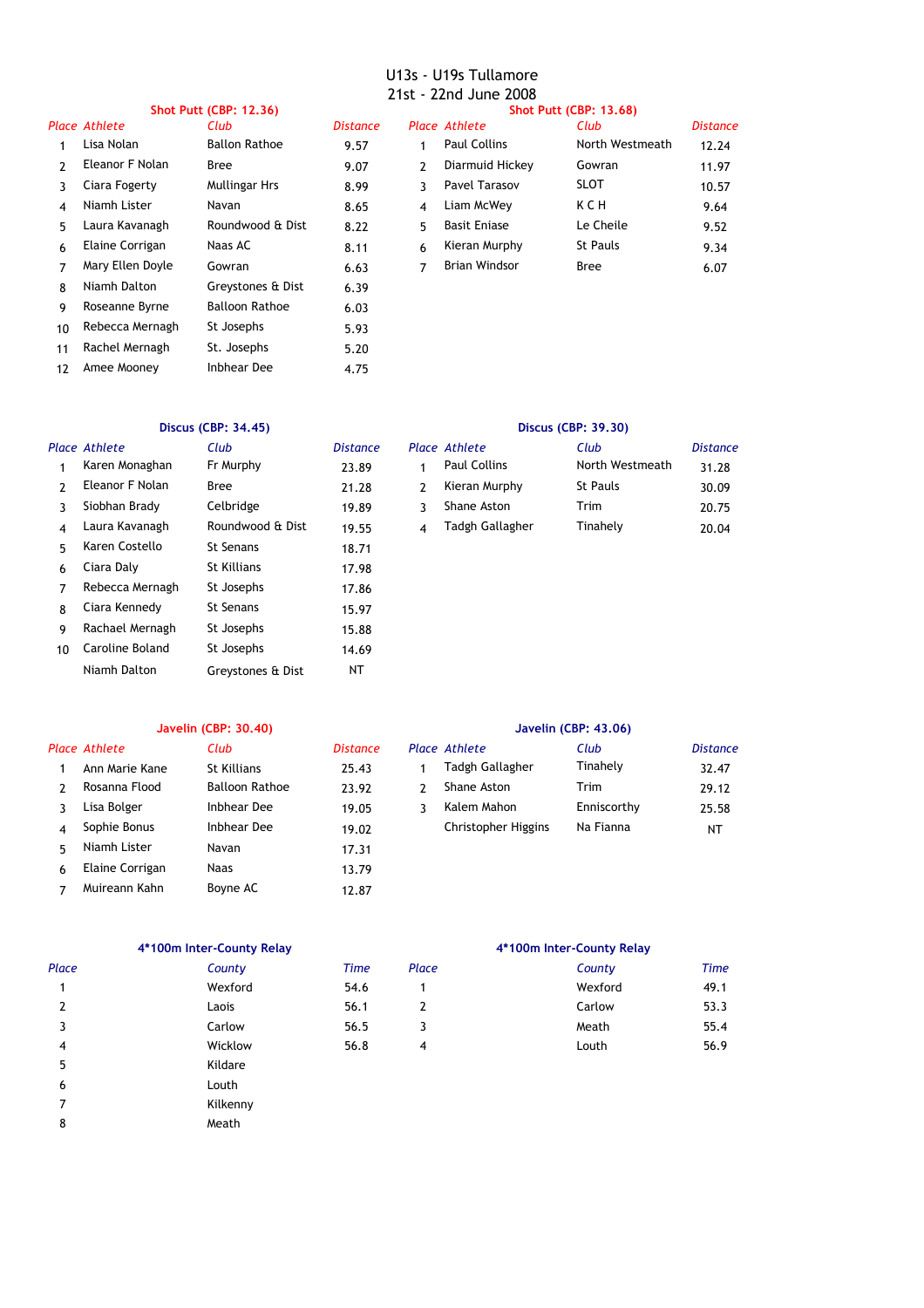# **U16 Girls U16 Boys**

|   | 100m (CBP: 11.2 H) - Heat 1 |                    |             |  |  |  |  |
|---|-----------------------------|--------------------|-------------|--|--|--|--|
|   | Place Athlete               | Club               | <b>Time</b> |  |  |  |  |
|   | Craig Maher                 | Menapians          | 12.41       |  |  |  |  |
|   | Jake McCabe                 | Dunleer            | 12.62       |  |  |  |  |
| 3 | Ronan Power                 | Celbridge          | 13.24       |  |  |  |  |
| 4 | <b>Oliver Clarke</b>        | Celbridge          | 13.35       |  |  |  |  |
| 5 | Craig Reynolds              | <b>St Killians</b> | 13.45       |  |  |  |  |

# **100m (CBP: 11.2 H) - Heat 2**

|              | Place Athlete   | Club       | Time  |
|--------------|-----------------|------------|-------|
| $\mathbf{1}$ | Simon Doyle     | SLOT       | 13.19 |
|              | Alan Moran      | Navan      | 13.47 |
| ર            | Michael Lanigan | ксн        | 13.53 |
|              | Kevin O'Donnell | <b>DMP</b> | 14.03 |

|   | Place Athlete    | Club                 | Time  |   | Place Athlete   | Club      | Time  |
|---|------------------|----------------------|-------|---|-----------------|-----------|-------|
|   | Sophie Ellis     | Newbridge            | 13.57 |   | Craig Maher     | Menapians | 12.80 |
|   | Clara Byrne      | Parnell              | 13.77 |   | Jake McCabe     | Dunleer   | 12.84 |
|   | Aideen Brophy    | <b>SLOT</b>          | 14.22 |   | Simon Doyle     | SLOT      | 13.33 |
| 4 | Katie Brennan    | Castlecomer          | 14.49 | 4 | Ronan Power     | Celbridge | 13.47 |
| 5 | Kathleen Osborne | <b>Ballon Rathoe</b> | 15.21 | 5 | Michael Lanigan | K C H     | 13.59 |
| 6 | Catherine Byrne  | Dunleer AC           | 15.22 | 6 | Alan Moran      | Navan     | 13.75 |
|   | Rebecca O Reilly | Inbhear Dee          | 15.30 |   | Oliver Clarke   | Celbridge | 13.82 |

# **100m (CBP: 12.2 H) 100m (CBP: 11.2 H) - Final**

| Club                 | Time  |               | Place Athlete        | Club        | Time  |
|----------------------|-------|---------------|----------------------|-------------|-------|
| Newbridge            | 13.57 |               | Craig Maher          | Menapians   | 12.80 |
| Parnell              | 13.77 | $\mathcal{P}$ | Jake McCabe          | Dunleer     | 12.84 |
| SLOT                 | 14.22 | 3             | Simon Doyle          | SLOT        | 13.33 |
| Castlecomer          | 14.49 | 4             | Ronan Power          | Celbridge   | 13.47 |
| <b>Ballon Rathoe</b> | 15.21 | 5             | Michael Lanigan      | KCH         | 13.59 |
| Dunleer AC           | 15.22 | 6             | Alan Moran           | Navan       | 13.75 |
| Inbhear Dee          | 15.30 | 7             | <b>Oliver Clarke</b> | Celbridge   | 13.82 |
|                      |       | 8             | Craig Reynolds       | St Killians | 13.85 |

# **200m (CBP: 22.6 H) - Heat 1**

| Place Athlete        | Club        | <b>Time</b> |
|----------------------|-------------|-------------|
| <b>Chris Ennis</b>   | North Laois | 26.28       |
| Paul Byrne           | <b>SLOT</b> | 26.33       |
| John Murphy          | St Josephs  | 26.43       |
| Conor O Shea         | KCH         | 26.99       |
| <b>Oliver Clarke</b> | Celbridge   | 27.84       |

# **200m (CBP: 22.6 H) - Heat 2**

|   | Place Athlete        | Club               | <b>Time</b> |
|---|----------------------|--------------------|-------------|
|   | Simon Doyle          | <b>SLOT</b>        | 25.94       |
|   | Craig Maher          | Menapians          | 26.17       |
|   | Craig Reynolds       | <b>St Killians</b> | 27.21       |
| Δ | Michael Lanigan      | KCH                | 27.57       |
|   | <b>Jack Saunders</b> | St Josephs         | 29.56       |

|   | <b><i>LUVIII</i></b> (CDF, 24.0 III) |           |       |   | $LUUIII$ (CDF, $LL, 0$ III) $-1$ IIIIai |             |             |  |
|---|--------------------------------------|-----------|-------|---|-----------------------------------------|-------------|-------------|--|
|   | Place Athlete                        | Club      | Time  |   | Place Athlete                           | Club        | <b>Time</b> |  |
|   | Sophie Ellis                         | Newbridge | 27.61 |   | Simon Doyle                             | <b>SLOT</b> | 25.24       |  |
|   | Clara Byrne                          | Parnell   | 28.23 |   | Craig Maher                             | Menapians   | 25.33       |  |
|   | Laura Langton                        | KCH       | 28.61 |   | <b>Chris Ennis</b>                      | North Laois | 25.84       |  |
| 4 | Orla McPhilips                       | KCH       | 29.23 | 4 | John Murphy                             | St Josephs  | 26.51       |  |
| 5 | Aileen Kyne                          | Newbridge | 29.29 | 5 | Conor O Shea                            | KCH         | 26.96       |  |
| 6 | Catherine Byrne                      | Dunleer   | 31.85 | 6 | Paul Byrne                              | <b>SLOT</b> | 27.03       |  |
|   |                                      |           |       |   |                                         |             |             |  |

# **200m (CBP: 24.6 H) 200m (CBP: 22.6 H) - Final**

|   | Place Athlete      | Club        | Time  |
|---|--------------------|-------------|-------|
|   | Simon Doyle        | <b>SLOT</b> | 25.24 |
| 2 | Craig Maher        | Menapians   | 25.33 |
| ર | <b>Chris Ennis</b> | North Laois | 25.84 |
| 4 | John Murphy        | St Josephs  | 26.51 |
| 5 | Conor O Shea       | KCH         | 26.96 |
| 6 | Paul Byrne         | <b>SLOT</b> | 27.03 |
|   | Michael Lanigan    | KCH         | 27.26 |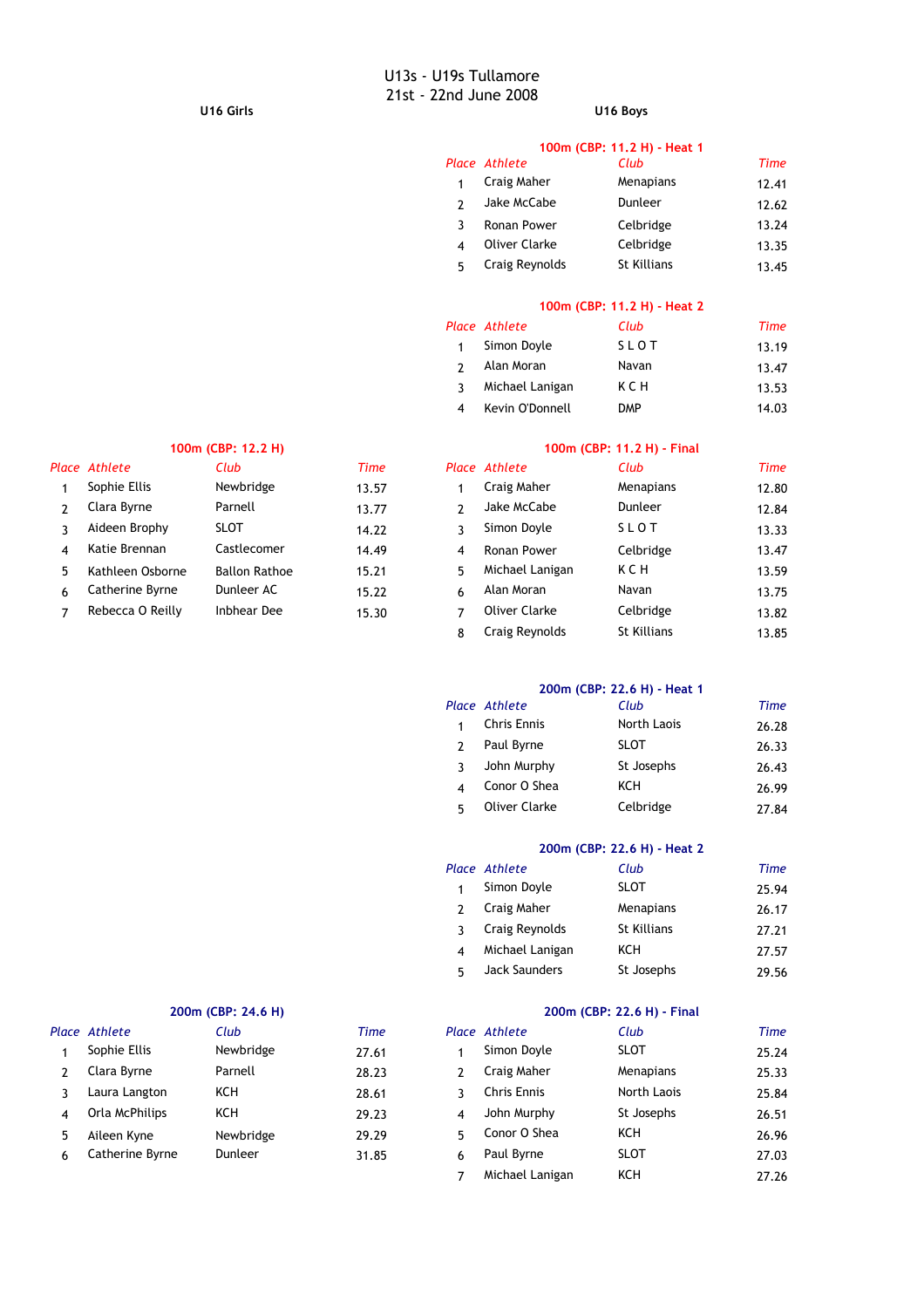| 800m (CBP: 2.18) |                |             | 800m (CBP: 1.55.4) |               |                    |                      |         |
|------------------|----------------|-------------|--------------------|---------------|--------------------|----------------------|---------|
|                  | Place Athlete  | Club        | Time               |               | Place Athlete      | Club                 | Time    |
|                  | Mary Mulhare   | North Laois | 2.32.07            |               | <b>Chris Ennis</b> | North Laois          | 2.08.86 |
| 2                | Rachael Smyth  | St Cocas    | 2.36.15            | $\mathcal{P}$ | Jake McDonnell     | Navan                | 2.09.14 |
| 3                | Orla McPhilips | KCH         | 2.38.54            | 3             | Kevin Murray       | Glenmore             | 2.16.72 |
| 4                | Clara Byrne    | Parnell     | 2.39.31            | 4             | Adam Daly          | <b>Mullingar Hrs</b> | 2.22.70 |
| 5                | Rachel Neary   | Na Fianna   | 2.40.11            | 5             | Mark O Connor      | St Killians          | 2.24.17 |
| 6                | Maeve Keane    | KCH         | 2.43.88            | 6             | Mark Leavy         | Fr Murphys           | 2.25.16 |
| 7                | Shanyn Brogan  | Newbridge   | 2.45.82            | 7             | Eoin Moore         | Celbridge            | 2.25.62 |
| 8                | Louise Hynes   | Dunleer     | 2.54.16            | 8             | Aingus O'Brien     | Parnell              | 2.28.29 |
|                  |                |             |                    | 9             |                    |                      | 2.30.23 |
|                  |                |             |                    | 10            | lan O'Beirne       | Greystones & Dist    | 2.30.55 |
|                  |                |             |                    | 11            | David Julian       | Crookstown           | 2.54.67 |

| 1500m (CBP: 4.42.20) |                   |                      |         | 1500m (CBP: 4.11.9) |                      |               |        |
|----------------------|-------------------|----------------------|---------|---------------------|----------------------|---------------|--------|
|                      | Place Athlete     | Club                 | Time    |                     | Place Athlete        | Club          | Time   |
|                      | Mary Mulhare      | North Laois          | 5.09.90 |                     | Thomas Fagan         | Mullingar HRs | 4.26.2 |
| 2                    | Amie Giles        | <b>Mullingar Hrs</b> | 5.12.28 | 2                   | Jake McDonnell       | Navan         | 4.38.2 |
| 3                    | M O Sullivan      | Tinryland            | 5.14.69 | 3                   | <b>Shane Farrell</b> | Dunleer       | 4.48.5 |
| 4                    | Arlene Coughlan   | <b>Mullingar Hrs</b> | 5.24.68 | 4                   | Conor O Shea         | KCH           | 4.54.2 |
| 5                    | Maeve Keane       | KCH                  | 5.30.47 |                     |                      |               |        |
| 6                    | Rachel Smyth      | St Cocas             | 5.35.47 |                     |                      |               |        |
|                      | Rachel Neary      | Na Fianna            | 5.45.48 |                     |                      |               |        |
| 8                    | Mary Campbell     | North Laois          | 5.53.66 |                     |                      |               |        |
| 9                    | Stephanie Caffrey | St Brigids           | 5.58.04 |                     |                      |               |        |
| 10                   | Louise Hynes      | Dunleer              | 5.59.49 |                     |                      |               |        |
|                      |                   |                      |         |                     |                      |               |        |

|   | ace Athlete      | Club                 | Time    | Place Athlete  | Club          | Time    |
|---|------------------|----------------------|---------|----------------|---------------|---------|
|   | Mary Mulhare     | North Laois          | 5.09.90 | Thomas Fagan   | Mullingar HRs | 4.26.29 |
|   | Amie Giles       | <b>Mullingar Hrs</b> | 5.12.28 | Jake McDonnell | Navan         | 4.38.24 |
|   | ่ 3 M O Sullivan | Tinrvland            | 5.14.69 | Shane Farrell  | Dunleer       | 4.48.58 |
| 4 | Arlene Coughlan  | <b>Mullingar Hrs</b> | 5.24.68 | Conor O Shea   | KCH           | 4.54.24 |

# **3000m (CBP: 9.15.78)**

|    | Place Athlete        | Club             | <b>Time</b> |
|----|----------------------|------------------|-------------|
| 1  | Thomas Fagan         | Mullingar HRs    | 10.12.35    |
|    | Kevin Murray         | Glenmore         | 10.23.71    |
|    | <b>Shane Farrell</b> | Dunleer          | 10.23.93    |
|    | Ronan Marah          | Roundwood & Dist | 10.42.28    |
| г, | Andrew Boyd          | Kilmore          | 12.31.92    |

# **80m Hurdles (CBP: 12.2 H) 100m Hurdles (CBP: 14.3 H)** *Place Athlete Club*

| Laura Langton     | KCH               | 12.83 | <b>Barry Faulkner</b> | Ardee & Dist |
|-------------------|-------------------|-------|-----------------------|--------------|
| Sinead Lawlor     | Celbridge         | 13.56 | Paul Byrne            | SLOT         |
| Aideen Brophy     | <b>SLOT</b>       | 13.76 |                       |              |
| Caoimhe Basquille | Greystones & Dist | 13.85 |                       |              |
| Roisin Doyle      | St Killians       | 14.39 |                       |              |
| Andrea Burke      | St Abbans         | 14.87 |                       |              |
|                   |                   |       |                       |              |

| ace Athlete   | Club      | Time  | Place Athlete  | Club         | Time  |
|---------------|-----------|-------|----------------|--------------|-------|
| Laura Langton | KCH       | 12.83 | Barry Faulkner | Ardee & Dist | 17.62 |
| Sinead Lawlor | Celbridge | 13.56 | Paul Byrne     | <b>SLOT</b>  | 18.31 |

# **250m Hurdles (CBP: 36.6 H) 250m Hurdles (CBP: 33.5 H)**

| Place Athlete     | Club       | Time  | Place Athlete         | Club         |
|-------------------|------------|-------|-----------------------|--------------|
| Laura Langton     | KCH        | 38.91 | <b>Barry Faulkner</b> | Ardee & Dist |
| Catriona Corcoran | Bree       | 40.71 | Jack Saunders         | St Josephs   |
| Andrea Burke      | St Abbans  | 41.37 | Mark O Connor         | St Killians  |
| Catherine Byrne   | Dunleer AC | 42.78 | Ronan Marah           | Roundwood    |

| Place Athlete            | Club       | Time  | Place Athlete  | Club             | Time  |
|--------------------------|------------|-------|----------------|------------------|-------|
| Laura Langton            | KCH        | 38.91 | Barry Faulkner | Ardee & Dist     | 36.61 |
| <b>Catriona Corcoran</b> | Bree       | 40.71 | Jack Saunders  | St Josephs       | 37.64 |
| Andrea Burke             | St Abbans  | 41.37 | Mark O Connor  | St Killians      | 39.04 |
| Catherine Byrne          | Dunleer AC | 42.78 | Ronan Marah    | Roundwood & Dist | 40.60 |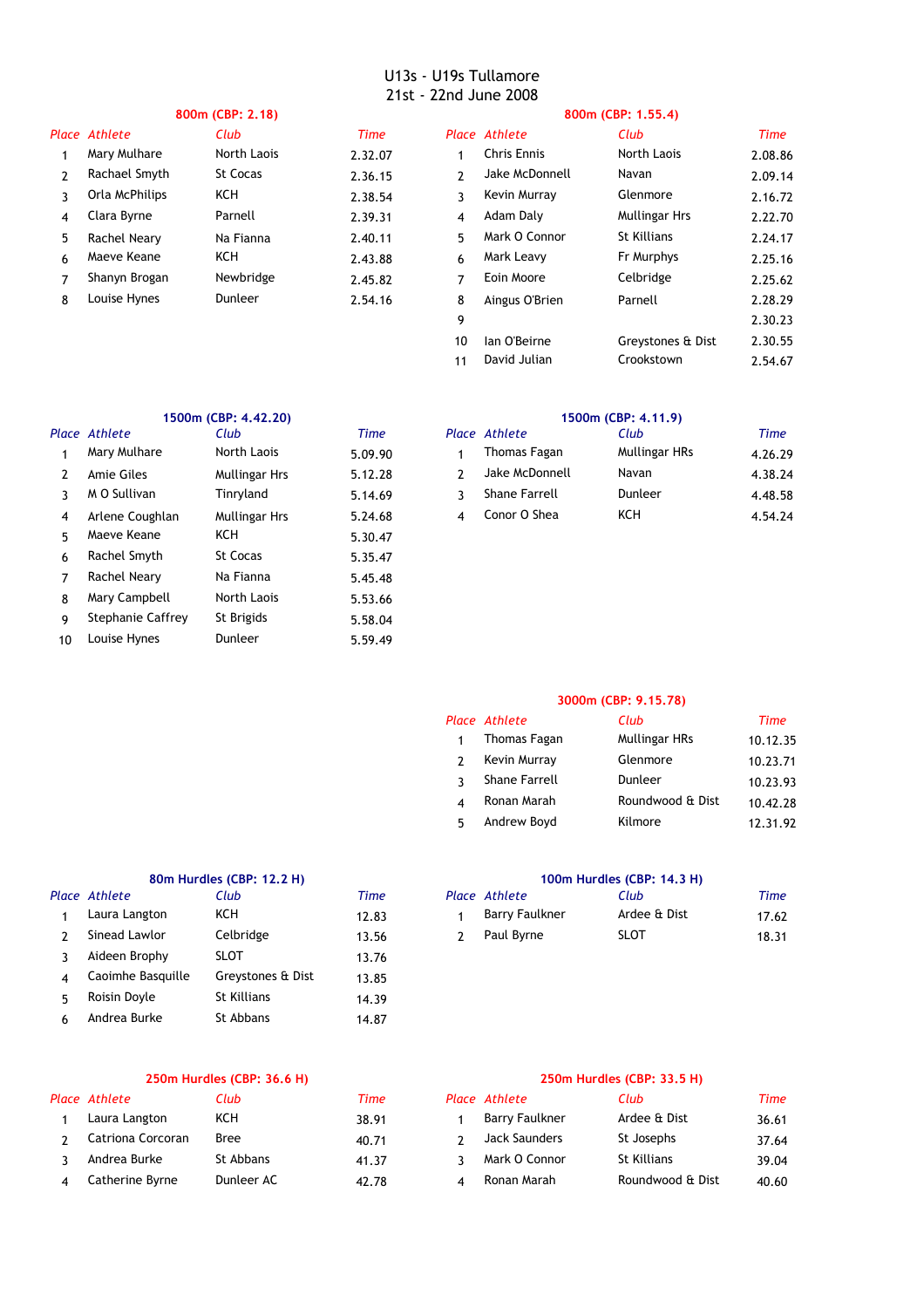| 2000m Walk (CBP: 10.29.56) |            |          |  | 3000m Walk (CBP: 12.14.36) |           |      |  |  |
|----------------------------|------------|----------|--|----------------------------|-----------|------|--|--|
| Place Athlete              | Club       | Time     |  | Place Athlete              | Club      | Time |  |  |
| Shauna Power               | St Josephs | 11.37.41 |  | Tommy Monynihan            | Tinryland |      |  |  |
| Roisin Gahan               | St Josephs |          |  |                            |           |      |  |  |

# **High Jump (CBP: 1.65) High Jump (CBP: 1.81)** *Place Athlete Club Height Place Athlete Club Mark* Gillian Byrne Bree Paul Bannon Cushinstown

|   | ace Athlete       | Club              | Height |   | Place Athlete         | Club           | <b>Mark</b> |
|---|-------------------|-------------------|--------|---|-----------------------|----------------|-------------|
|   | Catriona Corcoran | <b>Bree</b>       | 1.40   |   | Ronan Power           | Celbridge      | 1.55        |
|   | Gillian Byrne     | <b>Bree</b>       | 1.35   |   | Paul Bannon           | Cushinstown    | 1.50        |
| ς | Rachael Smyth     | <b>St Cocas</b>   | 1.30   |   | <b>Barry Faulkner</b> | Ardee & Dist   | 1.50        |
| 4 | Caoimhe Basquille | Greystones & Dist | 1.25   | 4 | Aongus O Brian        | Parnell        | 1.50        |
|   |                   |                   |        |   | Michael Lanigan       | KCH            | 1.45        |
|   |                   |                   |        | 6 | John Murphy           | St Josephs     | 1.40        |
|   |                   |                   |        |   | Simon Mernagh         | <b>St Paul</b> | 1.35        |

# **Triple Jump (CBP: 12.10)**

| Place Athlete   | Club     | Distance |
|-----------------|----------|----------|
| 1 Simon Mernagh | St Pauls | 10.42    |
| 2 Conor Keane   | к сн     | 10.26    |

|   | Long Jump (CBP: 5.49) |                      |                 | Long Jump (CBP: 6.16) |               |             |               |  |
|---|-----------------------|----------------------|-----------------|-----------------------|---------------|-------------|---------------|--|
|   | Place Athlete         | Club                 | <b>Distance</b> |                       | Place Athlete | Club        | <b>Distan</b> |  |
|   | Aideen Brophy         | <b>SLOT</b>          | 4.81            |                       | Simon Doyle   | <b>SLOT</b> | 5.77          |  |
|   | Catriona Corcoran     | <b>Bree</b>          | 4.75            |                       | Paul Byrne    | <b>SLOT</b> | 5.58          |  |
|   | Caoimhe Basquille     | Greystones & Dist    | 4.66            |                       | Jack McCabe   | Dunleer     | 5.31          |  |
| 4 | Rebecca O Reilly      | Inbhear Dee          | 4.11            | 4                     | Jack Saunders | St Josephs  | 5.13          |  |
|   | Kathleen Osbonne      | <b>Ballon Rathoe</b> | 3.87            | 5                     | Ronan Power   | Celbridge   | 4.65          |  |
| 6 | Aishling O'Conner     | Edenderry            | 3.80            | 6                     | Daniel Doran  | Cushinstown | 4.34          |  |

# **Long Jump (CBP: 5.49) Long Jump (CBP: 6.16)** *Place Athlete Club Distance Place Athlete Club Distance*

|    | Aideen Brophy     | <b>SLOT</b>          | 4.81 |   | Simon Doyle          | <b>SLOT</b> | 5.77 |
|----|-------------------|----------------------|------|---|----------------------|-------------|------|
|    | Catriona Corcoran | <b>Bree</b>          | 4.75 |   | Paul Byrne           | <b>SLOT</b> | 5.58 |
|    | Caoimhe Basquille | Greystones & Dist    | 4.66 |   | Jack McCabe          | Dunleer     | 5.31 |
| 4  | Rebecca O Reilly  | Inbhear Dee          | 4.11 |   | <b>Jack Saunders</b> | St Josephs  | 5.13 |
|    | Kathleen Osbonne  | <b>Ballon Rathoe</b> | 3.87 |   | Ronan Power          | Celbridge   | 4.65 |
| 6. | Aishling O'Conner | Edenderry            | 3.80 | h | Daniel Doran         | Cushinstown | 4.34 |
|    |                   |                      |      |   |                      |             |      |

# **Hammer (CBP: 44.49) Hammer (CBP: 58.10) 1 Charlotte O Farrell DMP** 45.70 (CBP) 3 Kerrie Murtagh Fr Murphy 133.76 4 Christina Furlong DMP 32.07

5 29.05 Emma Owens St Pauls

| Place Athlete             | Club      | Distance    | Place Athlete | Club     | Mark  |
|---------------------------|-----------|-------------|---------------|----------|-------|
| 1 Charlotte O Farrell DMP |           | 45.70 (CBP) | James McCabe  | Dunboyne | 49.60 |
| Grainne Miggin            | Fr Murphy | 36.98       | Andrew Lynham | Trim     | 25.86 |

|    |                        | SIOUPUL[UDF; 12,31] |                 | <b>SHOL PULL (CDP; 19.49)</b> |               |             |             |  |
|----|------------------------|---------------------|-----------------|-------------------------------|---------------|-------------|-------------|--|
|    | Place Athlete          | Club                | <b>Distance</b> |                               | Place Athlete | Club        | <b>Mark</b> |  |
|    | <b>Clara McGuiness</b> | <b>DMP</b>          | 9.61            |                               | Marco Pons    | <b>DMP</b>  | 13.99       |  |
|    | Emma Daly              | St Abbans           | 9.24            |                               | Craig Maher   | Menapians   | 10.60       |  |
|    | Shauna Power           | St Josephs          | 8.61            |                               | Oliver Clarke | Celbridge   | 10.50       |  |
| 4  | Kelly Cunningham       | Tullamore Hrs       | 8.10            | 4                             | David Bury    | St Killians | 9.86        |  |
| ҕ. | Emma Owens             | <b>St Pauls</b>     | 7.41            | ҕ.                            | Charles Weir  | Crookstown  | 9.12        |  |
|    | Lisa Lawler            | SLOT                | 6.80            | 6                             | Michael Kenny | Kildare     | 8.99        |  |

# **Shot Putt (CBP: 12.31) Shot Putt (CBP: 15.45)**

|    | ace Athlete            | Club                 | <b>Distance</b> |   | Place Athlete        | Club        | Mark  |
|----|------------------------|----------------------|-----------------|---|----------------------|-------------|-------|
|    | <b>Clara McGuiness</b> | <b>DMP</b>           | 9.61            |   | Marco Pons           | <b>DMP</b>  | 13.99 |
| 2  | Emma Daly              | St Abbans            | 9.24            |   | Craig Maher          | Menapians   | 10.60 |
| 3  | Shauna Power           | St Josephs           | 8.61            |   | Oliver Clarke        | Celbridge   | 10.50 |
| 4  | Kelly Cunningham       | <b>Tullamore Hrs</b> | 8.10            | 4 | David Bury           | St Killians | 9.86  |
| 5. | Emma Owens             | St Pauls             | 7.41            |   | <b>Charles Weir</b>  | Crookstown  | 9.12  |
| 6. | Lisa Lawler            | <b>SLOT</b>          | 6.80            | 6 | Michael Kenny        | Kildare     | 8.99  |
|    | Shannon Larkin         | <b>Ballon Rathoe</b> | 6.54            |   | Andrew Lynham        | <b>Trim</b> | 8.73  |
|    |                        |                      |                 | 8 | <b>Shane Farrell</b> | Dunleer     | 8.07  |
|    |                        |                      |                 |   |                      |             |       |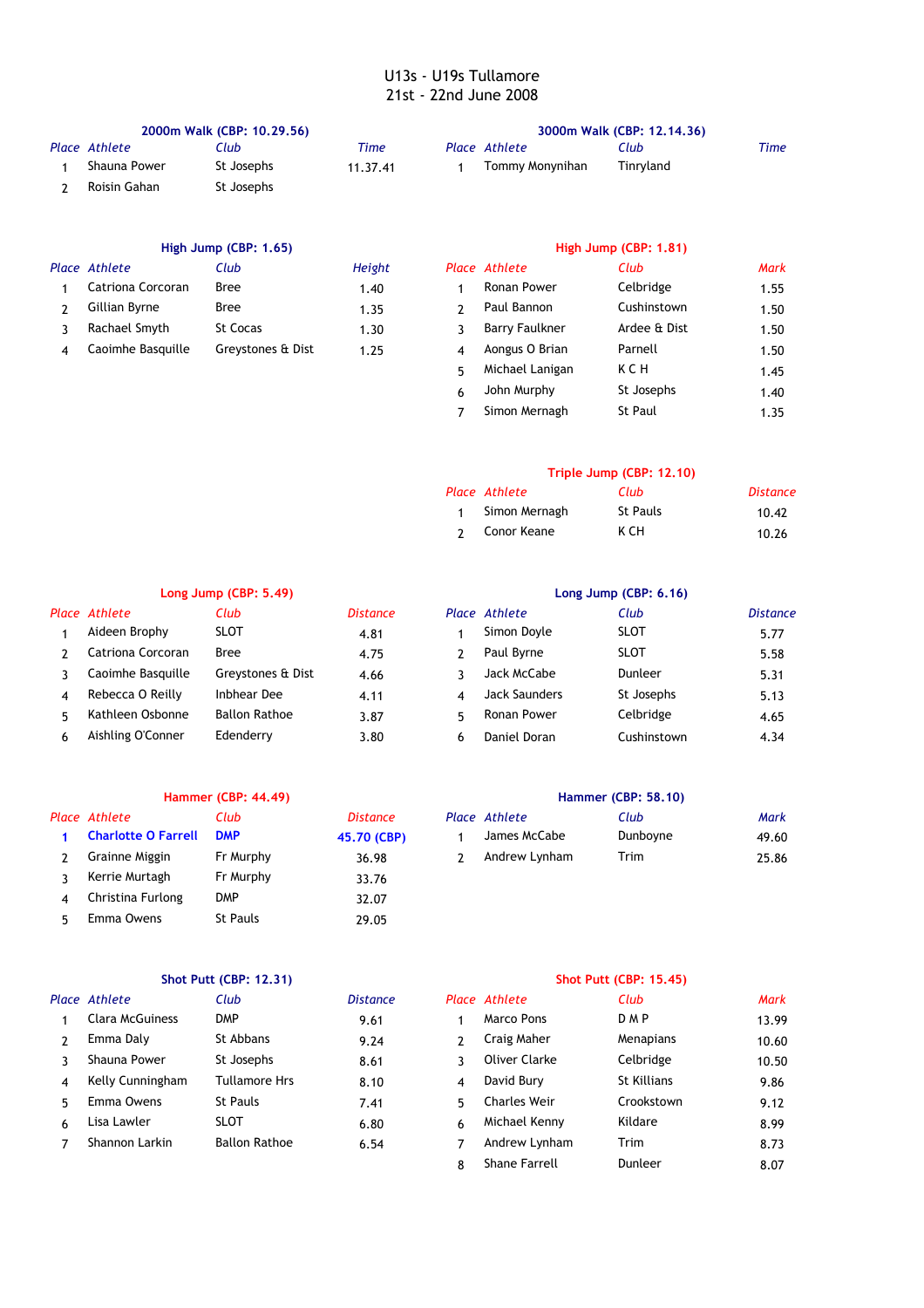|   | <b>Discus (CBP: 33.74)</b> |                      |                 | Discus (CBP: 48.32) |                      |                     |                 |
|---|----------------------------|----------------------|-----------------|---------------------|----------------------|---------------------|-----------------|
|   | Place Athlete              | Club                 | <b>Distance</b> |                     | Place Athlete        | Club                | <b>Distance</b> |
|   | Emma Daly                  | St Abbans            | 25.02           |                     | James McCabe         | Dunboyne            | 39.72           |
|   | Shauna Power               | St. Josephs          | 22.63           | 2                   | <b>Marco Pons</b>    | <b>DMP</b>          | 39.40           |
|   | Stella McKay               | <b>DMP</b>           | 19.89           | 3                   | Michael Kenny        | Kildare             | 27.22           |
| 4 | Emma Owens                 | <b>St Pauls</b>      | 12.09           | 4                   | John Murphy          | St Josephs          | 24.79           |
|   | Kelly Cunningham           | <b>Tullamore Hrs</b> |                 |                     | <b>Charles Weir</b>  | Crookstown Millview |                 |
| 5 |                            |                      | <b>NT</b>       | 5                   |                      |                     | 24.43           |
|   |                            |                      |                 |                     | Keelan Hegarty Kelly | Crookstown Millview |                 |
|   |                            |                      |                 | 6                   |                      |                     | 23.84           |
|   |                            |                      |                 | ⇁                   | Eoin Moore           | Celbridge           | 23.20           |
|   |                            |                      |                 | 8                   | Andrew Lynham        | Trim                | 23.08           |
|   |                            |                      |                 | 9                   | Conor Keane          | KCH                 | 19.48           |

# **Javelin (CBP: 35.31) Javelin (CBP: 48.58)**

| Place Athlete           | Club                 | <b>Distance</b> |    | Place Athlete       | Club       |
|-------------------------|----------------------|-----------------|----|---------------------|------------|
| Emma Daly               | St Abbans            | 24.38           |    | Kevin Murray        | Glenmore   |
| <b>Clara McGuinness</b> | <b>DMP</b>           | 24.25           |    | Andrew Lynham       | Trim       |
| Brianan Conway          | St Peters            | 22.64           |    | Eoin Moore          | Celbridge  |
| Rachel Neary            | Na Fianna            | 22.38           |    | Keelan H Kelly      | Crookstown |
| Shannon Larkin          | <b>Ballon Rathoe</b> | 14.43           | г, | <b>Charles Weir</b> | Crookstown |

|    | Place Athlete           | Club                 | <b>Distance</b> |    | Place Athlete        | Club        | <b>Distance</b> |
|----|-------------------------|----------------------|-----------------|----|----------------------|-------------|-----------------|
|    | Emma Daly               | St Abbans            | 24.38           |    | Kevin Murray         | Glenmore    | 39.42           |
|    | <b>Clara McGuinness</b> | <b>DMP</b>           | 24.25           | 2  | Andrew Lynham        | Trim        | 26.10           |
|    | Brianan Conway          | <b>St Peters</b>     | 22.64           | 3  | Eoin Moore           | Celbridge   | 25.71           |
| 4  | Rachel Neary            | Na Fianna            | 22.38           | 4  | Keelan H Kelly       | Crookstown  | 23.65           |
| 5. | Shannon Larkin          | <b>Ballon Rathoe</b> | 14.43           | 5. | <b>Charles Weir</b>  | Crookstown  | 23.49           |
|    |                         |                      |                 | 6  | David Bury           | St Killians | 23.44           |
|    |                         |                      |                 |    | <b>Shane Farrell</b> | Dunleer     | 23.41           |
|    |                         |                      |                 | 8  | Conor Keane          | KCH         | 21.30           |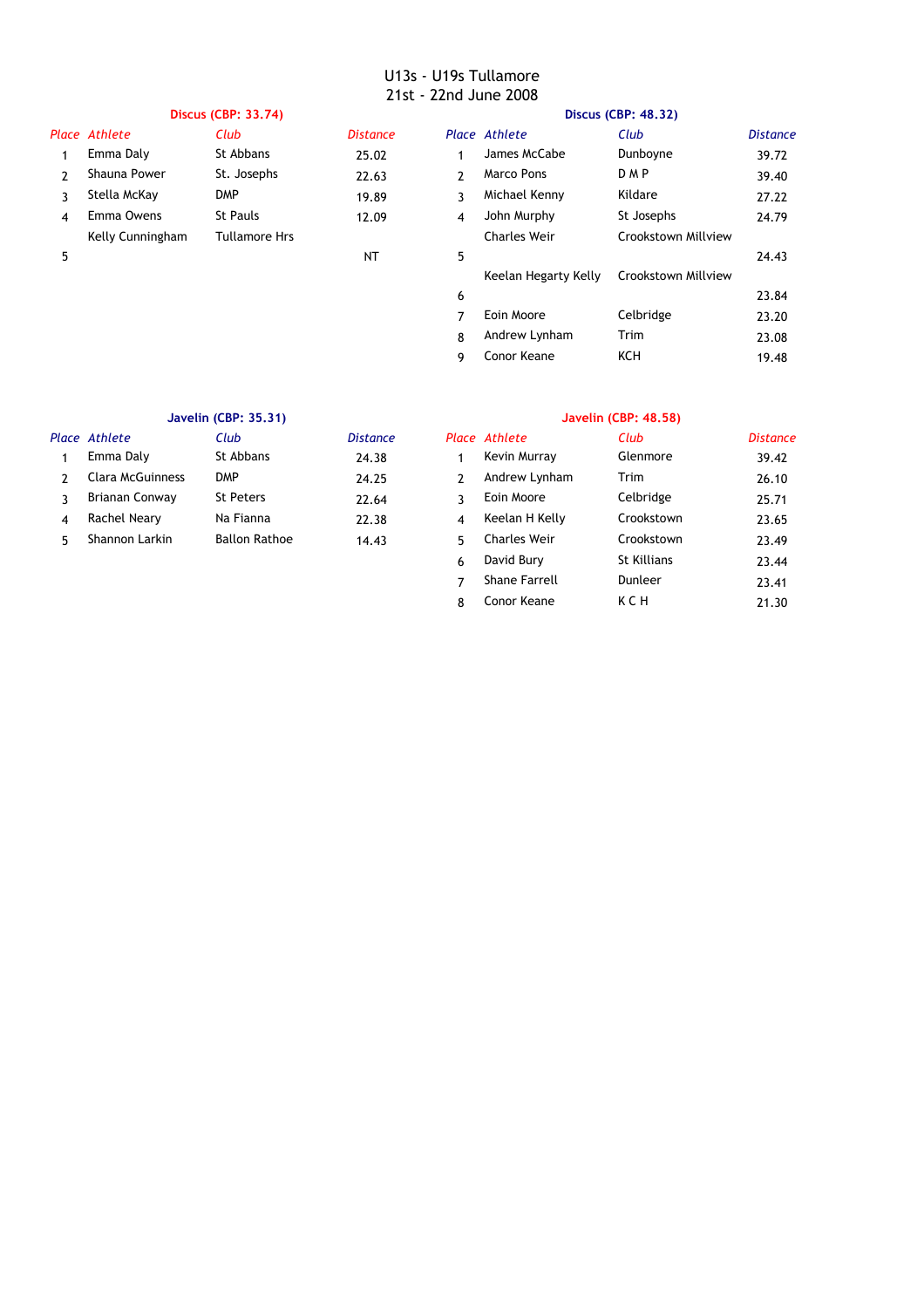### **U17 Girls U17 Boys**

|   | 100m (CBP: 10.9 H) - Heat 1 |                 |       |  |  |  |  |  |  |
|---|-----------------------------|-----------------|-------|--|--|--|--|--|--|
|   | Place Athlete               | Club            | Time  |  |  |  |  |  |  |
| 1 | Sam Coughlan Murray         | Crookstown      | 11.83 |  |  |  |  |  |  |
|   | David McAogain              | <b>St Pauls</b> | 12.26 |  |  |  |  |  |  |
|   | Bryan Bottrill              | Celbridge       | 12.47 |  |  |  |  |  |  |
|   | Aaron Smith                 | Mullingar Hrs   | 12.54 |  |  |  |  |  |  |
| 5 | Adam Brady                  | SLOT            | 12.58 |  |  |  |  |  |  |

# **100m (CBP: 10.9 H) - Heat 2**

|   | Place Athlete   | Club          | <b>Time</b> |
|---|-----------------|---------------|-------------|
|   | Diarmaid Hyland | Mullingar Hrs | 12.49       |
|   | Jason Ennis     | Caim          | 12.50       |
|   | Darragh McGee   | Celbridge     | 12.63       |
|   | David Campbell  | Celbridge     | 13.03       |
| 5 | Sean Kinsella   | Parnell       | 14.00       |
| 6 | Adrian Roddy    | Ardee & Dist  | 14.33       |

|    | Place Athlete    | Club                 | <b>Time</b> |    | Place Athlete       | Club            | <b>Time</b> |
|----|------------------|----------------------|-------------|----|---------------------|-----------------|-------------|
|    | Niamh Field      | St Cocas             | 12.92       |    | Sam Coughlan Murray | Crookstown      | 11.58       |
|    | Louise Holmes    | KCH                  | 13.11       |    | David McAogain      | <b>St Pauls</b> | 12.03       |
|    | Emma Kavanagh    | St Killians          | 13.46       |    | Diarmaid Hyland     | Mullingar Hrs   | 12.38       |
| 4  | Aoife Sewell     | <b>Dunleer</b>       | 13.59       | 4  | Aaron Smith         | Mullingar Hrs   | 12.39       |
| 5. | Sarah Kyne       | Newbridge            | 13.76       | 5. | Jason Ennis         | Caim            | 12.54       |
| 6  | Emma O Toole     | <b>Ballon Rathoe</b> | 14.15       | 6  | Darragh McGee       | Celbridge       | 12.64       |
|    | Aishling Watters | Navan                | 14.21       | 7  | Adam Brady          | <b>SLOT</b>     | 12.67       |
| 8  | Niamh McNamara   | <b>Tullamore Hrs</b> | 14.50       | 8  | Bryan Bottrill      | Celbridge       | 12.70       |
|    |                  |                      |             |    |                     |                 |             |

# **100m (CBP: 12.2 H) 100m (CBP: 10.9 H) - Final**

|   | Place Athlete       | Club            | <b>Time</b> |
|---|---------------------|-----------------|-------------|
| 1 | Sam Coughlan Murray | Crookstown      | 11.58       |
| 2 | David McAogain      | <b>St Pauls</b> | 12.03       |
| 3 | Diarmaid Hyland     | Mullingar Hrs   | 12.38       |
| 4 | Aaron Smith         | Mullingar Hrs   | 12.39       |
| 5 | Jason Ennis         | Caim            | 12.54       |
| 6 | Darragh McGee       | Celbridge       | 12.64       |
| 7 | Adam Brady          | <b>SLOT</b>     | 12.67       |
| 8 | Bryan Bottrill      | Celbridge       | 12.70       |

### **200m (CBP: 22.7 H) - Heat 1**

|   | Place Athlete   | Club           | Time  |
|---|-----------------|----------------|-------|
| 1 | Diarmaid Hyland | Mullingar Hrs  | 24.69 |
|   | Jason Ennis     | Caim           | 24.92 |
|   | Aaron Smith     | Mullinagar Hrs | 25.08 |
|   | David Campbell  | Celbridge      | 25.28 |
| 5 | Jame Byrne      | Dunleer        | 25.55 |

# **200m (CBP: 22.7 H) - Heat 2**

|   | Place Athlete     | Club          | Time  |
|---|-------------------|---------------|-------|
|   | Martin Staunton   | North Laois   | 24.20 |
|   | David Moran       | Mullinagr Hrs | 24.60 |
|   | Christopher Burke | Kilmore       | 24.93 |
|   | Adam Brady        | <b>SLOT</b>   | 24.98 |
| 5 | Ciaran Sinnott    | Caim          | 25.19 |

# *Place Athlete Club Time Place Athlete Club Time* Aoife Sewell **Dunleer AC** 27.58 Emma Kavanagh St Killians AC 28.32

## **200m (CBP: 25.3 H) 200m (CBP: 22.7 H) - Final**

|    | ace Athlete       | Club                 | Time  |                | Place Athlete          | Club                 | Time  |
|----|-------------------|----------------------|-------|----------------|------------------------|----------------------|-------|
| 1  | Niamh Field       | St Cocas             | 26.65 |                | <b>Martin Staunton</b> | North Laois          | 24.34 |
| 2  | Mary Kate Lanigan | <b>KCH</b>           | 26.97 |                | David Moran            | <b>Mullinagr Hrs</b> | 24.81 |
| ٦  | Aoife Sewell      | Dunleer AC           | 27.58 | 3.             | Diarmaid Hyland        | Mullingar Hrs        | 24.90 |
| 4  | Louise Holmes     | <b>KCH</b>           | 28.08 | $\overline{4}$ | Christopher Burke      | Kilmore              | 25.90 |
| 5. | Emma Kavanagh     | St Killians AC       | 28.32 | 5.             | Ciaran Sinnott         | Caim                 | 25.46 |
| 6  | Niamh McNamara    | <b>Tullamore Hrs</b> | 30.05 | 6              | David Campbell         | Celbridge            | 25.90 |
|    |                   |                      |       |                | Adam Brady             | <b>SLOT</b>          | 26.18 |
|    |                   |                      |       | 8              | Aaron Smith            | Mullinagar Hrs       | 27.08 |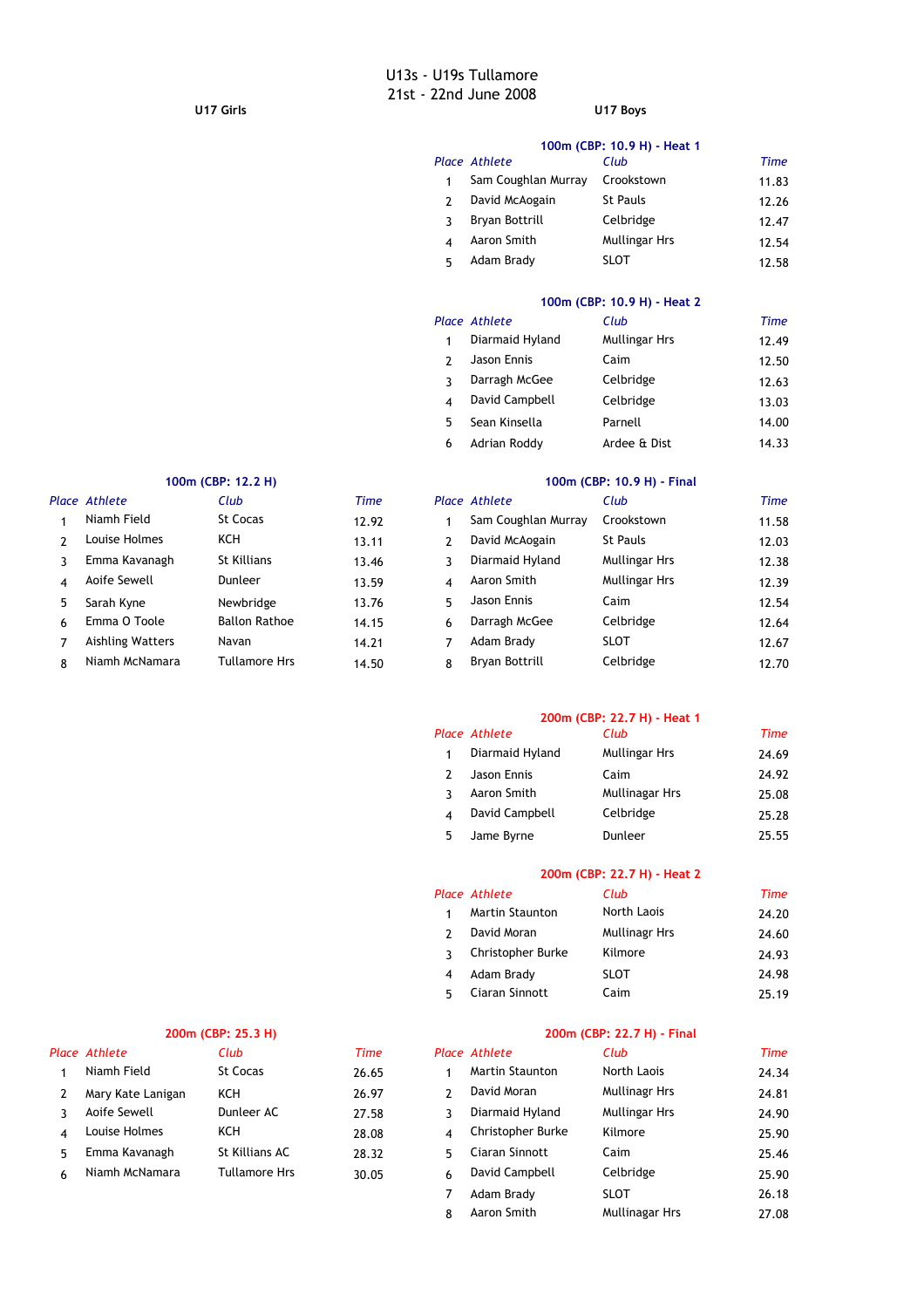| 300m (CBP: 40.72) |                       |                |       | 400m (CBP: 51.7) |                |               |       |
|-------------------|-----------------------|----------------|-------|------------------|----------------|---------------|-------|
|                   | Place Athlete         | Club           | Time  |                  | Place Athlete  | Club          | Time  |
|                   | <b>Ruth McDermott</b> | <b>SLOT</b>    | 43.94 |                  | David Moran    | Mullingar Hrs | 57.54 |
|                   | Aoife Sewell          | <b>Dunleer</b> | 44.71 |                  | Jamie Byrne    | Dunleer       | 58.91 |
|                   | Sarah Hennessy        | St Josephs     | 45.62 |                  | Ciaran Sinnott | Caim          | 60.32 |

|    | 800m (CBP: 2.16.3) |                   |         |   | 800m (CBP: 1.57.08 / 1.57) |              |         |  |
|----|--------------------|-------------------|---------|---|----------------------------|--------------|---------|--|
|    | Place Athlete      | Club              | Time    |   | Place Athlete              | Club         | Time    |  |
|    | Claire Earls       | Inbhear Dee       | 2.19.16 |   | Turloch Grant              | Navan        | 2.08.47 |  |
| 2  | Elaine Plunkett    | St Brigits        | 2.21.39 | 2 | Cathal Daly                | Inbhear Dee  | 2.10.63 |  |
|    | Ciara O'Connor     | <b>Naas</b>       | 2.23.45 | 3 | Aiden Moloney              | Celbridge    | 2.12.65 |  |
| 4  | Ellie Hartnett     | Greystones & Dist | 2.26.90 | 4 | Cillian Dyas               | Dunleer      | 2.15.73 |  |
| 5. | Aisling McGee      | Greystones & Dist | 2.27.82 | 5 | Eamon O'Connor             | KCH          | 2.18.38 |  |
|    |                    |                   | 3.00.23 | 6 | Craig Reid                 | Dunleer      | 2.32.78 |  |
|    |                    |                   |         |   | Adrian Roddy               | Ardee & Dist | 2.51.73 |  |

|    |                      | 1500m (CBP: 4.46.60) |         | 1500m (CBP: 4.01) |                     |                  |         |
|----|----------------------|----------------------|---------|-------------------|---------------------|------------------|---------|
|    | Place Athlete        | Club                 | Time    |                   | Place Athlete       | Club             | Time    |
|    | Ellie Hartnett       | Greystones & Dist    | 5.00.83 |                   | Jake Byrne          | Mullingar Hrs    | 4.20.43 |
| 2  | Elaine Plunkett      | St Brigits           | 5.08.12 | 2                 | Jonathan Phillips   | Roundwood & Dist | 4.25.36 |
| ٦  | Ciara O'Connor       | <b>Naas</b>          | 5.13.36 | 3                 | Conor Rochford      | <b>St Senans</b> | 4.35.04 |
| 4  | Shauna Moore         | Dunshaughlin         | 5.14.42 | $\overline{4}$    | Aiden Moloney       | Celbridge        | 4.35.91 |
| 5. | Dara Broe            | Inbhear Dee          | 5.24.24 | 5.                | Aaron Goring        | Dunleer          | 4.43.18 |
| 6  | Niamh O'Brien        | St Cocas             | 5.49.72 | 6                 | Rian O Connor Kelly | St Cocas         | 4.43.87 |
| 7  | Paula Grennan        | <b>Tullamore Hrs</b> | 6.09.23 | 7                 | Cillian Dyas        | Dunleer          | 4.48.72 |
| 8  | Grainne Sheridan     | St Brigids           | 6.11.96 | 8                 | Colm Murphy         | Glenmore         | 4.50.11 |
| 9  | Aibhe Joyce          | North Laois          | 6.50.25 | 9                 | Gareth Byrne        | Dunleer          | 4.58.19 |
| 10 | Clare English Hayden | <b>Ballon Rathoe</b> | 6.55.11 | 10                | Nick Hoey           | Navan            | 5.29.27 |
|    |                      |                      |         | 11                | Adrian Roddy        | Ardee & Dist     | 5.37.26 |

# **3000m (CBP: 9.01.84)**

|   | Place Athlete     | Club             | Time     |
|---|-------------------|------------------|----------|
|   | Jonathan Phillips | Roundwood & Dist | 9.38.25  |
|   | Conor Rochford    | <b>St Senans</b> | 9.49.51  |
| ર | Keith Geraghty    | Inbhear Dee      | 10.01.06 |
|   | Aaron Goring      | Dunler           | 10.09.45 |
| 5 | Kieron McCabe     | <b>Bree</b>      | 10.09.53 |
| 5 | Daniel Aylsbury   | St Abbans        | 10.17.92 |

| 100m Hurdles (CBP: 15.0 H) |                   |       |   | 100m Hurdles (CBP: 13.8 H) |                 |       |  |
|----------------------------|-------------------|-------|---|----------------------------|-----------------|-------|--|
| Place Athlete              | Club              | Time  |   | Place Athlete              | Club            | Time  |  |
| Aishling Watters           | Navan             | 17.44 |   | David McAogain             | <b>St Pauls</b> | 15.29 |  |
| Laura Boylan               | Greystones & Dist | 18.49 |   | Eoghain Kavanagh           | Caim            | 15.92 |  |
| Aoife Corcoran             | KCH               | 19.11 |   | Jason Ennis                | Caim            | 16.41 |  |
| Ciara Flanagan             | Bree              | 19.87 | Δ | Darragh McGee              | Celbridge       | 19.33 |  |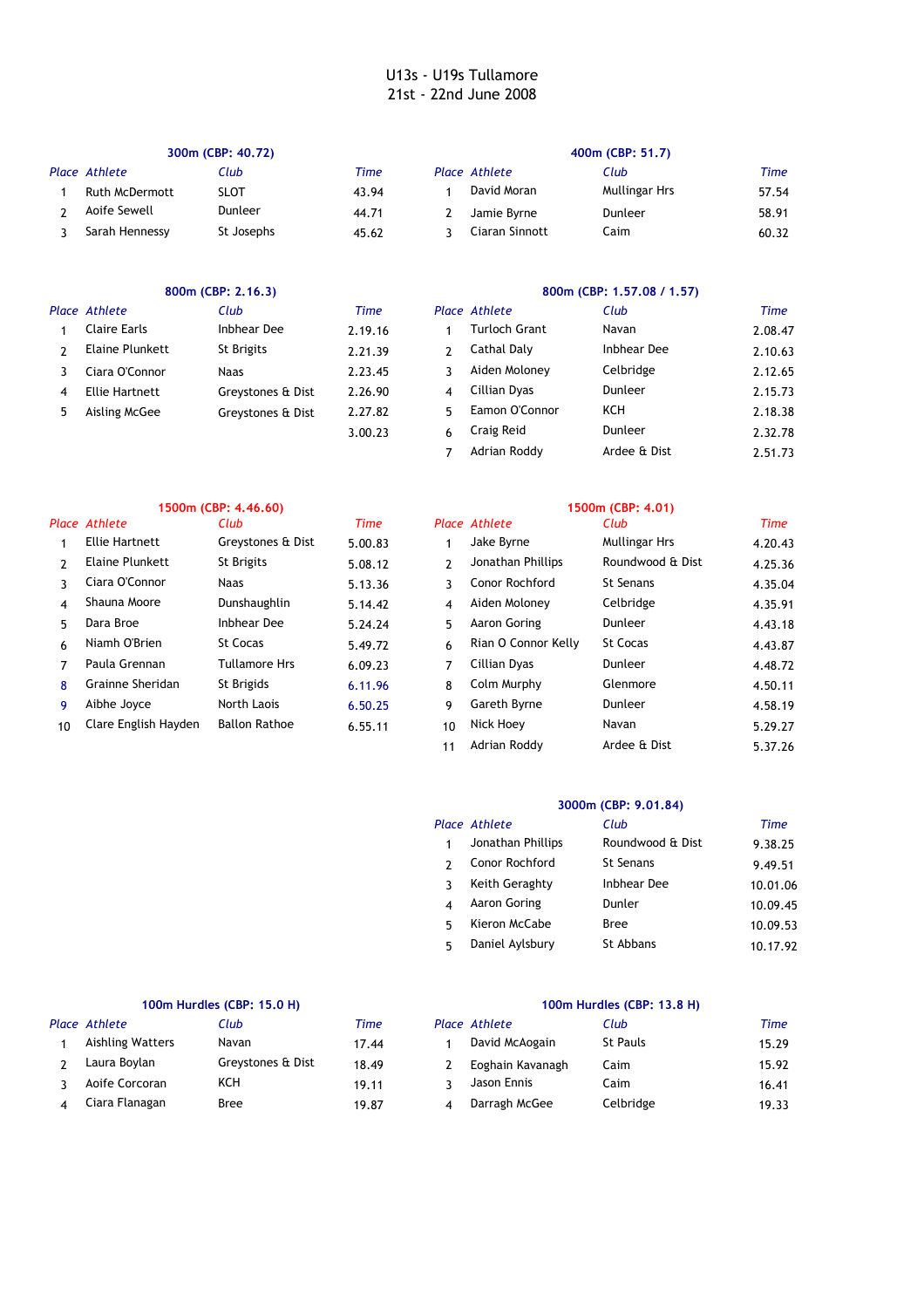| 300m Hurdles (CBP: 45.82 / 45.8 H) |                   |       |  | 300m Hurdles (CBP: 39.4 H) |           |       |  |
|------------------------------------|-------------------|-------|--|----------------------------|-----------|-------|--|
| Place Athlete                      | Club              | Time  |  | Place Athlete              | Club      | Time  |  |
| Niamh Kearney                      | Greystones & Dist | 50.57 |  | David McAogain             | St Paul's | 43.04 |  |
| Louise Holmes                      | ксн               | 51.64 |  | Christopher Burke          | Kilmore   | 44.44 |  |
| Aisling McGee                      | Greystones & Dist | 52.18 |  | Eoghain Kavanagh           | Caim      | 45.28 |  |
| Aoife Sewell                       | Dunleer AC        | 54.01 |  |                            |           |       |  |
| Aoife Corcoran                     | ксн               | 54.86 |  |                            |           |       |  |

|               | 1200m Steeplechase | 1500m Steeplechase (CBP |  |                                           |                    |
|---------------|--------------------|-------------------------|--|-------------------------------------------|--------------------|
| Place Athlete | Club               | Time                    |  | Place Athlete                             | Club               |
| Niamh Kearney | Greystones & Dist  | 4.26.31                 |  | Kieron McCabe                             | Bree               |
| Dara Broe     | Inbhear Dee        | 4.38.02                 |  | Keith Geraghty                            | <b>Inbhear Dee</b> |
|               |                    |                         |  | $\sim$ $\sim$ $\sim$ $\sim$ $\sim$ $\sim$ |                    |

# **1200m Steeplechase 1500m Steeplechase (CBP: 4.43.5)**

| 1200m Steeplechase |                   |         |  | 1500m Steeplechase (CBP: 4.43.5) |             |         |  |
|--------------------|-------------------|---------|--|----------------------------------|-------------|---------|--|
| ace Athlete        | Club              | Time    |  | Place Athlete                    | Club        | Time    |  |
| Niamh Kearney      | Greystones & Dist | 4.26.31 |  | Kieron McCabe                    | <b>Bree</b> | 5.03.29 |  |
| Dara Broe          | Inbhear Dee       | 4.38.02 |  | Keith Geraghty                   | Inbhear Dee | 5.07.15 |  |
|                    |                   |         |  | Cathal Khan                      | Dunleer     | 5.55.08 |  |
|                    |                   |         |  | Craig Reid                       | Dunleer     | 6.03.90 |  |

| 3000m Walk (CBP: 15.34.9) |               |            |          | 3000m Walk (CBP: 15,00,74) |                |           |          |
|---------------------------|---------------|------------|----------|----------------------------|----------------|-----------|----------|
|                           | Place Athlete | Club       | Time     |                            | Place Athlete  | Club      | Time     |
|                           | Fiona Dennehv | St. Senans | 16.19.17 |                            | David Campbell | Celbridge | 20.36.26 |

|                   | High Jump (CBP: 1.60) |               | High Jump (CBP: 1.85) |                    |           |        |
|-------------------|-----------------------|---------------|-----------------------|--------------------|-----------|--------|
| Place Athlete     | Club                  | <b>Height</b> |                       | Place Athlete      | Club      | Height |
| Mary Kate Lanigan | <b>KCH</b>            | $1.65$ (CBP)  |                       | Michael O Sullivan | KCH       | 1.63   |
| Aoife Corcoran    | KCH                   | 1.35          |                       | Eoghan Kavanagh    | Caim      | 1.60   |
|                   |                       |               |                       | Bryan Bottrill     | Celbridge | 1.55   |

| Triple Jump (CBP: 11.28) |      | Triple Jump (C |                      |       |
|--------------------------|------|----------------|----------------------|-------|
| <b>Place Athlete</b>     | Club | Mark           | <b>Place Athlete</b> | Club  |
| Aoife Corcoran           | ксн  | 9.35           | Ciaran Sinnott       | Caim  |
| Naoimi Ni Chleirigh      | KCH  | 8.33           | Eoghan Kavanagh      | Caim  |
|                          |      |                | Daniel Avlsbury      | St Ab |

# **Triple Jump (CBP: 11.28) Triple Jump (CBP: 13.29)**

4 Shane Crawley Cushinstown 1.55

Cushinstown

| Place Athlete       | Club | Mark | Place Athlete   | Club      | <b>Distance</b> |
|---------------------|------|------|-----------------|-----------|-----------------|
| Aoife Corcoran      | KCH  | 9.35 | Ciaran Sinnott  | Caim      | 11.65           |
| Naoimi Ni Chleirigh | KCH  | 8.33 | Eoghan Kavanagh | Caim      | 11.18           |
|                     |      |      | Daniel Aylsbury | St Abbans | 10.69           |
|                     |      |      | Robert Whelan   | Navan     | 10.56           |

|                |                      |                         | Long Jump (CBP: 6.47) |                     |                     |          |
|----------------|----------------------|-------------------------|-----------------------|---------------------|---------------------|----------|
|                | Club                 | <b>Distance</b>         |                       |                     | Club                | Distance |
| Ruth McDermott | <b>SLOT</b>          | 4.81                    |                       | Ciaran Sinnott      | Caim                | 5.92     |
| Emma O Toole   | <b>Ballon Rathoe</b> | 4.71                    |                       | Bryan Bottrill      | Celbridge           | 5.90     |
| Sarah Hennessy | St Josephs           | 4.58                    |                       | Sam Coughlan Murray | Crookstown Millview | 5.86     |
| Laura Smith    | Dunboyne             | 4.50                    |                       | Adam Brady          | <b>SLOT</b>         | 5.60     |
|                | Place Athlete        | Long Jump $(CBP: 5.56)$ |                       |                     | Place Athlete       |          |

|                | Place Athlete  | Club      |
|----------------|----------------|-----------|
|                | Ciaran Sinnott | Caim      |
| $\overline{2}$ | Bryan Bottrill | Celbridge |

| $\overline{2}$    | Bryan Bottrill                          | Celbridge   | 5.90 |
|-------------------|-----------------------------------------|-------------|------|
| $\mathcal{R}$     | Sam Coughlan Murray Crookstown Millview |             | 5.86 |
| $\mathbf{\Delta}$ | Adam Brady                              | <b>SLOT</b> | 5.60 |
| $5^{\circ}$       | Jason Ennis                             | Caim        | 5.10 |

| <b>Hammer (CBP: 48.73)</b> |             |                 |  | <b>Hammer (CBP: 54.36)</b> |               |       |  |
|----------------------------|-------------|-----------------|--|----------------------------|---------------|-------|--|
| Place Athlete              | Club        | <b>Distance</b> |  | Place Athlete              | Club          | Mark  |  |
| Teresa Conlon              | KCH         | 36.13           |  | <b>Conor Campion</b>       | St Andrews    | 53.96 |  |
| Ciara Flanagan             | <b>Bree</b> | 26.48           |  | Darragh Hanlon             | Tullamore Hrs | 48.32 |  |
|                            |             |                 |  | Thomas Furlong             | <b>DMP</b>    | 40.43 |  |
|                            |             |                 |  | Brian Connolly             | Gowran        | 27.44 |  |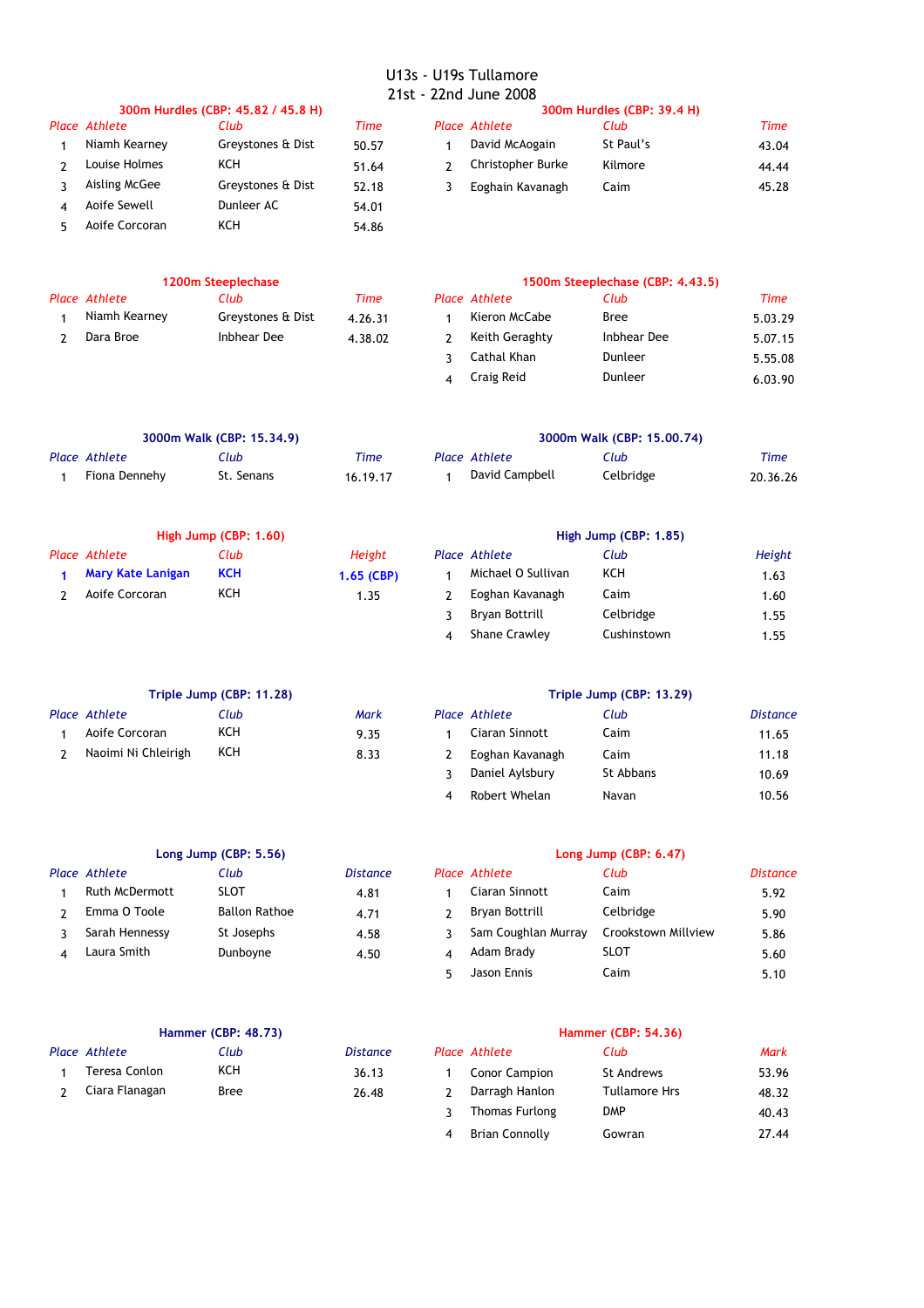|   |                    | <b>Shot Putt (CBP: 12.54)</b> |                 | <b>Shot Putt (CBP: 15.51)</b> |                      |                      |          |
|---|--------------------|-------------------------------|-----------------|-------------------------------|----------------------|----------------------|----------|
|   | Place Athlete      | Club                          | <b>Distance</b> |                               | Place Athlete        | Club                 | Distance |
|   | Leanne Ivory       | St Senans                     | 9.90            |                               | Darragh Hanlon       | <b>Tullamore Hrs</b> | 12.70    |
|   | Teresa Conlon      | KCH                           | 9.84            |                               | <b>Conal Campion</b> | St Andrews           | 10.52    |
|   | Dara Broe          | Inbhear Dee                   | 7.65            |                               | Sean Ryder           | Greystones & Dist    | 10.29    |
| 4 | Genevieve O'Mahony | Gowran                        | 7.12            | 4                             | Brian Connolly       | Gowran               | 10.15    |
|   |                    |                               |                 |                               | Barry Kirwan         | Navan                | 9.84     |

| <b>Discus (CBP: 35.32)</b> |                    |            |                 | <b>Discus (CBP: 40.90)</b> |                       |                      |             |
|----------------------------|--------------------|------------|-----------------|----------------------------|-----------------------|----------------------|-------------|
|                            | Place Athlete      | Club       | <b>Distance</b> |                            | Place Athlete         | Club                 | Mark        |
|                            | Teresa Conlon      | <b>KCH</b> | 26.04           |                            | Darragh Hanlon        | <b>Tullamore Hrs</b> | 43.53 (CBP) |
|                            | Sinead Doyle       | Bree       | 23.33           |                            | Conal Campion         | St Andrews           | 36.66       |
|                            | Leane Ivory        | St Senans  | 22.57           |                            | <b>Brian Connolly</b> | Gowran               | 27.40       |
| Δ                          | Genevieve O'Mahony | Gowran     | 14.98           |                            | Sean Ryder            | Greystones & Dist    | 26.95       |

| <b>Javelin (CBP: 35.04)</b> |                      |                 |   | Javelin (CBP: 47.41) |                   |                 |  |
|-----------------------------|----------------------|-----------------|---|----------------------|-------------------|-----------------|--|
| <b>Place Athlete</b>        | Club                 | <b>Distance</b> |   | Place Athlete        | Club              | <b>Distance</b> |  |
| Erica Dixon                 | Le Cheile            | 28.69           |   | Sean Ryder           | Greystones & Dist | 43.09           |  |
| Laura O'Neill               | <b>St Peters</b>     | 27.87           |   | Conal Campion        | <b>St Andrews</b> | 42.97           |  |
| Clare English Hayden        | <b>Ballon Rathoe</b> | 13.13           |   | Barry Kirwan         | Navan             | 36.47           |  |
|                             |                      |                 | 4 | Patrick Doyle        | Tinahely          | 35.89           |  |
|                             |                      |                 |   | Ian McDonald         | <b>St Peters</b>  | 29.35           |  |

5 20.69 Brian Connolly Gowran

|       | 4*100m Inter-County Relay |       | 4*100m Inter-County Relay |           |       |  |
|-------|---------------------------|-------|---------------------------|-----------|-------|--|
| Place | County                    | Time  | Place                     | County    | Time  |  |
|       | Kilkenny                  | 52.79 |                           | Kilkenny  | 48.14 |  |
|       | Wexford                   | 53.34 |                           | Wexford   | 50.23 |  |
|       | Kildare                   | 53.72 |                           | Westmeath | 51.00 |  |
|       | Meath                     | 54.12 | 4                         | Carlow    |       |  |
|       |                           |       |                           |           |       |  |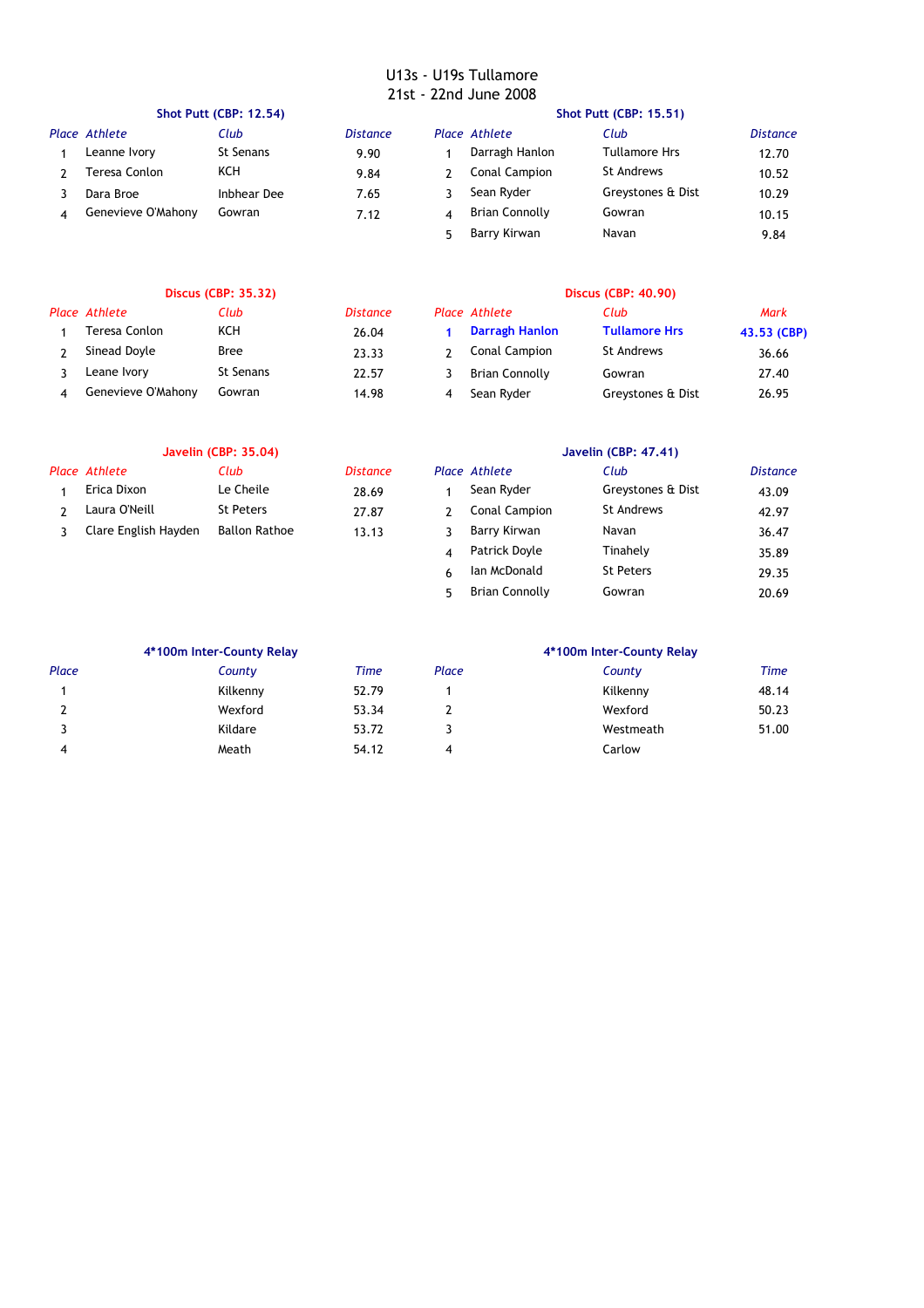|   | 100m (CBP: 11.9 H) |                  |             |   | 100m (CBP: 10.52 H) |                     |       |  |  |
|---|--------------------|------------------|-------------|---|---------------------|---------------------|-------|--|--|
|   | Place Athlete      | Club             | <b>Time</b> |   | Place Athlete       | Club                | Time  |  |  |
|   | Eva Murphy         | <b>DMP</b>       | 12.98       |   | Patrick Costello    | Greystones & Dist   | 11.90 |  |  |
|   | Hilary Kerr        | <b>St Peters</b> | 13.16       |   | Shane Murphy        | <b>Bree</b>         | 12.07 |  |  |
|   | Aideen Holden      | Aghaviller       | 13.72       |   | Vincent Lam         | Celbridge           | 12.18 |  |  |
| 4 | Aoife Marie Hogan  | Mullingar Hrs    | 14.04       | 4 | Stephen Glynn       | KCH                 | 12.47 |  |  |
|   | Ann Marie Doyle    | <b>St Pauls</b>  | 14.63       | 5 | Stuart Scargill     | <b>Bray Runners</b> | 12.63 |  |  |

# *Place Athlete Club Time Place Athlete Club Time* 1 Hillary Kerr St. Peters 27.50 2 Eva Murphy DMP 27.85 3 Fiona Hill Mewbridge 29.14 Newbridge

|    |                        | 300m (CBP: 41.0 H)   |       |    |                      | 400m (CBP: 49.6 H) |
|----|------------------------|----------------------|-------|----|----------------------|--------------------|
|    | ace Athlete            | Club                 | Time  |    | <b>Place Athlete</b> | Club               |
|    | Ailish Brennan         | St Abbans            | 44.41 | 1  | Feilibh O'Cinneide   | Bohermeen          |
| 2  | Aoife Martha Hogan     | <b>Mullingar Hrs</b> | 46.01 |    | Brian Kelly          | St Abbans          |
| ٦  | Anne Harton            | Inbhear Dee          | 46.32 |    | <b>Shane Cornick</b> | <b>St Pauls</b>    |
| 4  | Sinead O Gorman        | St Abbans            | 46.62 | 4  | David Larkin         | St Josephs         |
| 5. | <b>Teresa Slattery</b> | St Benedicts         | 46.63 | 5. | Darren Morrisey      | Menapians          |
| 6. | Mairead Power          | Aghaviller           | 47.69 |    |                      |                    |

|                |                   | 800m (CBP: 2.10.3) |         |   | 800m (CBP: 1.55.1)   |             |
|----------------|-------------------|--------------------|---------|---|----------------------|-------------|
|                | lace Athlete      | Club               | Time    |   | <b>Place Athlete</b> | Club        |
| $\mathbf{1}$   | Ailish Brennan    | St Abbans          | 2.21.78 |   | Brian Kelly          | St Abbans   |
| $\mathcal{L}$  | Anne Harton       | Inbhear Dee        | 2.26.59 |   | Jamie Hayes          | <b>SLOT</b> |
| $\mathcal{R}$  | Leah Rennicks     | Bohermeen          | 2.36.46 | ર | David Larkin         | St Josephs  |
| $\overline{4}$ | Aishling Kinsella | <b>SLOT</b>        | 2.42.38 | 4 | Dean Horan           | Enniscorthy |
| 5.             | Roseanne Kennedy  | <b>St Senans</b>   | 2.45.80 |   |                      |             |

# **U18 Girls U18 Boys**

|   | 100m (CBP: 10.52 H)       |                     |       |  |  |  |
|---|---------------------------|---------------------|-------|--|--|--|
|   | <sup>o</sup> lace Athlete | Club                | Time  |  |  |  |
|   | <b>Patrick Costello</b>   | Greystones & Dist   | 11.90 |  |  |  |
| 2 | Shane Murphy              | Bree                | 12.07 |  |  |  |
| 3 | Vincent Lam               | Celbridge           | 12.18 |  |  |  |
| 4 | Stephen Glynn             | KCH                 | 12.47 |  |  |  |
| 5 | Stuart Scargill           | <b>Bray Runners</b> | 12.63 |  |  |  |
|   |                           |                     |       |  |  |  |

## **200m (CBP: 22.46 / 22.4 H) - Heat 1**

| Place Athlete           | Club              | <b>Time</b> |
|-------------------------|-------------------|-------------|
| Aran Meyler             | Menapians         | 24.09       |
| <b>Patrick Costello</b> | Greystones & Dist | 24.63       |
| David Larkin            | St Josephs        | 25.40       |
| Darren Morrissey        | Menapians         | 25.86       |
| Darren Leniston         | Kilmore           | 26.29       |

# **200m (CBP: 22.46 / 22.4 H) - Heat 2**

| Place Athlete        | Club                 | Time  |
|----------------------|----------------------|-------|
| Ferghus Hannon       | <b>Tullamore Hrs</b> | 24.34 |
| Feilibh O Cinneide   | <b>Bohermeen</b>     | 24.36 |
| Vincent Lam          | Celbridge            | 24.46 |
| <b>Shane Connick</b> | <b>St Pauls</b>      | 25.94 |

# **200m (CBP: 25.0 H) 200m (CBP: 22.46 / 22.4 H) - Final**

|    | ace Athlete        | Club          | Time  |    | <b>Place Athlete</b> | Club                 | Time  |
|----|--------------------|---------------|-------|----|----------------------|----------------------|-------|
|    | Hillary Kerr       | St. Peters    | 27.50 |    | Ferghus Hannon       | <b>Tullamore Hrs</b> | 23.42 |
|    | Eva Murphy         | <b>DMP</b>    | 27.85 |    | Feilibh O Cinneide   | <b>Bohermeen</b>     | 23.76 |
| ٦  | Fiona Hill         | Newbridge     | 29.14 |    | Aran Meyler          | Menapians            | 24.13 |
| 4  | Aoife Martha Hogan | Mullingar Hrs | 29.25 | 4  | Vincent Lam          | Celbridge            | 24.29 |
| 5. | Sinead O Gorman    | St Abbans     | 29.25 | 5. | David Larkin         | St Josephs           | 25.38 |
|    |                    |               |       | 6  | <b>Shane Connick</b> | St Pauls             | 25.50 |
|    |                    |               |       |    | Darren Morrissey     | Menapians            | 25.80 |

# **300m (CBP: 41.0 H) 400m (CBP: 49.6 H)**

| Place Athlete      | Club          | <b>Time</b> | Place Athlete        | Club            | Time  |
|--------------------|---------------|-------------|----------------------|-----------------|-------|
| Ailish Brennan     | St Abbans     | 44.41       | Feilibh O'Cinneide   | Bohermeen       | 52.41 |
| Aoife Martha Hogan | Mullingar Hrs | 46.01       | Brian Kelly          | St Abbans       | 53.17 |
| Anne Harton        | Inbhear Dee   | 46.32       | <b>Shane Cornick</b> | <b>St Pauls</b> | 55.74 |
| Sinead O Gorman    | St Abbans     | 46.62       | David Larkin         | St Josephs      | 56.30 |
| Teresa Slattery    | St Benedicts  | 46.63       | Darren Morrisey      | Menapians       | 57.30 |
|                    |               |             |                      |                 |       |

| 800m (CBP: 2.10.3)   |             |             |  | 800m (CBP: 1.55.1) |             |         |  |  |
|----------------------|-------------|-------------|--|--------------------|-------------|---------|--|--|
| <b>Place Athlete</b> | Club        | <b>Time</b> |  | Place Athlete      | Club        | Time    |  |  |
| Ailish Brennan       | St Abbans   | 2.21.78     |  | Brian Kelly        | St Abbans   | 2.07.98 |  |  |
| Anne Harton          | Inbhear Dee | 2.26.59     |  | Jamie Hayes        | <b>SLOT</b> | 2.14.98 |  |  |
| Leah Rennicks        | Bohermeen   | 2.36.46     |  | David Larkin       | St Josephs  | 2.15.10 |  |  |
| Aishling Kinsella    | <b>SLOT</b> | 2.42.38     |  | Dean Horan         | Enniscorthy | 2.16.41 |  |  |
|                      |             |             |  |                    |             |         |  |  |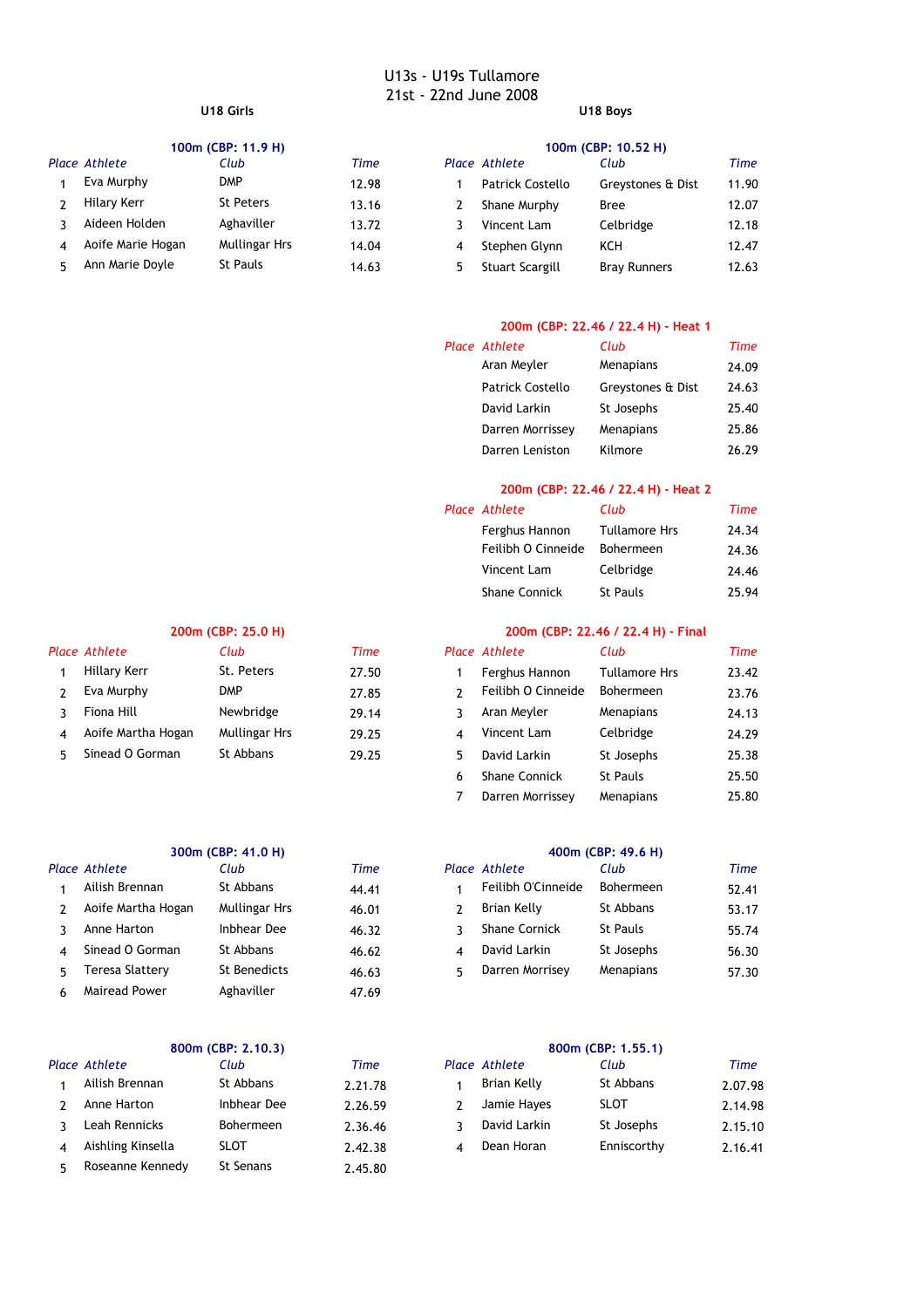| 1500m (CBP: 4.46.3) |               |         |   | 1500m (CBP: 4.01.5) |                      |         |  |  |
|---------------------|---------------|---------|---|---------------------|----------------------|---------|--|--|
| Place Athlete       | Club          | Time    |   | Place Athlete       | Club                 | Time    |  |  |
| Anne Harton         | Inbhear Dee   | 5.09.11 |   | Paul Robinson       | St Cocas             | 4.16.64 |  |  |
| Aine O Connor       | Le Cheile     | 5.27.08 |   | Shane Boggs         | <b>Mullingar Hrs</b> | 4.21.03 |  |  |
| Aoife Martha Hogan  | Mullingar Hrs | 5.48.45 |   | Colm Maher          | North Laois          | 4.42.59 |  |  |
| Sarah Dollard       | St Senans     | 6.08.89 | 4 | Dean Horan          | Enniscorthy          | 4.52.29 |  |  |
|                     |               |         |   | Finian Logan        | <b>Naas</b>          | 4.55.98 |  |  |
|                     |               |         |   |                     |                      |         |  |  |

| 3000m (CBP: 10.20.3) |           |          |  | 3000m (CBP: 8.45.5) |               |         |  |  |
|----------------------|-----------|----------|--|---------------------|---------------|---------|--|--|
| <b>Place Athlete</b> | Club      | Time     |  | Place Athlete       | Club          | Time    |  |  |
| Aine O Connor        | Le Cheile | 12.11.16 |  | Shane Boggs         | Mullingar Hrs | 9.32.07 |  |  |
| Michelle Brady       | Le Cheile | 13.23.22 |  | Darragh Rennicks    | Bohermeen     | 9.38.69 |  |  |
|                      |           |          |  | Colm Maher          | North Laois   | 9.55.98 |  |  |

| 100m Hurdles (CBP: 14.9 H) |             |       |  |                 | 110m Hurdles (CBP: 13.8 H) |       |
|----------------------------|-------------|-------|--|-----------------|----------------------------|-------|
| Place Athlete              | Club        | Time  |  | Place Athlete   | Club                       | Time  |
| Rachel Bolger              | Inbhear Dee | 17.36 |  | Darren Morrisey | Menapians                  | 18.06 |
| Aideen Holden              | Aghaviller  | 19.26 |  |                 |                            |       |
| Emily Longworth            | Celbridge   | 20.26 |  |                 |                            |       |
|                            |             |       |  |                 |                            |       |

|  | $110m$ Hurdler (CDD, $12.0$ H) |  |  |
|--|--------------------------------|--|--|
|  |                                |  |  |

| lace Athlete    | Club      | Time  |
|-----------------|-----------|-------|
| Darren Morrisey | Menapians | 18.06 |

4 Sean Talty 5t Cocas 10.01.06 5 St Cocas 10.06.21 Eric McCann

| 300m Hurdles (CBP: 44.6 H) |              |       |  | 400m Hurdles (CBP: 55.6 H) |                  |       |  |  |
|----------------------------|--------------|-------|--|----------------------------|------------------|-------|--|--|
| Place Athlete              | Club         | Time  |  | Place Athlete              | Club             | Time  |  |  |
| Teresa Slattery            | St Benedicts | 51.17 |  | Darren Morrissey           | <b>Menapians</b> | 63.09 |  |  |
| Aine O Connor              | Le Cheile    | 51.98 |  |                            |                  |       |  |  |
| Rachel Bolger              | Inbhear Dee  | 52.52 |  |                            |                  |       |  |  |

| 400m Hurdles (CBP: 55.6 H) |  |  |  |  |  |  |  |
|----------------------------|--|--|--|--|--|--|--|
|----------------------------|--|--|--|--|--|--|--|

| ace Athlete                 | Club                 | Time    | Place Athlete    | Club      | Time  |
|-----------------------------|----------------------|---------|------------------|-----------|-------|
| Teresa Slattery             | St Benedicts         | 51.17   | Darren Morrissey | Menapians | 63.09 |
| $\sim$ $\sim$ $\sim$ $\sim$ | $\sim$ $\sim$ $\sim$ | _ _ _ _ |                  |           |       |

| 1500m Steeplechase |           |                 |  | 2000m Steeplechase (CBP: 6.17.42) |             |         |  |
|--------------------|-----------|-----------------|--|-----------------------------------|-------------|---------|--|
| Place Athlete      | Club      | Time            |  | Place Athlete                     | Club        | Time    |  |
| Roseanne Kennedy   | St Senans | $6.35.84$ (CBP) |  | Jamie Hayes                       | <b>SLOT</b> | 7.09.95 |  |

| 3000m Walk (CBP: 14.38.1) |               |           |          | 5000m Walk (CBP: 23.31) |                      |      |      |
|---------------------------|---------------|-----------|----------|-------------------------|----------------------|------|------|
|                           | Place Athlete | Club      | Time     |                         | <b>Place Athlete</b> | Club | Time |
|                           | Aoife Sheehy  | Celbridge | 17.58.74 |                         |                      |      |      |
|                           | Karen Gernon  | Celbridge | 21.22.70 |                         |                      |      |      |

| High Jump (CBP: 1.63) |                      |             | High Jump (CBP: 2.11) |               |      |      |
|-----------------------|----------------------|-------------|-----------------------|---------------|------|------|
|                       | <b>Place Athlete</b> | Club        | Height                | Place Athlete | Club | Mark |
|                       | Fleur Brown          | <b>SLOT</b> | 1.35                  |               |      |      |
|                       | Aine O'Connor        | Le Cheile   | 1.35                  |               |      |      |

| lace Athlete | Club | Time |
|--------------|------|------|
|              |      |      |
|              |      |      |
|              |      |      |
|              |      |      |
|              |      |      |

|               | High Jump (CBP: 2.11) |      |
|---------------|-----------------------|------|
| Place Athlete | Club                  | Mark |
|               |                       |      |
|               |                       |      |

|                  | Triple Jump (CBP: 11.49) |          | Triple Jump (CBP: 13.23) |      |      |  |
|------------------|--------------------------|----------|--------------------------|------|------|--|
| Place Athlete    | Club                     | Distance | <b>Place Athlete</b>     | Club | Mark |  |
| Aoife Corcoran   | ксн                      | 9.35     |                          |      |      |  |
| Naomi NiChleirgh | KCH                      | 8.33     |                          |      |      |  |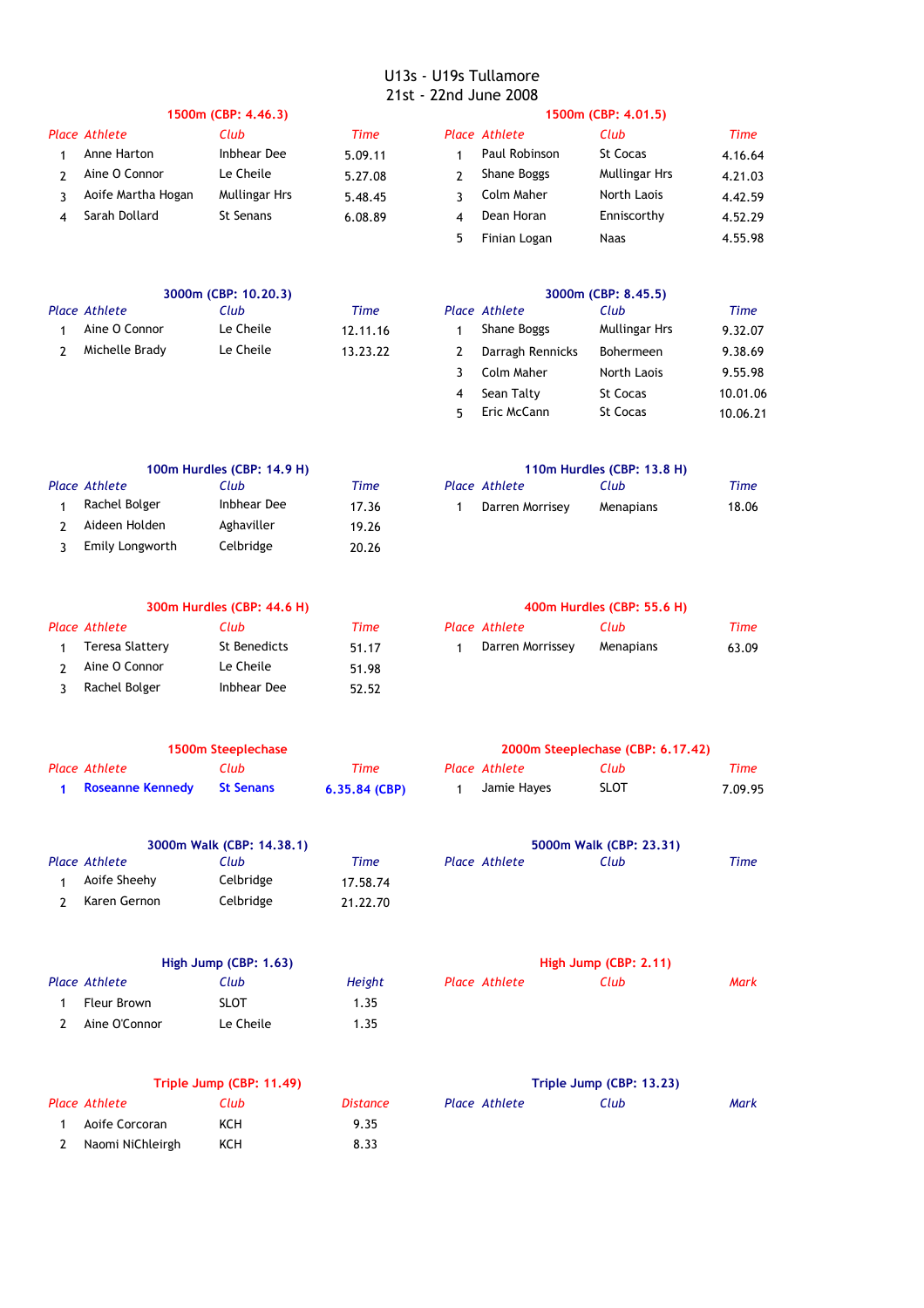| Long Jump (CBP: 5.69) |                 |           |                 | Long Jump (CBP: 6.78) |                        |                     |                 |
|-----------------------|-----------------|-----------|-----------------|-----------------------|------------------------|---------------------|-----------------|
|                       | Place Athlete   | Club      | <b>Distance</b> |                       | Place Athlete          | Club                | <b>Distance</b> |
|                       | Hillary Kerr    | St Peters | 5.02            |                       | Vincent Lam            | Celbridge           | 5.70            |
|                       | Fiona Hill      | Newbridge | 4.60            |                       | Darren Vahey           | <b>Bohermeen</b>    | 5.15            |
|                       | Emily Longworth | Celbridge | 4.27            |                       | <b>Stuart Scargill</b> | <b>Bray Runners</b> | 4.54            |

| <b>Hammer (CBP: 45.66)</b> |         |          | <b>Hammer (CBP: 62.62)</b> |                      |            |       |
|----------------------------|---------|----------|----------------------------|----------------------|------------|-------|
| Place Athlete              | Club    | Distance |                            | <b>Place Athlete</b> | Club       | Mark  |
| Lisa Dolan                 | Ferbane | 29.60    |                            | Eoin White           | <b>DMP</b> | 55.95 |

| <b>Hammer (CBP: 45.66)</b> |             |         |          | <b>Hammer (CBP: 62.62)</b> |                         |            |       |
|----------------------------|-------------|---------|----------|----------------------------|-------------------------|------------|-------|
|                            | ace Athlete | Club    | Distance |                            | <b>Place Athlete</b>    | Club       | Mark  |
|                            | Lisa Dolan  | Ferbane | 29.60    |                            | Eoin White              | <b>DMP</b> | 55.95 |
|                            |             |         |          |                            | <b>Barry McGuinness</b> | <b>DMP</b> | 24.91 |

**Shot Putt (CBP: 12.07) Shot Putt (CBP: 16.39)**

| <b>Shot Putt (CBP: 12.07)</b> |           |                 |  | <b>Shot Putt (CBP: 16.39)</b> |            |             |  |
|-------------------------------|-----------|-----------------|--|-------------------------------|------------|-------------|--|
| Place Athlete                 | Club      | <i>Distance</i> |  | Place Athlete                 | Club       | <b>Mark</b> |  |
| <b>Frances Rogers</b>         | St Peters | 9.73            |  | <b>Barry McGuinness</b>       | <b>DMP</b> | 12.55       |  |
| Shauna Daly                   | St Abbans | 9.00            |  | Ken Shannon                   | Celbridge  | 11.91       |  |
| Lisa Dolan                    | Ferbane   | 7.54            |  | Jamie O Brien                 | Navan      | 9.08        |  |
| Rowena Condron                | Gowran    | 6.63            |  |                               |            |             |  |

| Rowena Condron | Gowran                     | 6.63            |               |                            |      |
|----------------|----------------------------|-----------------|---------------|----------------------------|------|
|                |                            |                 |               |                            |      |
|                | <b>Discus (CBP: 39.50)</b> |                 |               | <b>Discus (CBP: 46.35)</b> |      |
| Place Athlete  | Club                       | <b>Distance</b> | Place Athlete | Club                       | Mark |
| $ -$<br>- -    | -                          |                 | _  _ .        | - -                        |      |

|                | Shauna Daly    | St Abbans   | 24.11 | <b>Barry McGuinness</b> | <b>DMP</b>      | 33.04 |
|----------------|----------------|-------------|-------|-------------------------|-----------------|-------|
|                | Lisa Dolan     | Ferbane     | 17.25 | <b>Shane Connick</b>    | <b>St Pauls</b> | 27.98 |
| 3 <sup>1</sup> | Frances Rogers | St Peters   | 16.43 | Jamie O Brien           | Navan           | 18.25 |
| $\overline{4}$ | Eanna Horan    | St Killians | 15.39 |                         |                 |       |
|                |                |             |       |                         |                 |       |

|  | Discus (CBP: 46.35) |
|--|---------------------|
|  |                     |

|   | ace Athlete           | Club             | <i>Distance</i> | <b>Place Athlete</b>    | Club            | Mark  |
|---|-----------------------|------------------|-----------------|-------------------------|-----------------|-------|
|   | Shauna Daly           | St Abbans        | 24.11           | <b>Barry McGuinness</b> | <b>DMP</b>      | 33.04 |
|   | Lisa Dolan            | Ferbane          | 17.25           | <b>Shane Connick</b>    | <b>St Pauls</b> | 27.98 |
| 3 | <b>Frances Rogers</b> | <b>St Peters</b> | 16.43           | Jamie O Brien           | Navan           | 18.25 |

| <b>Javelin (CBP: 36.72)</b> |             |                 |  | <b>Javelin (CBP: 56.19)</b> |                     |       |  |  |
|-----------------------------|-------------|-----------------|--|-----------------------------|---------------------|-------|--|--|
| Place Athlete               | Club        | <i>Distance</i> |  | Place Athlete               | Club                | Mark  |  |  |
| Grace O'Sullivan            | Cushinstown | 36.01           |  | <b>Barry McGuinness</b>     | <b>DMP</b>          | 32.28 |  |  |
| Rachel Bolger               | Inbhear Dee | 32.39           |  | <b>Shane Connick</b>        | St Pauls            | 28.90 |  |  |
| Michelle Brady              | Le Cheile   | 23.28           |  | Stuart Scargill             | <b>Bray Runners</b> | 26.43 |  |  |

|   | ace Athlete             | Club                | Mark  |
|---|-------------------------|---------------------|-------|
| 1 | <b>Barry McGuinness</b> | <b>DMP</b>          | 32.28 |
|   | 2 Shane Connick         | St Pauls            | 28.90 |
|   | 3 Stuart Scargill       | <b>Bray Runners</b> | 26.43 |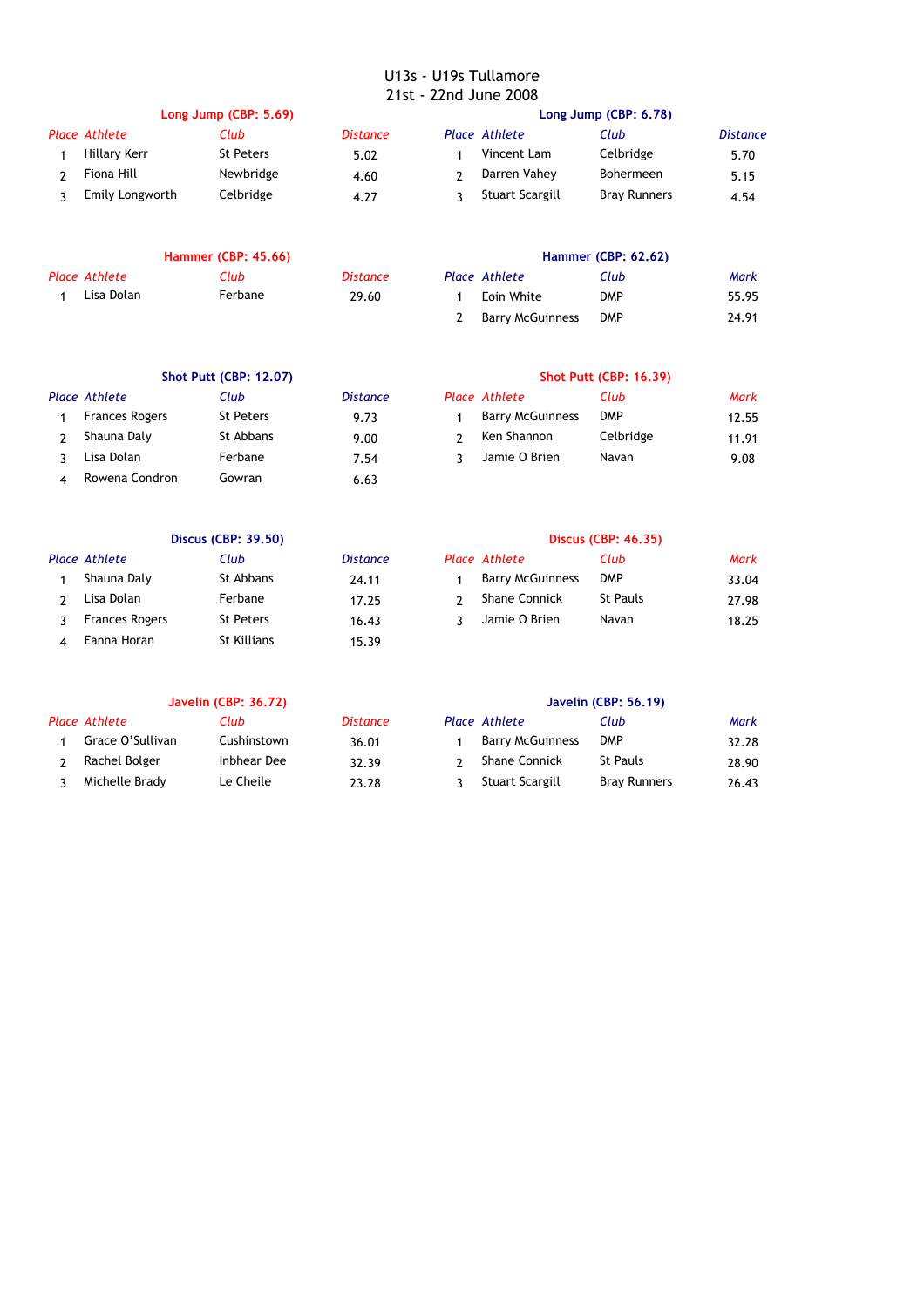|  |  | 100m (CBP: 12.50 / 12.3 H) |  |  |
|--|--|----------------------------|--|--|
|--|--|----------------------------|--|--|

| uace Atniete      | cup               | <i><u>Fime</u></i> | Place Athlete        | CIUD                 | <i>ume</i> |
|-------------------|-------------------|--------------------|----------------------|----------------------|------------|
| Denise Wickham    | St Pauls          | 13.01              | Christopher Costello | Tinrvland            | 11.49      |
| Olivia McDonald   | St Peters         | 13.68              | Adam McDonagh        | <b>St Finians</b>    | 11.65      |
| Ciara Stuart      | Greystones & Dist | 14.07              | Eoin Muldowney       | Castlecomer          | 11.77      |
| Francesca Reville | Menapians         | <b>DNF</b>         | Patrick O Flaherty   | <b>Tullamore Hrs</b> | 11.88      |
|                   |                   |                    |                      |                      |            |

# **U19 Girls U19 Boys**

|    |                   | 100m (CBP: 12.50 / 12.3 H) |             |               |                      | 100m (CBP: 11.00 / 11.0 H) |       |
|----|-------------------|----------------------------|-------------|---------------|----------------------|----------------------------|-------|
|    | Place Athlete     | Club                       | <b>Time</b> |               | Place Athlete        | Club                       | Time  |
|    | Denise Wickham    | St Pauls                   | 13.01       |               | Christopher Costello | Tinryland                  | 11.49 |
|    | Olivia McDonald   | <b>St Peters</b>           | 13.68       |               | Adam McDonagh        | <b>St Finians</b>          | 11.65 |
| 3. | Ciara Stuart      | Greystones & Dist          | 14.07       |               | Eoin Muldowney       | Castlecomer                | 11.77 |
|    | Francesca Reville | Menapians                  | <b>DNF</b>  | 4             | Patrick O Flaherty   | <b>Tullamore Hrs</b>       | 11.88 |
|    |                   |                            |             | 5             | Jason Tango          | Navan                      | 11.89 |
|    |                   |                            |             | 5.            | Alan Whelan          | North Laois                | 11.89 |
|    |                   |                            |             | Oisin Robbins | <b>Tullamore Hrs</b> | 12.13                      |       |
|    |                   |                            |             | 8             | Dean Jackson         | Dunleer                    | 13.46 |

| 200m (CBP: 24.4 H) |               |       | 200m (CBP: 22.2 H) |                      |             |       |  |
|--------------------|---------------|-------|--------------------|----------------------|-------------|-------|--|
| Place Athlete      | Club          | Time  |                    | Place Athlete        | Club        | Time  |  |
| Niamh Mullen       | Tullamore Hrs | 27.72 |                    | Alan Whelan          | North Laois | 23.59 |  |
| Lisa Nolan         | Gowran        | 28.51 |                    | Christopher Costello | Tinryland   | 23.79 |  |
| Emer Brennan       | Tullamore Hrs | 32.22 |                    |                      |             | 25.58 |  |

| 400m (CBP: 58.72 / 58.7 H) |  |  |  |  |
|----------------------------|--|--|--|--|
|----------------------------|--|--|--|--|

| Place Athlete | Ilub          | $T$ ime | Place Athlete | Club        | <b>Time</b> |
|---------------|---------------|---------|---------------|-------------|-------------|
| Niamh Mullen  | Tullamore Hrs | 68.79   | Alan Whelan   | North Laois | 50.84       |

| 200m (CBP: 24.4 H)   |       |    |                      | 200m (CBP: 22.2 H) |       |
|----------------------|-------|----|----------------------|--------------------|-------|
| Club                 | Time  |    | Place Athlete        | Club               | Time  |
| Tullamore Hrs        | 27.72 |    | Alan Whelan          | North Laois        | 23.59 |
| Gowran               | 28.51 |    | Christopher Costello | Tinryland          | 23.79 |
| <b>Tullamore Hrs</b> | 32.22 | ٦. |                      |                    | 25.58 |

|               | 400m (CBP: 50.3 H) |       |
|---------------|--------------------|-------|
| Place Athlete | Club               | Time  |
| Alan Whelan   | North Laois        | 50.84 |
| Eoin Mulhall  | <b>Naas</b>        | 51.26 |
| Ciaran Phelan | Aghaviller         | 53.40 |
| Dean Jackson  | Dunleer            | 63.07 |

|               | 800m (CBP: 2.23.6) |         |               | 800m (CBP: 1.53.3) |         |
|---------------|--------------------|---------|---------------|--------------------|---------|
| Place Athlete | Club               | Time    | Place Athlete | Club               | Time    |
| Aine Cotter   | Dunleer            | 2.30.94 | Joe Breen     | Enniscorthy        | 2.04.39 |
|               |                    |         | Ciaran Phelan | Aghaviller         | 2.05.78 |

| 1500m (CBP: 4.44.4) |                |           |         | 1500m (CBP: 3.54.8) |               |             |         |
|---------------------|----------------|-----------|---------|---------------------|---------------|-------------|---------|
|                     | Place Athlete  | Club      | Time    |                     | Place Athlete | Club        | Time    |
|                     | Deirdre Doyle  | Tinrvland | 4.56.02 |                     | Joe Breen     | Enniscorthy | 4.12.81 |
|                     | Maggie Criafsi | Kilmore   | 6.02.48 |                     | Ciaran Phelan | Aghaviller  | 4.18.84 |

| 3000m (CBP: 10.24.0) |                 |            |          |  | 3000m (CBP: 8.51.0) |                     |          |  |  |
|----------------------|-----------------|------------|----------|--|---------------------|---------------------|----------|--|--|
|                      | Place Athlete   | Club       | Time     |  | Place Athlete       | Club                | Time     |  |  |
|                      | Ciara Wilson    | <b>DMP</b> | 12.53.91 |  | Ciaran McKenna      | Star of the Sea     | 9.49.92  |  |  |
|                      | Sally Forristal | St Josephs | 13.18.63 |  | Richard Hourihane   | <b>Bray Runners</b> | 10.12.02 |  |  |

|   | 100m Hurdles (CBP: 15.56) |  |
|---|---------------------------|--|
| e | Club                      |  |

| Aine Brennan     | Tullamore Hrs | 17.94 | Paul Byrne     | <b>St Abbans</b> |
|------------------|---------------|-------|----------------|------------------|
| 2 Sinead Malonev | St Killians   | 19.18 | 2 Pauric Mahon | Gowran           |

| 1500m (CBP: 4.44.4) |      |               | 1500m (CBP: 3.54.8) |      |
|---------------------|------|---------------|---------------------|------|
| Club                | Time | Place Athlete | Club                | Time |

3 Bray Runners 2.06.40 Richard Owens

| Tinryland | 4.56.02 | Joe Breen     | Enniscorthy | 4.12.81 |
|-----------|---------|---------------|-------------|---------|
| Kilmore   | 6.02.48 | Ciaran Phelan | Aghaviller  | 4.18.84 |

# **2000m (CBP: 8.51.0) Place Athlete** *Club*

|              | lace Athlete      | Club                | l ime    |
|--------------|-------------------|---------------------|----------|
| $\mathbf{1}$ | Ciaran McKenna    | Star of the Sea     | 9.49.92  |
|              | Richard Hourihane | <b>Bray Runners</b> | 10.12.02 |
| ર            | James Nolan       | St Abbans           | 10.22.10 |

# **100m Hurdles (CBP: 15.56) 110m Hurdles (CBP: 15.1 H)**

| Place Athlete  | Club          | Time  | Place Athlete | Club      | Time  |
|----------------|---------------|-------|---------------|-----------|-------|
| Aine Brennan   | Tullamore Hrs | 17.94 | Paul Byrne    | St Abbans | 17.23 |
| Sinead Maloney | St Killians   | 19.18 | Pauric Mahon  | Gowran    | 18.06 |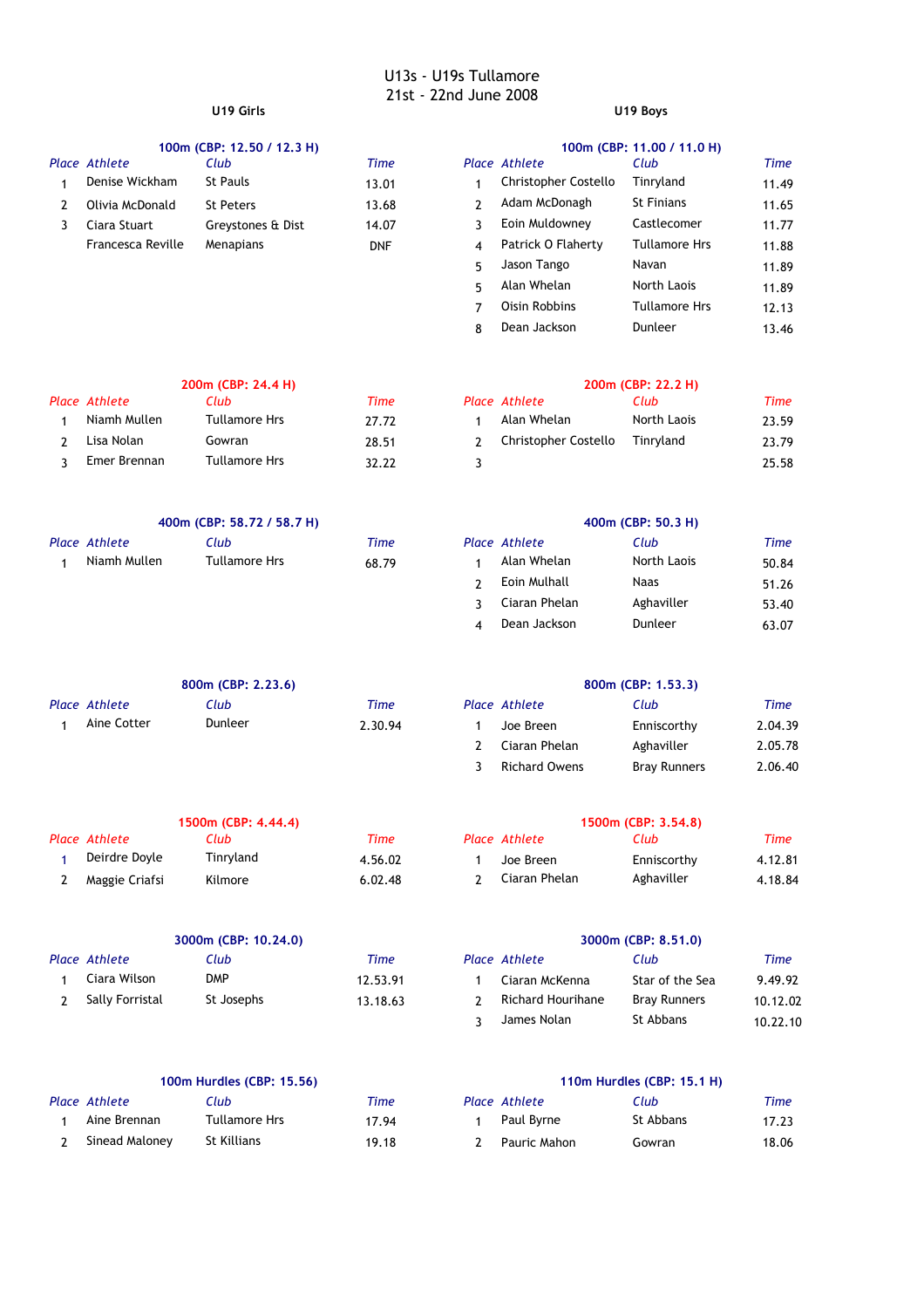# U13s - U19s Tullamore

|                      |                                         |                                   | 21st - 22nd June 2008 |                |                                |                                   |                 |
|----------------------|-----------------------------------------|-----------------------------------|-----------------------|----------------|--------------------------------|-----------------------------------|-----------------|
|                      |                                         | 400m Hurdles (CBP: 64.36)         |                       |                |                                | 400m Hurdles (CBP: 54.8 H)        |                 |
|                      | <b>Place Athlete</b><br>Aine Brennan    | Club<br><b>Tullamore Hrs</b>      | <b>Time</b>           |                | Place Athlete<br>Gavin Kennedy | Club<br>Menapians                 | Time            |
| $\mathbf{1}$         |                                         |                                   | 75.17                 | $\mathbf{1}$   |                                |                                   | 59.60           |
| 2                    | Sinead Maloney                          | St Killians AC                    | 79.05                 | 2              | Paul Byrne                     | St Abbans                         | 60.03           |
|                      |                                         |                                   |                       |                |                                | 2000m Steeplechase (CBP: 6.19.02) |                 |
|                      |                                         |                                   |                       |                | <b>Place Athlete</b>           | Club                              | <b>Time</b>     |
|                      |                                         |                                   |                       | $\mathbf{1}$   | <b>Richard Hourihane</b>       | <b>Bray Runners</b>               | 7.59.95         |
|                      |                                         | 3000m Steeplechase (Junior Women) |                       |                |                                | 3000m Steeplechase (Junior Men)   |                 |
|                      | Place Athlete                           | Club                              | <b>Time</b>           |                | <b>Place Athlete</b>           | Club                              | <b>Time</b>     |
| $\blacktriangleleft$ | <b>Tara Jameson</b>                     | <b>Sli Cualann</b>                | 10.55.86 (CBP)        | 1              | <b>Tomas Cotter</b>            | <b>Dunleer</b>                    | 9.24.98 (CBP)   |
|                      |                                         |                                   |                       | $\mathbf{2}$   | David Flynn                    | <b>Clonliffe Hrs</b>              | 9.44.29         |
|                      |                                         |                                   |                       |                |                                |                                   |                 |
|                      |                                         | 3000m Walk (CBP: 14.15.6)         |                       |                |                                | 5000m Walk (CBP: 22.48.3)         |                 |
|                      | <b>Place Athlete</b><br>Sally Forristal | Club<br>St Josephs                | <b>Time</b>           |                | Place Athlete                  | Club                              | <b>Time</b>     |
| 1                    |                                         |                                   | 17.41.28              |                |                                |                                   |                 |
|                      |                                         | High Jump (CBP: 1.70)             |                       |                |                                | High Jump (CBP: 2.00)             |                 |
|                      | Place Athlete                           | Club                              | Height                |                | <b>Place Athlete</b>           | Club                              | Height          |
| 1                    | Lisa Nolan                              | Gowran                            | 1.48                  | 1              | Kourosh Foroughi               | Star of the Sea                   | 1.90            |
| 2                    | Sinead Maloney                          | St Killians                       | 1.45                  | $\overline{2}$ | Richard Hourihan               | <b>Bray Runners</b>               | 1.30            |
|                      |                                         | Triple Jump (CBP: 11.17)          |                       |                |                                | Triple Jump (CBP: 13.15)          |                 |
|                      | <b>Place Athlete</b>                    | Club                              | <b>Distance</b>       |                | <b>Place Athlete</b>           | Club                              | <b>Distance</b> |
| 1                    | Aine Brennan                            | <b>Tullamore Hrs</b>              | 10.10                 | 1              | Paul Byrne                     | St Abbans                         | 12.02           |
| 2                    | Lisa Nolan                              | Gowran                            | 10.00                 | $\overline{2}$ | Stephen Comiskey               | <b>St Pauls</b>                   | 11.85           |
|                      |                                         | Long Jump (CBP: 5.63)             |                       |                |                                | Long Jump (CBP: 6.95)             |                 |
|                      | Place Athlete                           | Club                              | <b>Distance</b>       |                | <b>Place Athlete</b>           | Club                              | <b>Distance</b> |
| $\mathbf{1}$         | Ailbhe Enright                          | <b>Naas</b>                       | 5.09                  | 1              | Stephen Comiskey               | <b>St Pauls</b>                   | 6.12            |
| 2                    | Emer Brennan                            | <b>Tullamore Hrs</b>              | 4.91                  | $\mathbf{2}$   | Paul Byrne                     | St Abbans                         | 6.05            |
| 3                    | Ashling Dunphy                          | Aghaviller                        |                       |                |                                |                                   |                 |
| 4                    | Olivia McDonald                         | <b>St Peters</b>                  | 4.83                  |                |                                |                                   |                 |
| 5                    | Lisa Nolan                              | Gowran                            | 4.72                  |                |                                |                                   |                 |
|                      |                                         |                                   |                       |                |                                |                                   |                 |
|                      |                                         | <b>Hammer (CBP: 45.52)</b>        |                       |                |                                | <b>Hammer (CBP: 61.92)</b>        |                 |
|                      | Place Athlete                           | Club                              | <b>Distance</b>       |                | <b>Place Athlete</b>           | Club                              | <b>Distance</b> |
|                      |                                         |                                   |                       | 1              | Pauric Mahon                   | Gowran                            | 16.45           |
|                      |                                         | <b>Shot Putt (CBP: 12.48)</b>     |                       |                |                                | <b>Shot Putt (CBP: 13.53)</b>     |                 |
|                      | <b>Place Athlete</b>                    | Club                              | <b>Distance</b>       |                | <b>Place Athlete</b>           | Club                              | <b>Distance</b> |
| 1                    | Olivia McDonald                         | <b>St Peters</b>                  | 8.09                  | 1              | Pauric Mahon                   | Gowran                            | 11.14           |
| 2                    | Sinead Maloney                          | St Killians                       | 7.04                  | 2              | Joseph Mulligan                | <b>Tullamore Hrs</b>              | 9.33            |
| 3                    | Sally Vicery                            | Gowran                            | 6.66                  |                |                                |                                   |                 |
|                      |                                         |                                   |                       |                |                                |                                   |                 |